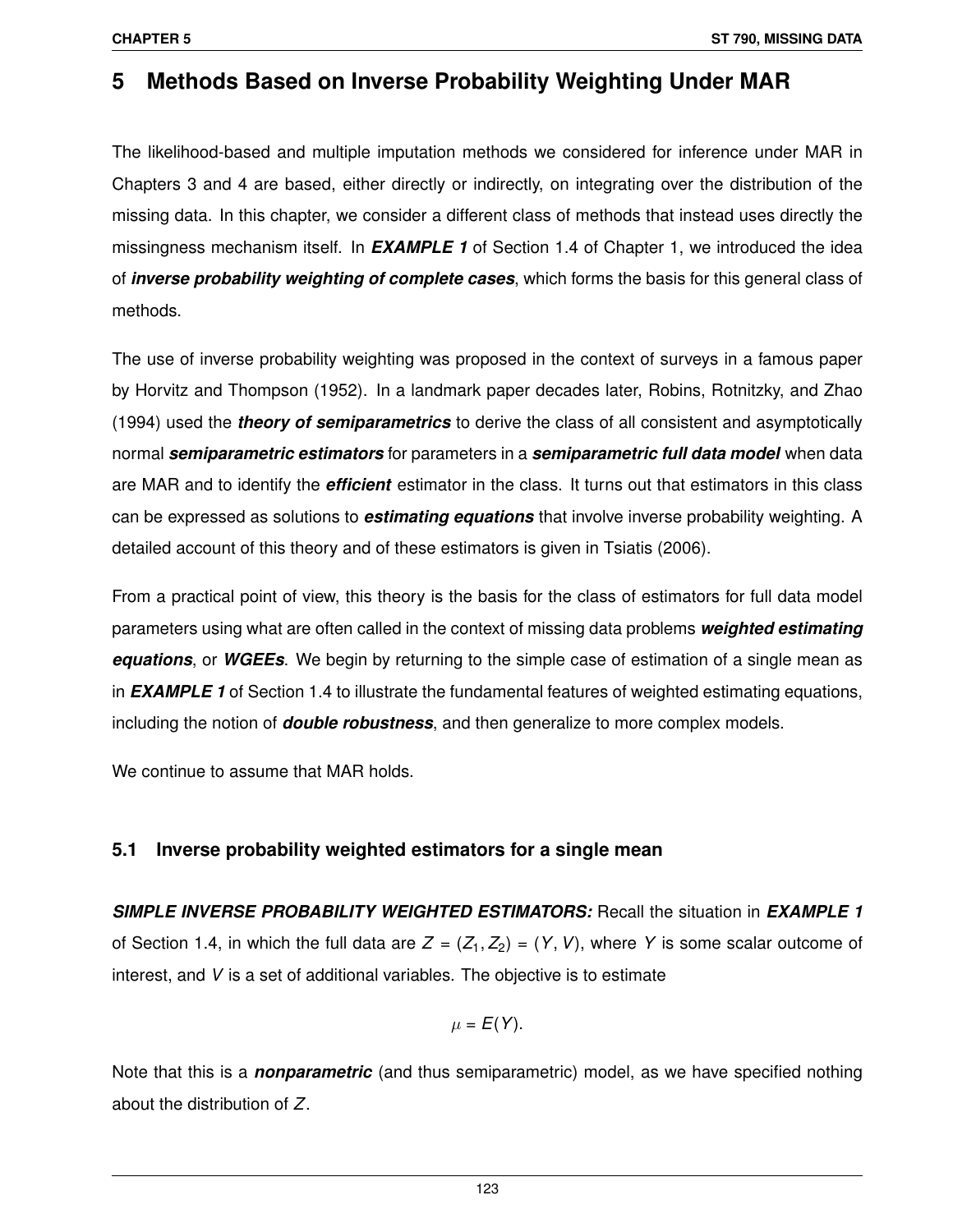As noted in Section 1.4, the obvious estimator for  $\mu$  if we had a sample of full data (*Y<sub>i</sub>, V<sub>i</sub>), i =* 1, … , N, would be the sample mean of the *Y<sup>i</sup>*

$$
\widehat{\mu}^{\text{full}} = N^{-1} \sum_{i=1}^N Y_i.
$$

Note that  $\widehat{\mu}^{\textit{full}}$  is, equivalently, the solution to the (full data)  $\bm{estimating}$  equation

$$
\sum_{i=1}^{N} (Y_i - \mu) = 0. \tag{5.1}
$$

Even though *V* is available, it is not needed in (5.1).

Now consider the case of missing data. As usual,  $R = (R_1, R_2)^T$ . Now suppose as in that example that *V* is always observed while *Y* can be missing, so that the two possible values of *R* are (1, 1)*<sup>T</sup>* and  $(0, 1)^T$ . Let  $C = 1$  if  $R = (1, 1)^T$  and  $C = 0$  if  $R = (0, 1)^T$ . Thus, the observed data can be summarized as  $(C, CY, V)$ , and a sample of observed data on  $N$  individuals can be written  $(C_i, C_iY_i, V_i)$ ,  $i =$ 1, ... , *N*.

As in (1.21), if we are willing to assume that missingness of *Y* depends only on *V* and not on *Y*, i.e.,

$$
pr(C = 1 | Y, V) = pr(C = 1 | V) = \pi(V), \qquad \pi(v) > 0 \text{ for all } v,
$$
 (5.2)

equivalently, *C* ⊥⊥ *Y*|*V*, and the missingness mechanism is MAR. As demonstrated in Section 1.4, under these conditions, the *complete case* estimator, the sample mean of the *Y<sup>i</sup>* for the individuals on whom *Y* is observed,

$$
\widehat{\mu}^{cc} = \frac{\sum_{i=1}^N C_i Y_i}{\sum_{i=1}^N C_i},
$$

is in general **not** a consistent estimator for  $\mu$ .

It is straightforward to see that, equivalently,  $\widehat{\mu}^{cc}$  solves the estimating equation

$$
\sum_{i=1}^{N} C_i (Y_i - \mu) = 0. \tag{5.3}
$$

An inverse probability weighted estimator that is consistent can be derived by *weighting* the complete case estimating equation (5.3). Consider the *inverse probability weighted complete case estimating equation*

$$
\sum_{i=1}^{N} \frac{C_i}{\pi(V_i)} (Y_i - \mu) = 0; \tag{5.4}
$$

(5.4) weights the contribution of each complete case *i* by the inverse (reciprocal) of  $\pi(V_i)$ .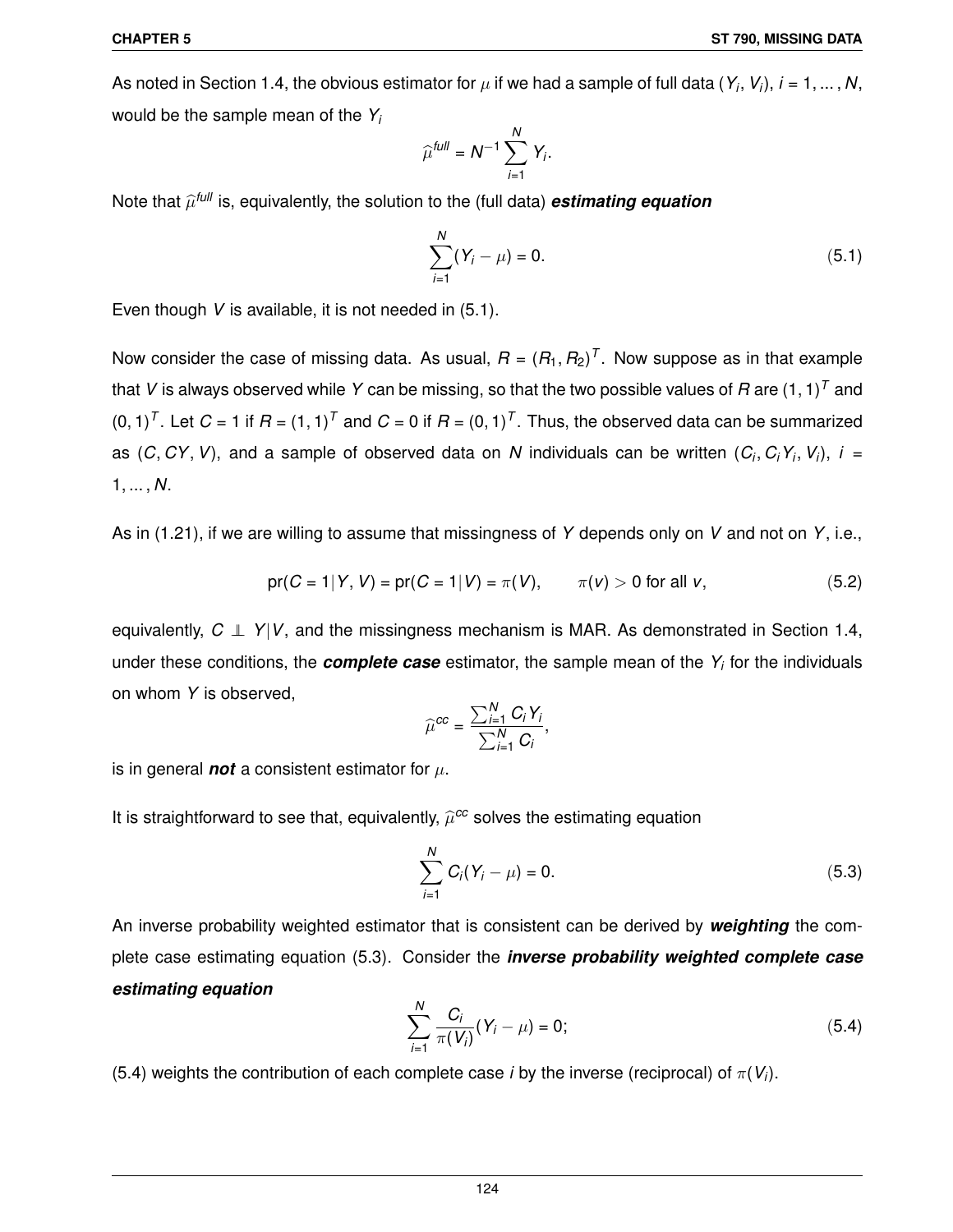Recall from our review of estimating equations in Section 1.5 that, to show that (5.4) leads to a consistent estimator for  $\mu$ , it suffices to show that (5.4) is a **unbiased estimating equation**; i.e., that the *estimating function*

 $\frac{\sigma}{\pi(V)}(Y-\mu)$ 

*C*

satisfies

$$
E_{\mu} \left\{ \frac{C}{\pi(V)} (Y - \mu) \right\} = 0. \tag{5.5}
$$

To show (5.5), we use the law of iterated conditional expectation as follows:

$$
E_{\mu} \left\{ \frac{C}{\pi(V)} (Y - \mu) \right\} = E_{\mu} \left[ E \left\{ \frac{C}{\pi(V)} (Y - \mu) | Y, V \right\} \right]
$$
  

$$
= E_{\mu} \left\{ \frac{E(C|Y, V)}{\pi(V)} (Y - \mu) \right\}
$$
  

$$
= E_{\mu} \left\{ \frac{\pi(V)}{\pi(V)} (Y - \mu) \right\}
$$
(5.6)

$$
= E_{\mu}(Y - \mu) = 0, \tag{5.7}
$$

where (5.6) follows because

$$
E(C|Y, V) = pr(C = 1|Y, V) = pr(C = 1|V) = \pi(V)
$$

under MAR, and  $\pi(V)/\pi(V) = 1$  because  $\pi(V) > 0$  almost surely leads to (5.7).

#### *REMARKS:*

• The estimator solving (5.4) is

$$
\widehat{\mu}^{ipw2} = \left\{ \sum_{i=1}^{N} \frac{C_i}{\pi(V_i)} \right\}^{-1} \sum_{i=1}^{N} \frac{C_i Y_i}{\pi(V_i)}.
$$
\n(5.8)

Comparing (5.8) to the estimator

$$
\widehat{\mu}^{ipw} = N^{-1} \sum_{i=1}^N \frac{C_i Y_i}{\pi(V_i)}
$$

given in (1.22) shows that they are not the same. The estimator  $\widehat{\mu}^{ipw2}$  in (5.8) is a *weighted average* of the observed *Y<sup>i</sup>* and is thus guaranteed to be a value between the minimum and maximum of these Y values, whereas for  $\widehat{\mu}^{ipw}$  this need not be the case.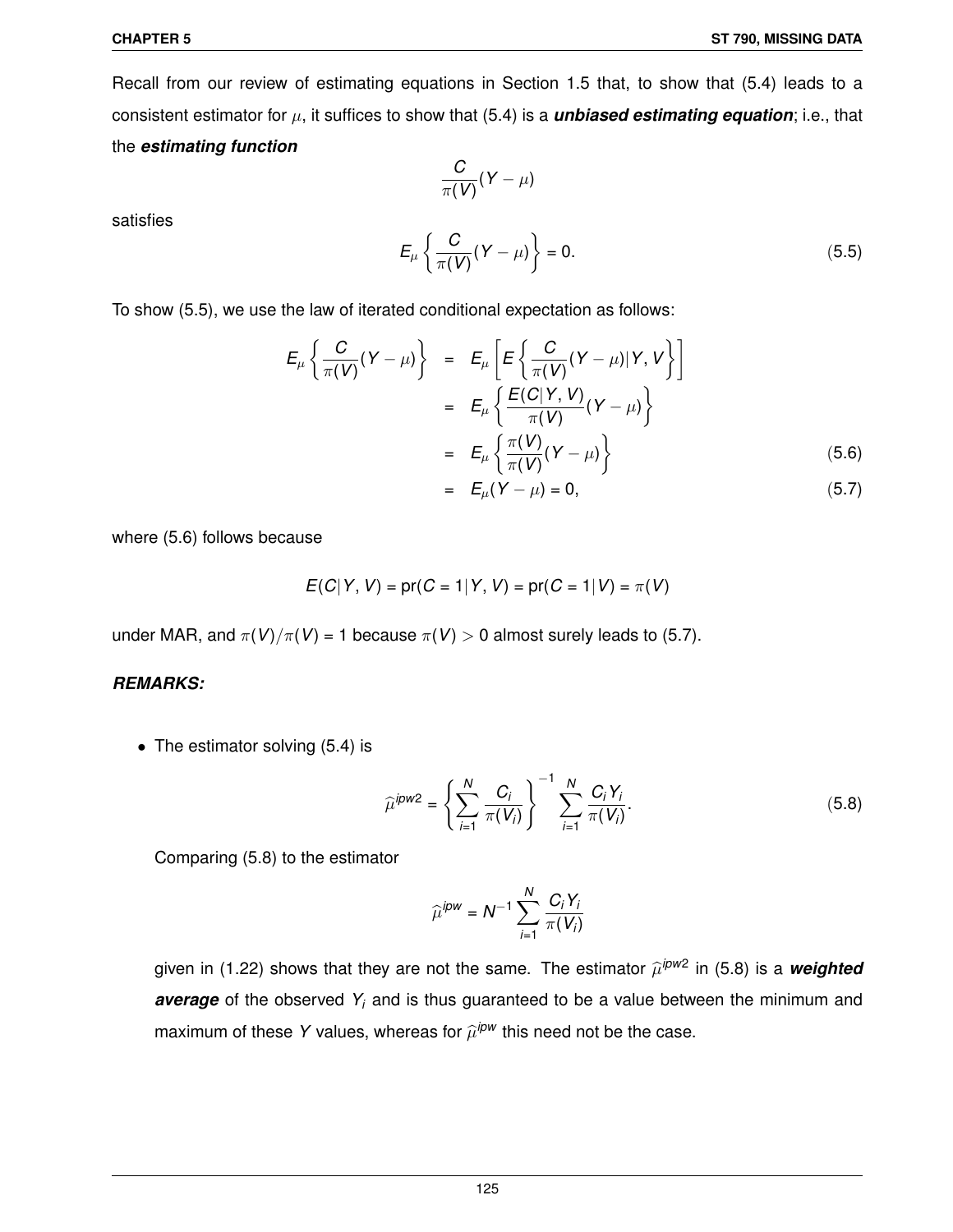• Both of these estimators treat  $\pi(v)$  as if it is a known function of *v*. If missingness is **by design**, as for the nutrition study discussed in Chapter 1 in which subjects are selected for a *validation* **sample** according to some known mechanism, then  $\pi(\mathbf{v})$  would indeed be known.

However, in most situations, π(*v*) *is not* known. Accordingly, to use such inverse probability weighted estimators in practice, we need to deduce  $\pi(\mathbf{v})$  based on the data. In particular, we generally can posit a *model* for  $pr(C = 1|V)$ ; for example, a fully parametric model

$$
\pi(V;\psi),
$$

depending on a finite-dimensional parameter ψ, say, and estimate ψ from the data. Because *C* is *binary*, a natural approach is to posit a *logistic regression model* such as

$$
logit{{pr(C = 1|V)} = \psi_0 + \psi_1^TV,
$$

say, where recall that  $logit(p) = log{p/(1-p)}$ .

Using the data  $(C_i, V_i)$ ,  $i = 1, ..., N$ , we can then estimate  $\psi$  by *maximum likelihood*, obtaining the MLE  $\widehat{\psi}$  by maximizing

$$
\prod_{i=1}^{N} \{\pi(V_i; \psi)\}^{I(C_i=1)} \{1-\pi(V_i; \psi)\}^{I(C_i=0)} = \prod_{i=1}^{N} \{\pi(V_i; \psi)\}^{C_i} \{1-\pi(V_i; \psi)\}^{1-C_i}.
$$
 (5.9)

In this case, the *inverse probability weight complete case estimator* based on (5.8) is given by

$$
\widehat{\mu}^{ipw2} = \left\{ \sum_{i=1}^{N} \frac{C_i}{\pi(V_i; \widehat{\psi})} \right\}^{-1} \sum_{i=1}^{N} \frac{C_i Y_i}{\pi(V_i; \widehat{\psi})}.
$$
\n(5.10)

- $\bullet$  It is also clear from this development that  $\widehat{\mu}^{ipw2}$  can be an *inconsistent* estimator if the model  $\pi(v; \psi)$  is **misspecified**; i.e., if there is no value of  $\psi$  for which pr( $C = 1 | V = v$ ) =  $\pi(v; \psi)$ .
- Moreover, by construction, inverse probability weighted complete case estimators such as (5.8) use data **only** from the complete cases  $\{i : C_i = 1\}$  and disregard data from individuals for whom *Y<sup>i</sup>* is missing. Intuitively, this is likely to result in *inefficiency*.

*AUGMENTED INVERSE PROBABILITY WEIGHTED ESTIMATORS:* It turns out, as shown by Robins et al. (1994), that there is a class of estimators that involves *augmenting* the simple inverse probability weighted complete case estimating equation for  $\mu$ . Estimators in this class can yield improved efficiency.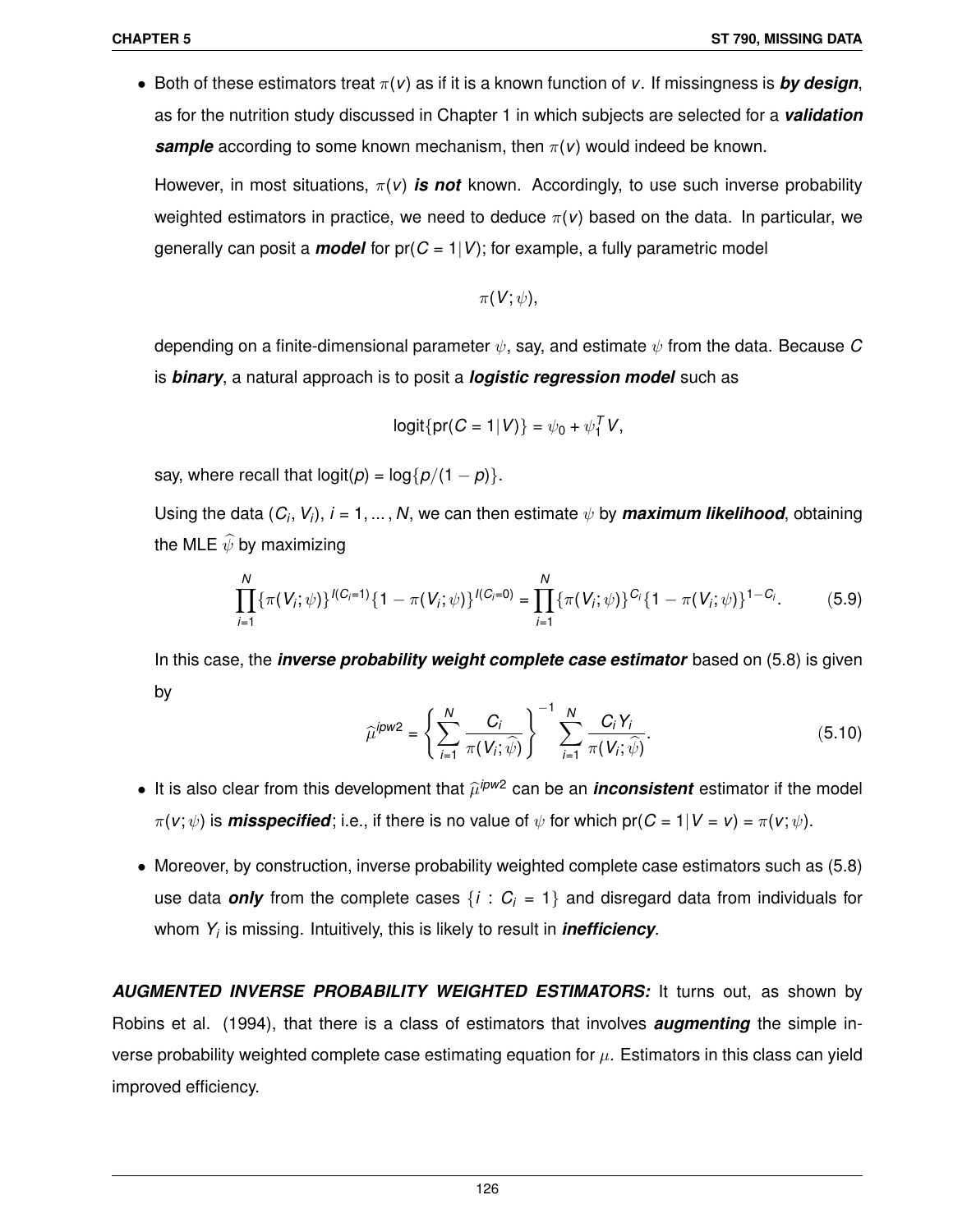The *optimal* estimator for  $\mu$  within this class is the solution to the estimating equation

$$
\sum_{i=1}^N \left[ \frac{C_i}{\pi(V_i; \widehat{\psi})} (Y_i - \mu) - \frac{C_i - \pi(V_i; \widehat{\psi})}{\pi(V_i; \widehat{\psi})} E\{ (Y_i - \mu) | V_i \} \right] = 0,
$$

which, after some algebra, can be written as

$$
\sum_{i=1}^N \left\{ \frac{C_i Y_i}{\pi(V_i; \widehat{\psi})} - \frac{C_i - \pi(V_i; \widehat{\psi})}{\pi(V_i; \widehat{\psi})} E(Y_i | V_i) - \mu \right\} = 0, \qquad (5.11)
$$

and leads to the estimator

$$
\widehat{\mu} = N^{-1} \sum_{i=1}^N \left\{ \frac{C_i Y_i}{\pi(V_i; \widehat{\psi})} - \frac{C_i - \pi(V_i; \widehat{\psi})}{\pi(V_i; \widehat{\psi})} E(Y_i | V_i) \right\}.
$$

In (5.11) and consequently the expression for  $\hat{\mu}$ , the conditional expectation  $E(Y|V)$ , the regression of *Y* on *V*, is not known. Accordingly, to implement (5.11), *E*(*Y*|*V*) must be modeled and fitted based on the data. Because of MAR, we have

$$
C \perp\!\!\!\perp Y|V,
$$

from which it follows that

$$
E(Y|V) = E(Y|V, C = 1).
$$

That is, the conditional expectation of *Y* given *V* is *the same* as that among individuals on whom *Y* is observed. Thus, we can base positing and fitting a model for  $E(Y|V = v)$ ,

$$
m(v;\xi),
$$

say, involving a finite-dimensional parameter ξ, on the complete cases {*i* : *C<sup>i</sup>* = 1}. Specifically, if *Y* is continuous, for example, we might derive an estimator  $\hat{\xi}$  for  $\xi$  by OLS, solving in  $\xi$ 

$$
\sum_{i=1}^{N} C_i \frac{\partial}{\partial \xi} \{ m(V_i; \xi) \} \{ Y_i - m(V_i; \xi) \} = 0, \qquad (5.12)
$$

the OLS estimating equation based on the complete cases.

Substituting in (5.11), the resulting *augmented inverse probability weighted estimator* for  $\mu$  is

$$
\widehat{\mu}^{aipw} = N^{-1} \sum_{i=1}^{N} \left\{ \frac{C_i Y_i}{\pi(V_i; \widehat{\psi})} - \frac{C_i - \pi(V_i; \widehat{\psi})}{\pi(V_i; \widehat{\psi})} m(V_i; \widehat{\xi}) \right\}.
$$
\n(5.13)

It can be shown that  $\widehat{\mu}^{aipw}$  in (5.13) relatively more efficient than the simple inverse probability weighted estimator (5.10). Moreover, it also has the property of *double robustness*.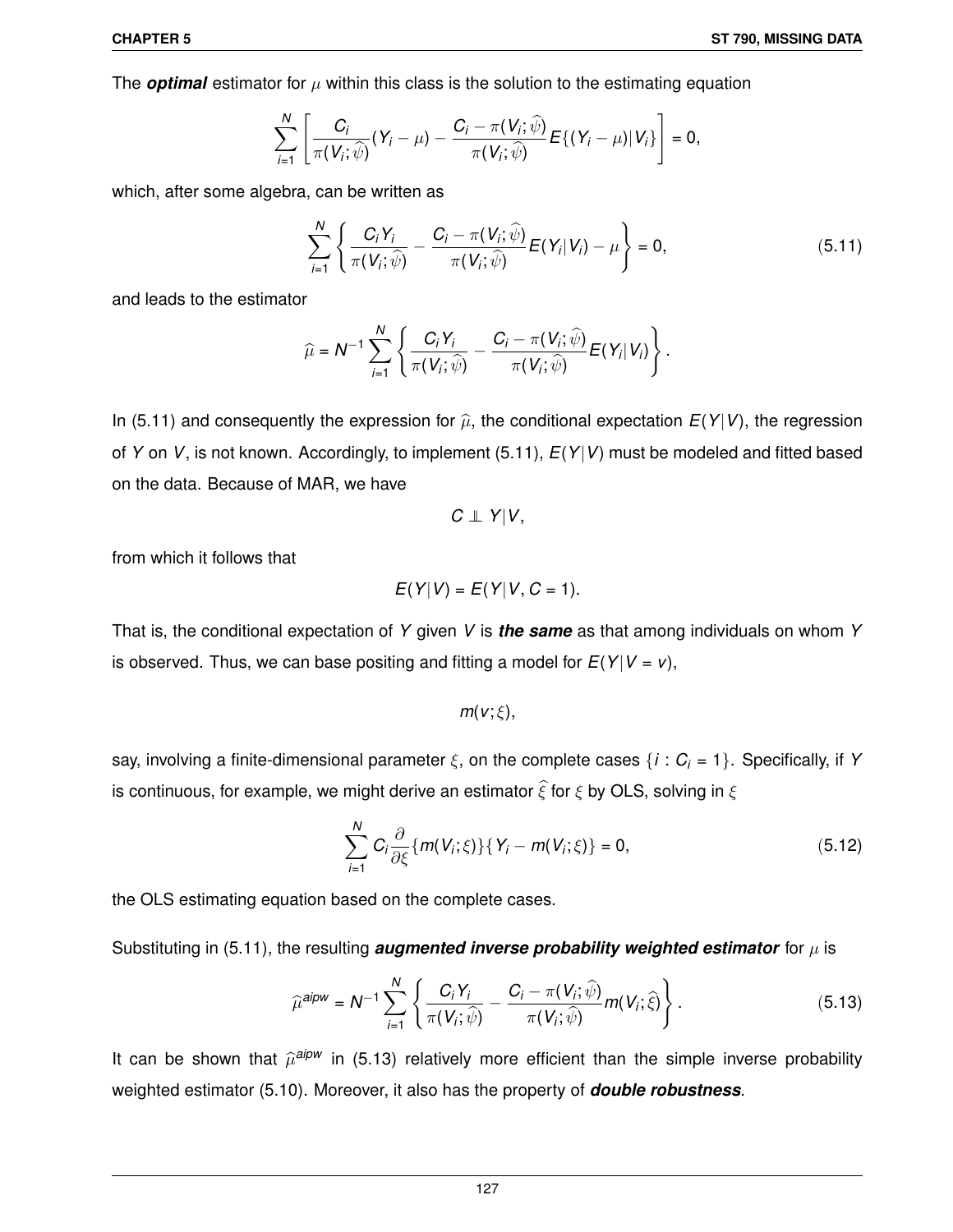$\bm{DOUBLE}$  **ROBUSTNESS:** It can be shown that the estimator  $\widehat{\mu}^{aipw}$  in (5.13) is a *consistent* estimator for  $\mu$  if **EITHER** 

- the model  $\pi(v; \psi)$  for  $pr(C = 1 | V = v)$  is *correctly specified*, *OR*
- The model  $m(v; \xi)$  for  $E(Y|V = 1)$  is *correctly specified*

(or both). This property is referred to as *double robustness*, and the estimator  $\widehat{\mu}^{aipw}$  is said to be *doubly robust* because its consistency is *robust to* misspecification of either of these models.

A heuristic demonstration of this double robustness property is as follows. Under regularity conditions,  $\widehat{\mu}^{aipw}$  in (5.13) converges in probability to

$$
E\left\{\frac{CY}{\pi(V;\psi^*)}-\frac{C-\pi(V;\psi^*)}{\pi(V;\psi^*)}m(V;\xi^*)\right\},\qquad(5.14)
$$

where  $\psi^*$  and  $\xi^*$  are the limits in probability of  $\widehat{\psi}$  and  $\widehat{\xi}$ . Adding and subtracting common terms in (5.14), (5.14) can be written as

$$
E\left[Y+\left\{\frac{C-\pi(V;\psi^*)}{\pi(V;\psi^*)}\right\}\left\{Y-m(V;\xi^*)\right\}\right]=\mu+E\left[\left\{\frac{C-\pi(V;\psi^*)}{\pi(V;\psi^*)}\right\}\left\{Y-m(V;\xi^*)\right\}\right].
$$

Consequently,  $\widehat{\mu}^{aipw}$  is a consistent estimator for  $\mu$  if we can show that

$$
E\left[\left\{\frac{C-\pi(V;\psi^*)}{\pi(V;\psi^*)}\right\}\left\{Y-m(V;\xi^*)\right\}\right]=0.
$$
\n(5.15)

Using iterated conditional (on *V*) expectation, (5.15) can be written as

$$
E\left(E\left[\left\{\frac{C-\pi(V;\psi^*)}{\pi(V;\psi^*)}\right\}\{Y-m(V;\xi^*)\}\middle|V\right]\right)\right]
$$
  
= 
$$
E\left[E\left\{\frac{C-\pi(V;\psi^*)}{\pi(V;\psi^*)}\middle|V\right\}E\{Y-m(V;\xi^*)\middle|V\right],
$$
 (5.16)

where (5.16) is a consequence of MAR, so that  $C ⊥ Y|V$ .

Consider two cases:

(a)  $\pi$ (*v*;  $\psi$ ) is *correctly specified*. Then  $\widehat{\psi}$  converges in probability to the true value of  $\psi$ , so that

$$
\pi(V; \psi^*) = \text{pr}(C = 1|V).
$$

Under this condition,

$$
E\left\{\left.\frac{C-\pi(V;\psi^*)}{\pi(V;\psi^*)}\right|V\right\}=E\left\{\frac{E(C|V)-\text{pr}(C=1|V)}{\text{pr}(C=1|V)}\right\}=0
$$

using  $E(C|V) = pr(C = 1|V)$ , and (5.15) follows.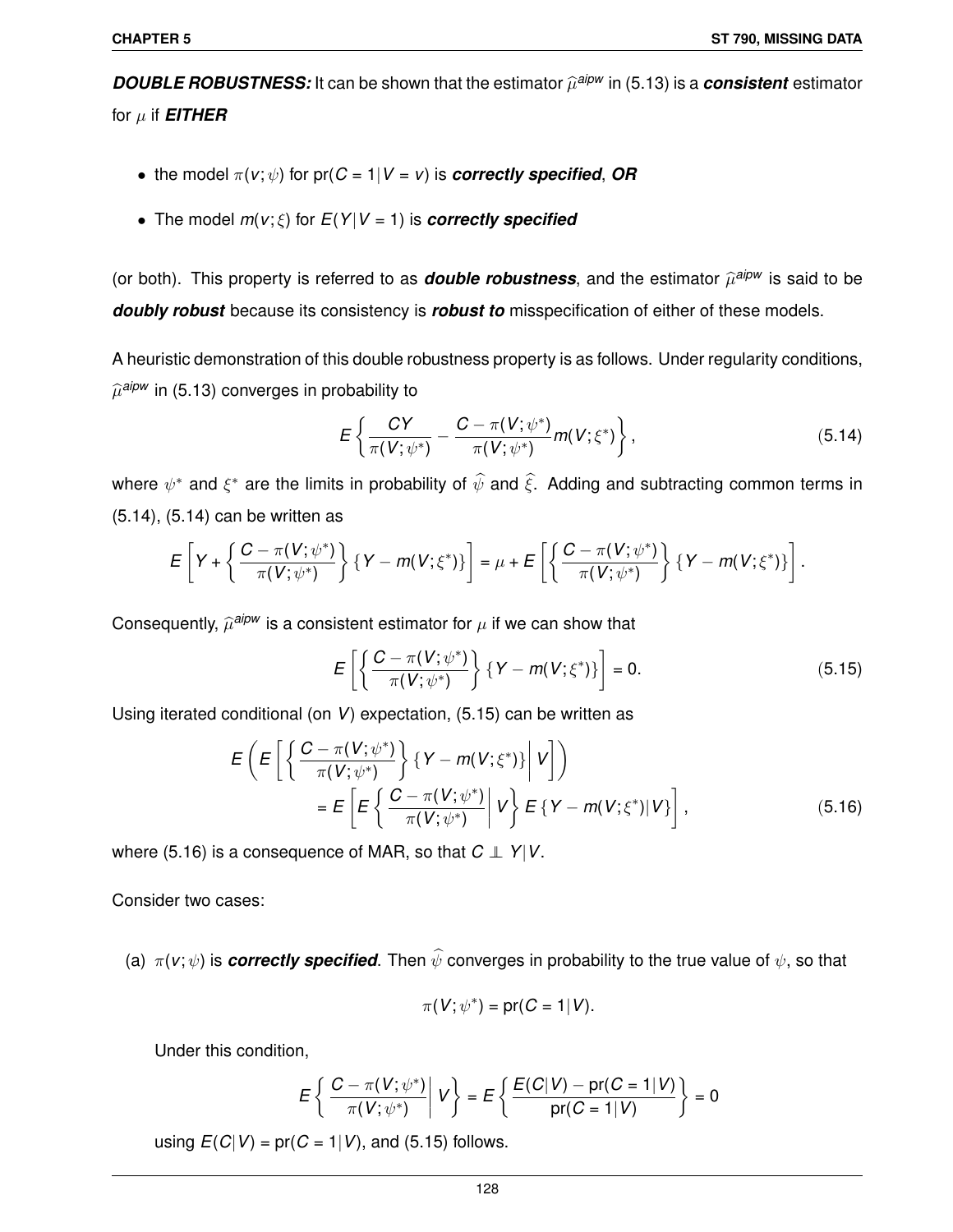(b)  $m(v;\xi)$  is *correctly specified*. Then  $\hat{\xi}$  converges in probability to the true value of  $\xi$ , and thus

$$
m(V;\xi^*)=E(Y|V).
$$

In this case,  $E \{ Y - m(V; \xi^*) | V \} = E \{ Y - E(Y|V) | V \} = 0$ , and (5.15) follows.

The results in (a) and (b) thus confirm the double robustness property.

#### **5.2 Inverse probability weighted estimators in regression**

Recall *EXAMPLE 2* of Section 1.4 of Chapter 1, involving missingness in *regression analysis*. We now consider how the foregoing principles can be used to derive inverse probability weighted and doubly robust, augmented inverse probability weighted estimators for the regression parameter in a regression model of interest.

Suppose that the full data  $Z = (Y, X, V)$ , where Y is a scalar outcome, and X is a vector of covariates. As in the previous example, *V* is a set of additional, auxiliary variables. Interest focuses on a regression model for  $E(Y|X=x)$ , given by

 $\mu(x;\beta)$ .

Suppose that this model is *correctly specified*. This is a *semiparametric* model, as the distribution of *Z* beyond the form of *E*(*Y*|*X*) is unspecified.

Assume that (*X*,*V*) are *always observed*, but that *Y* can be *missing*, and, as in the previous example, let  $C = 1$  if Y is observed and  $C = 0$  if it is missing. The observed data are thus  $(C, CY, X, V)$ , and the full sample of observed data can be written as  $(C_i, C_iY_i, X_i, V_i), i = 1, ..., N$ .

Here, although the variables in *V* are not involved in the model of interest for  $E(Y|X = x)$ , suppose they are needed to make the assumption of MAR tenable. Specifically, assume that

$$
pr(C = 1 | Y, X, V) = pr(C = 1 | X, V) = \pi(X, V),
$$
\n(5.17)

say. That is, we are unable to assume that

$$
pr(C = 1 | Y, X) = pr(C = 1 | X),
$$

which would have allowed us to use the usual, *complete case* estimator for β as described in Section 1.4. However, the availability of *V* makes the MAR assumption (5.17) viable.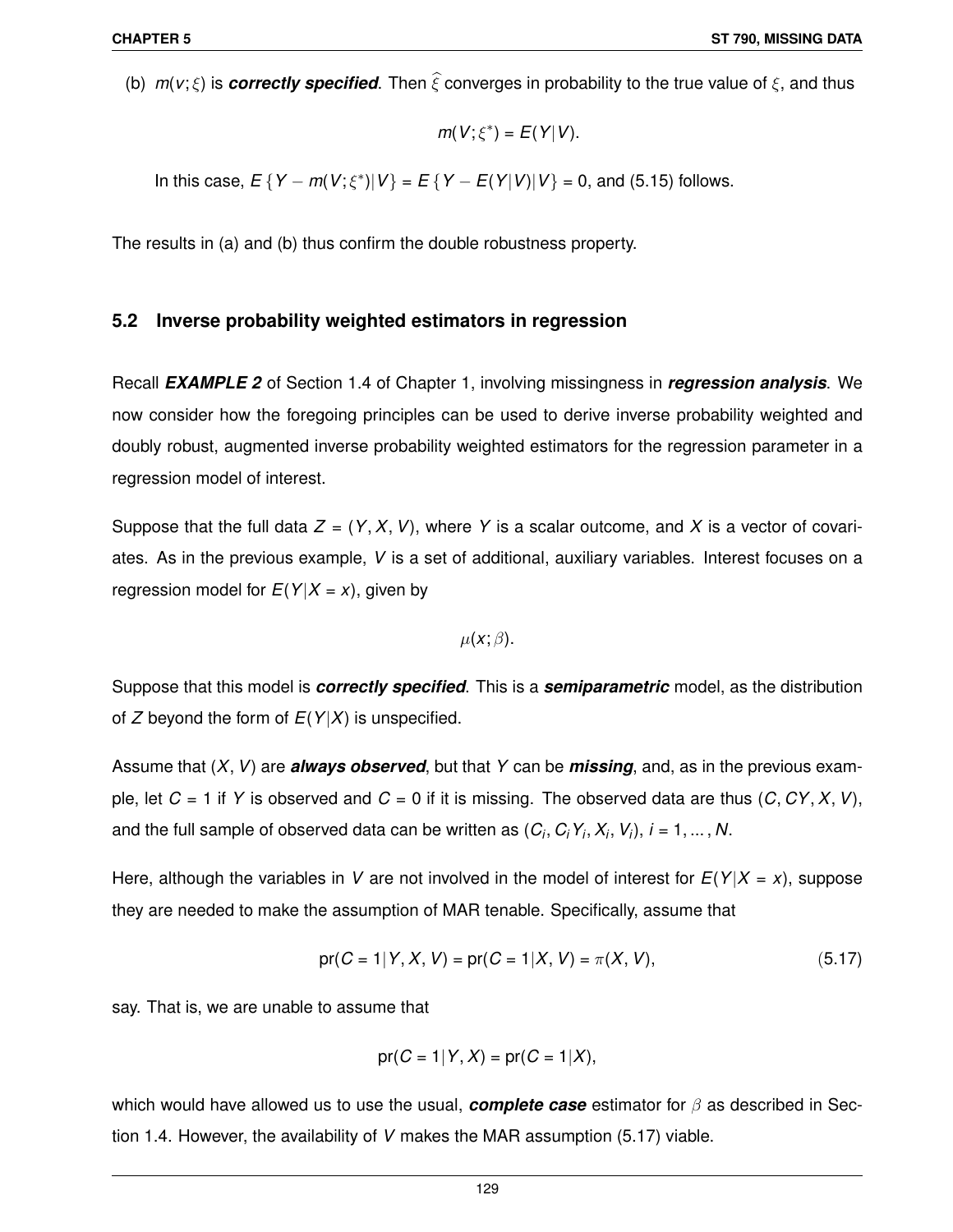Suppose that *Y* is continuous. Recall from (1.27) that the complete case OLS estimator for  $\beta$  is the solution to the estimating equation

$$
\sum_{i=1}^{N} C_i \frac{\partial}{\partial \beta} \{ \mu(X_i; \beta) \} \{ Y_i - \mu(X_i; \beta) \} = 0.
$$
 (5.18)

We can examine the consistency of the complete case estimator under these conditions by looking at the *estimating function* in (5.18). Specifically, using (5.17),

$$
E_{\beta}\left[C\frac{\partial}{\partial\beta}\{\mu(X;\beta)\}\{Y-\mu(X;\beta)\}\right]
$$
  
\n
$$
=E_{\beta}\left(E_{\beta}\left[C\frac{\partial}{\partial\beta}\{\mu(X;\beta)\}\{Y-\mu(X;\beta)\}\Big|Y,X,V\right]\right)
$$
  
\n
$$
=E_{\beta}\left[\pi(X,V)\frac{\partial}{\partial\beta}\{\mu(X;\beta)\}\{Y-\mu(X;\beta)\}\right],
$$
\n(5.19)

which is not equal to zero in general, so that (5.18) is not an *unbiased estimating equation*.

However, using the same ideas as for the case of a single mean in Section 5.1, consider the *inverse probability weighted complete case* estimating equation

$$
\sum_{i=1}^{N} \frac{C_i}{\pi(X_i, V_i)} \frac{\partial}{\partial \beta} \{\mu(X_i; \beta)\} \{Y_i - \mu(X_i; \beta)\} = 0.
$$
 (5.20)

Using a conditioning argument similar to that leading to (5.19) (try it), we have

$$
E_{\beta}\left[\frac{C}{\pi(X,V)}\frac{\partial}{\partial\beta}\{\mu(X;\beta)\}\{Y-\mu(X;\beta)\}\right]
$$
  
\n
$$
=E_{\beta}\left[\frac{\partial}{\partial\beta}\{\mu(X;\beta)\}\{Y-\mu(X;\beta)\}\right]
$$
  
\n
$$
=E_{\beta}\left(E_{\beta}\left[\frac{\partial}{\partial\beta}\{\mu(X;\beta)\}\{Y-\mu(X;\beta)\}\Big|X\right]\right)
$$
  
\n
$$
=E_{\beta}\left[\frac{\partial}{\partial\beta}\{\mu(X;\beta)\}\{E(Y|X)-\mu(X;\beta)\}\right]=0,
$$

as the model  $\mu(X;\beta)$  for  $E(Y|X)$  is **correctly specified**. Thus, the inverse probability weighted complete case estimator for β solving (5.20) is *consistent* for β.

To implement these ideas in practice, as in the previous example, because  $\pi(x, v) = \text{pr}(C = 1 | X =$  $x, V = v$ ) is not known, we must posit a model for it and fit it using the data. As in Section 5.1, a *binary regression* model

$$
\pi(\mathsf{x},\mathsf{v};\psi)
$$

can be specified; e.g., a logistic regression model.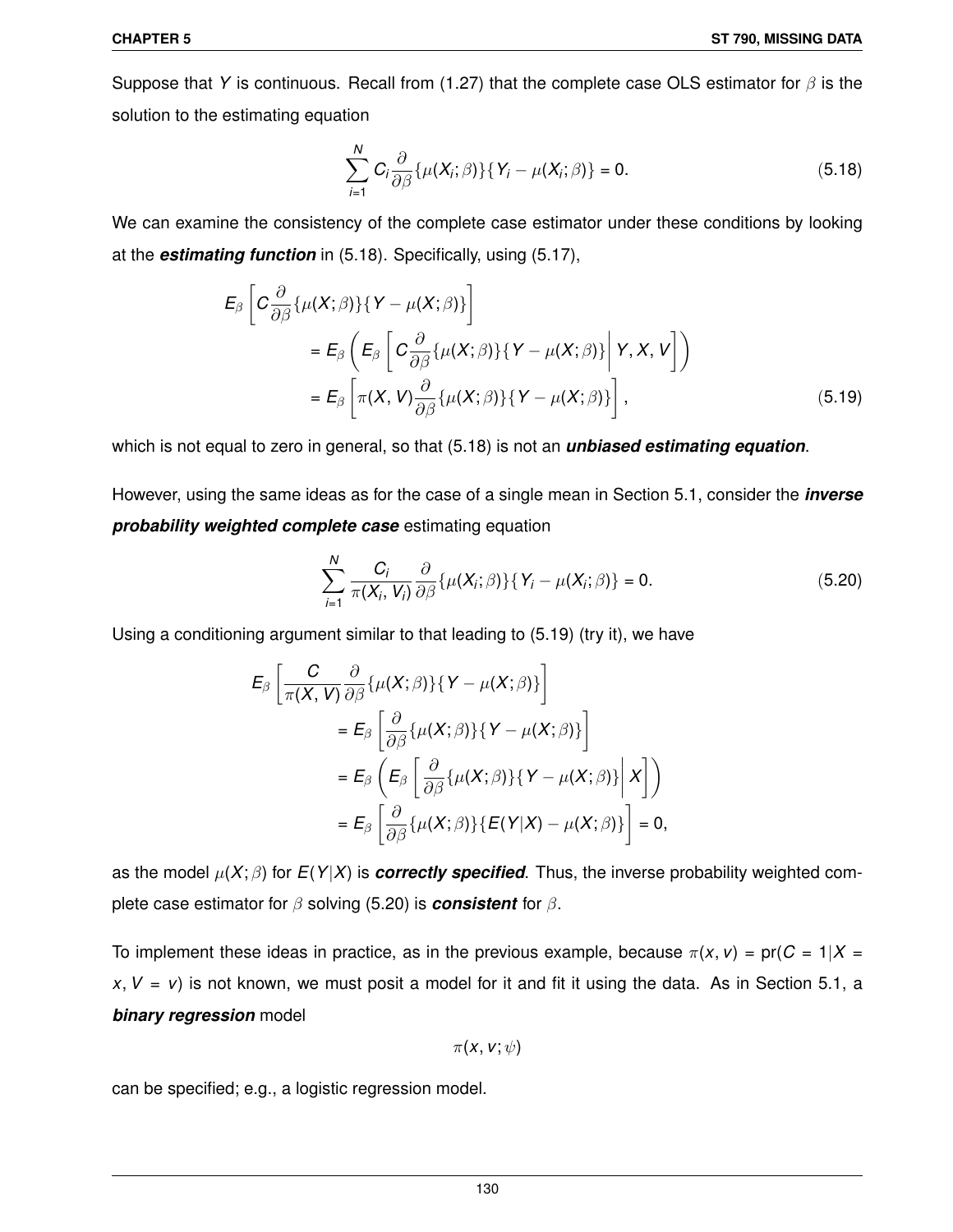Analogous to (5.9),  $\psi$  can be estimated by the MLE  $\widehat{\psi}$  maximizing

$$
\prod_{i=1}^N \{\pi(X_i, V_i; \psi)\}^{I(C_i=1)} \{1-\pi(X_i, V_i; \psi)\}^{I(C_i=0)} = \prod_{i=1}^N \{\pi(X_i, V_i; \psi)\}^{C_i} \{1-\pi(X_i, V_i; \psi)\}^{1-C_i},
$$
(5.21)

using the data  $(C_i, X_i, V_i)$ ,  $i = 1, ..., N$ . The fitted  $\pi(X_i, V_i; \psi)$  can then be substituted in (5.20), and  $\beta$ can be estimated by solving

$$
\sum_{i=1}^N \frac{C_i}{\pi(X_i, V_i; \widehat{\psi})} \frac{\partial}{\partial \beta} \{\mu(X_i; \beta)\} \{Y_i - \mu(X_i; \beta)\} = 0.
$$

A *doubly robust*, *augmented inverse probability weighted complete case estimator* for β can also be derived by considering the estimating equation

$$
\sum_{i=1}^{N} \left( \frac{C_i}{\pi(X_i, V_i; \widehat{\psi})} \frac{\partial}{\partial \beta} \{ \mu(X_i; \beta) \} \{ Y_i - \mu(X_i; \beta) \} - \left\{ \frac{C_i - \pi(X_i, V_i; \widehat{\psi})}{\pi(X_i, V_i; \widehat{\psi})} \right\} E \left[ \frac{\partial}{\partial \beta} \{ \mu(X_i; \beta) \} \{ Y_i - \mu(X_i; \beta) \} | X_i, V_i \right] \right) = 0.
$$

This equation is equal to

$$
\sum_{i=1}^{N} \left[ \frac{C_i}{\pi(X_i, V_i; \widehat{\psi})} \frac{\partial}{\partial \beta} \{ \mu(X_i; \beta) \} \{ Y_i - \mu(X_i; \beta) \} - \left\{ \frac{C_i - \pi(X_i, V_i; \widehat{\psi})}{\pi(X_i, V_i; \widehat{\psi})} \right\} \frac{\partial}{\partial \beta} \{ \mu(X_i; \beta) \} \{ E(Y_i | X_i, V_i) - \mu(X_i; \beta) \} \right] = 0.
$$
 (5.22)

Note that, in (5.22), *E*(*Y*|*X*,*V*) is *not known*. As in the previous example, we posit a model

$$
m(x, v; \xi)
$$

for  $E(Y|X = x, V = v)$ . By MAR, we have

$$
E(Y|X, V) = E(Y|X, V, C = 1),
$$

so that this model can be developed and fitted using the data on the *complete cases* only, { $i : C_i =$ 1}.

For example, analogous to (5.12), an estimator  $\hat{\xi}$  for  $\xi$  can be obtained by solving the OLS estimating equation

$$
\sum_{i=1}^{N} C_{i} \frac{\partial}{\partial \xi} \{ m(X_{i}, V_{i}; \xi) \} \{ Y_{i} - m(X_{i}, V_{i}; \xi) \} = 0
$$
\n(5.23)

using the data on the complete cases.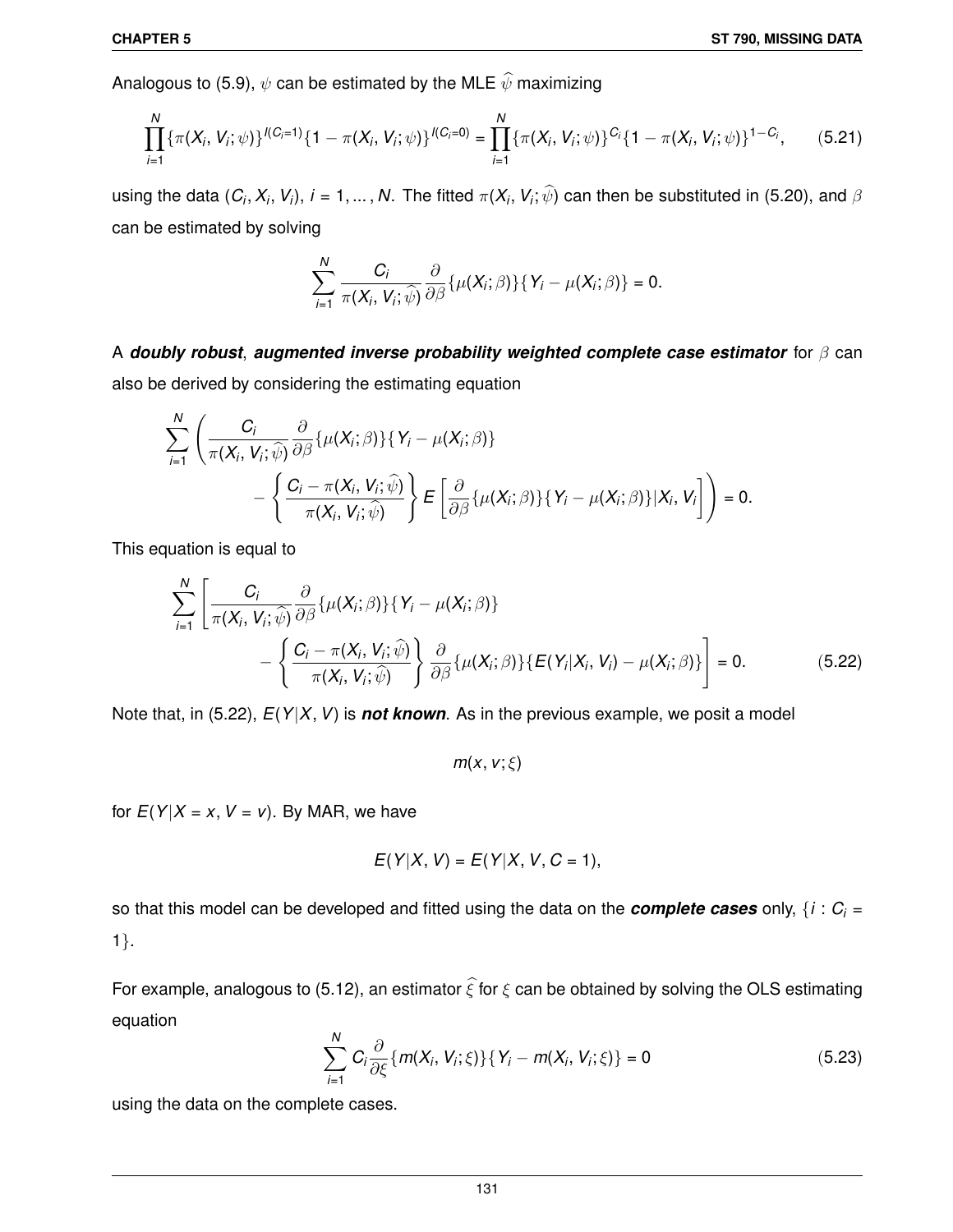Substituting  $m(X_i, V_i; \xi)$  in (5.22) for each *i*, we obtain the estimating equation to be solved to obtain the *doubly robust augmented inverse probability weighted complete case estimator* for β, namely

$$
\sum_{i=1}^{N} \left[ \frac{C_i}{\pi(X_i, V_i; \widehat{\psi})} \frac{\partial}{\partial \beta} \{ \mu(X_i; \beta) \} \{ Y_i - \mu(X_i; \beta) \} - \left\{ \frac{C_i - \pi(X_i, V_i; \widehat{\psi})}{\pi(X_i, V_i; \widehat{\psi})} \right\} \frac{\partial}{\partial \beta} \{ \mu(X_i; \beta) \} \{ m(X_i, V_i; \widehat{\xi}) - \mu(X_i; \beta) \} \right] = 0.
$$
 (5.24)

*REMARK:* An issue that arises in (5.24) is the *compatibility* of the models  $m(x, v; \xi)$  for  $E(Y|X =$ *x*, *V* = *v*) and  $\mu$ (*x*;  $\beta$ ) for *E*(*Y*|*X* = *x*). That is, for these models to be compatible, it must be that

$$
\mu(X; \beta) = E(Y|X) = E\{E(Y|X, V)|X\} = E\{m(X, V; \xi)|X\}.
$$

One way to develop such compatible models is to assume that the **centered residual**  $\{Y - \mu(X; \beta)\}$ and the **centered**  $V$ ,  $\{V - E(V|X)\}$ , are, conditional on X, **multivariate normal** with mean zero and covariance matrix that can depend on *X*.

To demonstrate, for simplicity, assume that the conditional covariance matrix is *independent* of *X*. In this case,

$$
\left(\begin{array}{c|c} Y-\mu(X;\beta) & X \\ V-E(V|X) & Y \end{array}\right) \sim \mathcal{N}\left\{0, \left(\begin{array}{cc} \Sigma_{YY} & \Sigma_{YV} \\ \Sigma_{VY} & \Sigma_{VV} \end{array}\right)\right\},
$$

and

$$
E(Y|X,V)=\mu(X,\,;\beta)+\Sigma_{VY}\Sigma_{VV}^{-1}\big\{V-E(V|X)\big\}.
$$

If we are also willing to assume that  $E(V|X)$  is **linear** in X for all V, then

$$
E(Y|X, V) = \mu(X, \cdot; \beta) + \xi_0 + \xi_1^T X_i + \xi_2^T V_i.
$$

We can then estimate  $\beta$  and  $\xi$  **simultaneously** by solving jointly the estimating equations

$$
\sum_{i=1}^{N} \left[ \frac{C_i}{\pi(X_i, V_i; \widehat{\psi})} \frac{\partial}{\partial \beta} \{ \mu(X_i; \beta) \} \{ Y_i - \mu(X_i; \beta) \} - \left\{ \frac{C_i - \pi(X_i, V_i; \widehat{\psi})}{\pi(X_i, V_i; \widehat{\psi})} \right\} \frac{\partial}{\partial \beta} \{ \mu(X_i; \beta) \} \{ \xi_0 + \xi_1^T X_i + \xi_2^T V_i \} \right] = 0
$$

and

$$
\sum_{i=1}^{N} C_i \left( \begin{array}{c} 1 \\ X_i \\ V_i \end{array} \right) \{ Y_i - \mu(X_i; \beta) - \xi_0 + \xi_1^T X_i + \xi_2^T V_i \} = 0.
$$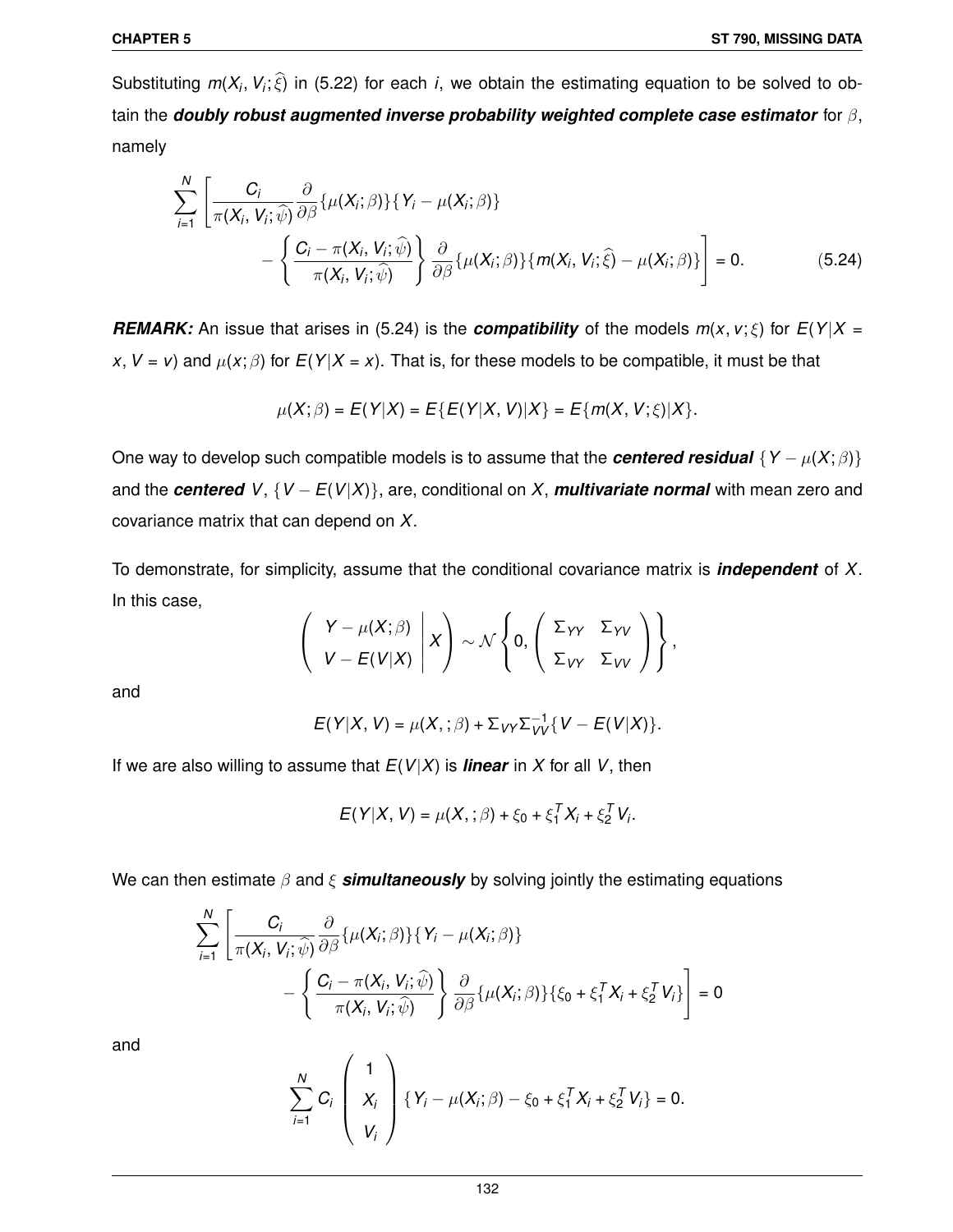That these models are compatible is clear because we could generate data as follows. Choose *X* from an arbitrary distribution. Take *W* ~  $\mathcal{N}(0, I)$ ; i.e., generate the components of *W* as standard normal. Then

$$
\left(\begin{array}{c} Y \\ V \end{array}\right)=\left(\begin{array}{c} \mu(X;\beta) \\ E(V|X) \end{array}\right)+\Sigma^{-1/2}W.
$$

(*Y*,*X*,*V*) generated in this fashion guarantee that

$$
E(Y|X, V) = \mu(X; \beta) + \sum_{VY} \sum_{VV}^{-1} \{V - E(V|X)\},
$$

and  $E(Y|X) = \mu(X; \beta)$ .

# **5.3 Weighted generalized estimating equations for longitudinal data subject to dropout**

*POPULATION AVERAGE MODELS FOR LONGITUDINAL DATA:* For the remainder of this chapter, we consider a more general formulation of the situation of *longitudinal regression modeling and analysis* discussed in *EXAMPLE 3* of Section 1.4 of Chapter 1. This framework is *widely used* for inference from longitudinal data under a *semiparametric* model.

Suppose that longitudinal data are to be collected at *T* time points  $t_1 < \cdots < t_T$ , where  $t_1$  represents *baseline*. Specifically, let *Y<sup>j</sup>* be the scalar outcome of interest, *X<sup>j</sup>* be a vector of covariates, and *V<sup>j</sup>* be a vector of additional variables recorded at time *t<sup>j</sup>* , *j* = 1, ... , *T*. The full data are then

$$
Z = \{ (Y_1, X_1, V_1), \ldots, (Y_T, X_T, V_T) \}.
$$

Letting  $Y = (Y_1, ..., Y_T)^T$ , the  $(T \times 1)$  outcome vector, and collecting all  $T$  covariate vectors as

$$
\overline{X}_T = \{X_1, \ldots, X_T\},\
$$

in its most general form, the regression model of interest is

 $E(Y|\overline{X}_{T})$ .

We consider a model of the form

$$
E(Y|\overline{X}_T = \overline{x}_T) = \mu(\overline{x}_T; \beta) = \begin{pmatrix} \mu_1(\overline{x}_T; \beta) \\ \vdots \\ \mu_T(\overline{x}_T; \beta) \end{pmatrix}.
$$
 (5.25)

In (5.25),  $\mu_j(\overline{x}_\mathcal{T};\beta)$  is a model for  $E(Y_j|X_\mathcal{T}=\overline{x}_\mathcal{T}),$   $j=1,...,T,$  and accordingly depends on time  $t_j$  as well as the  $(p \times 1)$  parameter  $\beta$ .

As in the regression situation in Section 5.2, this is a *semiparametric* model, as the distribution of *Z* is left unspecified beyond the form of  $E(Y|\overline{X}_T)$ .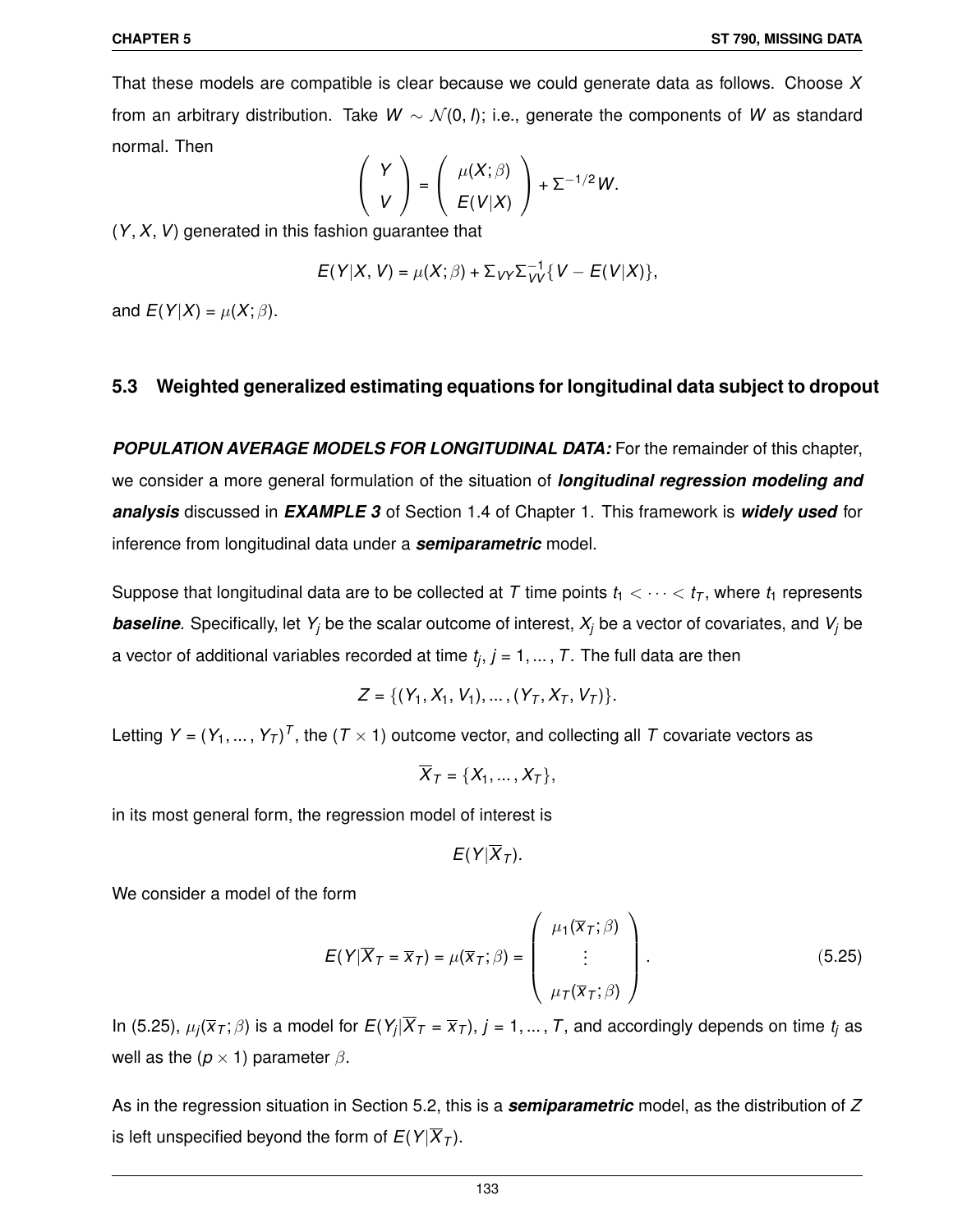Given a sample of data from *N* individuals, the goal is to estimate  $\beta$  in (5.25).

Models for the expectation of an outcome vector given covariates, as in (5.25), are referred to as *population average* or *population averaged* models, as they describe average outcome for all individuals in the population of interest having a given covariate value and thus the relationship between average outcome and covariates in the population.

Under the model in (5.25), the expected value of  $Y_i$  given the **entire collection** of covariates  $\overline{X}_T$  over all *T* time points is taken to potentially depend on **all** of these covariates for each  $j = 1, ..., T$ . Thus, under this model, the mean outcome at time *j* can depend on covariates collected in the past (prior to time *j*), at time *j*, or in the *future* (after time *j*).

Although in principle possible, adoption of a model that allows mean outcome to depend on *future covariates* is rare in practice, as it is difficult to conceive a scientific rationale for such dependence. A special case that is more intuitive and justifiable in practice is to take each component  $\mu_j(\overline{x}_\mathcal{T};\beta)$ to depend only on the *covariates available through time*  $t_j$ . That is, the model for  $E(Y_j | X_T = \overline{x}_T)$ depends on  $\overline{x}_{\mathcal{T}}$  only through  $x_1, \dots, x_j.$ 

In many practical situations, the covariates collected over  $t_1, \ldots, t_T$  are **exogenous**. That is, the covariates are such that their values can be determined *external* to the evolution of information on the individuals being followed. *Baseline covariates* are a key example of exogenous covariates; the values of baseline covariates are available through all *T* time points.

If *all* covariates are exogenous, then write *X*, with no subscript, to denote the collection of these covariates. Interest then focuses on a model for  $E(Y|X)$ , and (5.25) simplifies to

$$
E(Y|X = x) = \mu(x; \beta) = \begin{pmatrix} \mu_1(x; \beta) \\ \vdots \\ \mu_T(x; \beta) \end{pmatrix}.
$$
 (5.26)

In a model of the form in (5.26), the components µ*<sup>j</sup>* (*x*; β) depend on *x* and *t<sup>j</sup>* , so can involve, for example, main effects in the components of *x* and time and interactions thereof, e.g.,

$$
\mu_j(x;\beta)=\beta_0+\beta_1t_j+\beta_2^Tx+(\beta_3^Tx)t_j.
$$

A comprehensive account of issues associated with such population average modeling of *full* longitudinal data and the implications of different modeling assumptions for the properties of estimators for β obtained by solving *GEEs* is beyond our scope here. We remark that one must be very careful when adopting models of the general form in (5.25) that involve **endogenous** covariates that change over time; e.g., see the classic paper by Pepe and Anderson (1994).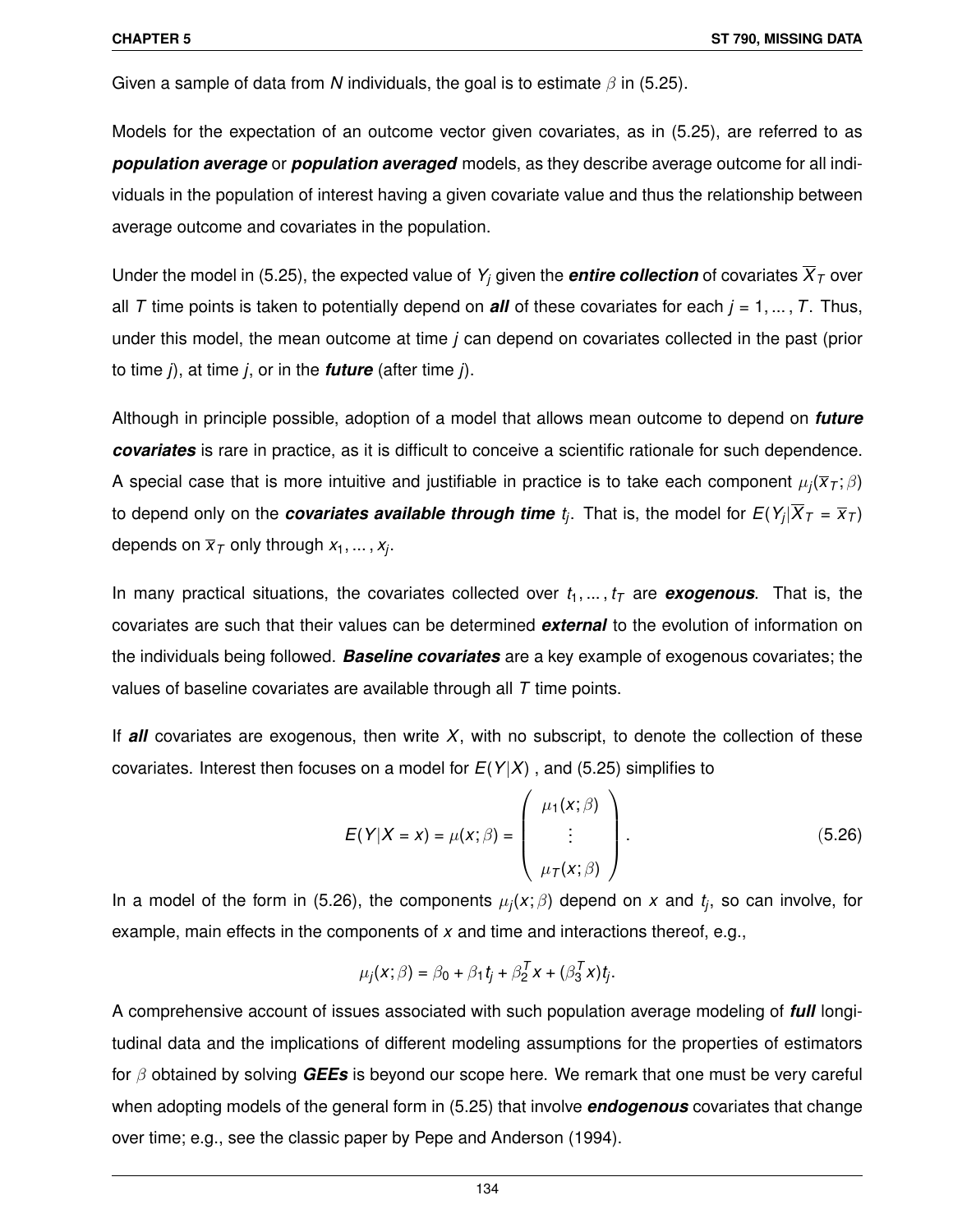In the remainder of this chapter, we focus on situations in which the covariates are *exogenous*, and we write the full data as

$$
Z = \{ (Y_1, V_1), \dots, (Y_T, V_T), X \}. \tag{5.27}
$$

Models of interest are of the form in (5.26), and the goal is to estimate β. Note that, because *X* is exogenous, its value is known throughout all *T* time points, and thus is available even on individuals who *drop out*, as we discuss shortly.

*GENERALIZED ESTIMATING EQUATION (GEE) FOR FULL DATA:* If a sample of full data *Z<sup>i</sup>* , *i* = 1, ... , *N*, is available, then it is well known that the *optimal GEE* to be solved to estimate β is given by

$$
\sum_{i=1}^{N} \mathcal{D}^{T}(X_{i}; \beta) \mathcal{V}^{-1}(X_{i}; \beta) \left(\begin{array}{c} Y_{i1} - \mu_{1}(X_{i}; \beta) \\ \vdots \\ Y_{iT} - \mu_{T}(X_{i}; \beta) \end{array}\right) = 0, \qquad (5.28)
$$

where

$$
\mathcal{D}(\boldsymbol{x};\beta) = \frac{\partial}{\partial \beta^T} \{ \mu(\boldsymbol{x};\beta) \}
$$

is the ( $T \times p$ ) matrix of partial derivatives of the *T* elements of  $\mu(x; \beta)$  with respect to the *p* components of  $\beta$ ; and  $V(x;\beta)$  is a ( $T \times T$ ) *working covariance matrix*, a model for var( $Y|X = x$ ). Ordinarily, the working covariance matrix also depends on additional *covariance parameters* that are estimated from the data by solving additional estimating or moment equations. For brevity, we suppress this in the notation, but be aware that this is a standard, additional feature of fitting population average models like that in (5.26). The GEE (5.28) can be seen to be a generalization of (1.32) discussed in Section 1.4.

From the review of estimating equations in Section 1.5, (5.28) has associated *estimating function*

$$
M(Z;\beta) = \mathcal{D}^{T}(X;\beta)\mathcal{V}^{-1}(X;\beta) \left( \begin{array}{c} Y_{1} - \mu_{1}(X;\beta) \\ \vdots \\ Y_{T} - \mu_{T}(X;\beta) \end{array} \right) = \sum_{j=1}^{T} \mathcal{A}_{j}(X)\{Y_{j} - \mu_{j}(X;\beta)\}, \tag{5.29}
$$

where  $\mathcal{A}_j(x),$   $j = 1, ... , T,$  is the ( $p \times 1$ ) vector such that the ( $p \times T$ ) matrix with columns  $\mathcal{A}_j(x)$ 

$$
\{\mathcal{A}_1(x),\ldots,\mathcal{A}_T(x)\}=\mathcal{D}^T(x;\beta)\mathcal{V}^{-1}(x;\beta).
$$

As discussed shortly, among the *class* of estimating functions having the form of the rightmost expression in (5.29), this choice of the  ${\cal A}_j(x)$  is  $\bm{optimal}$ ; other choices of the  ${\cal A}_j(x)$  would lead to different (and not optimal) GEEs.  $M(Z;\beta)$  in (5.29) is easily seen to satisfy  $E_\beta\{M(Z;\beta)\}=0$ , so that (5.28) is an *unbiased estimating equation*.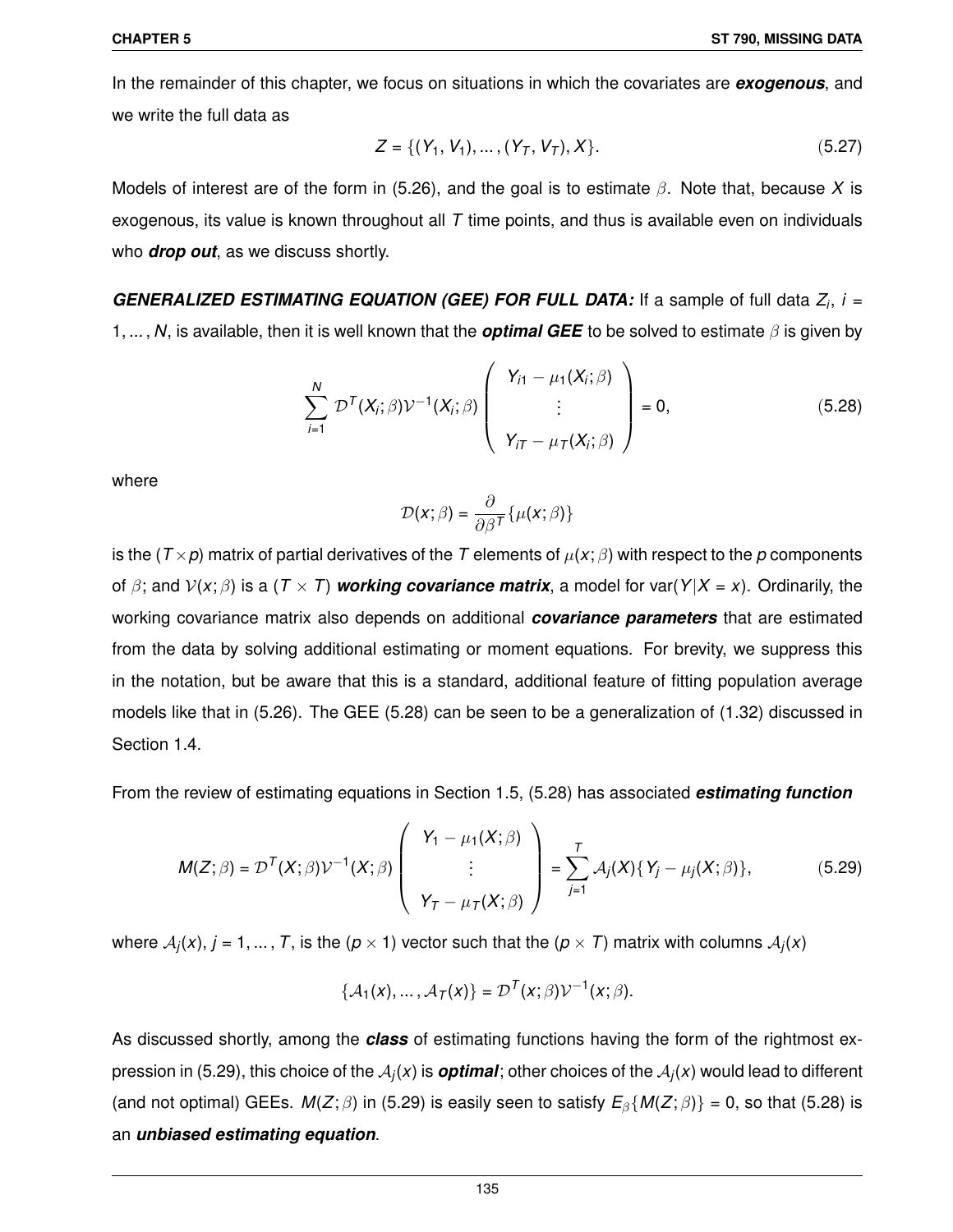**DROPOUT:** The foregoing development demonstrates how inference proceeds when a sample of full data is available. We now consider inference on β in the model (5.26) when some individuals *drop out*, so that the missingness induced is *monotone*.

Because *X* is *exogenous*, it is always observed for all individuals. Under our convention, if an individual drops out at time *tj*+1, s/he is last seen at time *t<sup>j</sup>* , and we assume in this case that we *observe*  $(Y_1, V_1), \ldots, (Y_j, V_j)$  but that  $(Y_{j+1}, V_{j+1}), \ldots, (Y_T, V_T)$  are *missing*. As usual, then, let

$$
R = (R_1, \ldots, R_T, R_{T+1})^T,
$$

corresponding to the  $T + 1$  components of *Z* in (5.27). Clearly,  $R_{T+1} = 1$  for all individuals. In addition, we assume that *all individuals are observed at baseline*, so that  $R_1 = 1$ .

With *dropout*, if  $R_j = 1$ , then this implies that  $R_2, \ldots, R_{j-1}$  also all are equal to 1. Define as usual

$$
D=1+\sum_{j=1}^T R_j,
$$

so that *D* = *j* + 1 implies that the individual is last seen at *t<sup>j</sup>* . Because *R*<sup>1</sup> = 1 always, *D* thus takes on values 2, ...,  $T + 1$ , where  $D = T + 1$  corresponds to the situation where full data are observed.

As in Section 2.3 of Chapter 2, we describe the stochastic dropout process using the *cause-specific hazard function* of dropout,

$$
\lambda_j(Z) = pr(D = j | D \ge j, Z), \quad j = 2, ..., T.
$$
\n(5.30)

Note that  $\lambda_1(Z) = \text{pr}(D = 1|D \ge 1, Z) = 0$  because  $(Y_1, V_1)$  are always observed, and  $\lambda_{T+1}(Z) =$  $pr(D = T + 1|D \geq T + 1, Z) = 1$  by construction. We then can deduce that (verify)

$$
\overline{\pi}_j(Z) = \text{pr}(R_j = 1 | Z) = \prod_{\ell=1}^j \{1 - \lambda_\ell(Z)\}, \quad j = 2, ..., T
$$
\n(5.31)

and

$$
pr(D = j + 1|Z) = \overline{\pi}_j(Z)\lambda_{j+1}(Z), \quad j = 1, ..., T.
$$
 (5.32)

Note that, because all individuals are observed at baseline,  $\overline{\pi}_1(Z) = \text{pr}(R_1 = 1|Z) = \text{pr}(R_1 = 1) = 1$ .

*MAR ASSUMPTION:* We assume that the dropout mechanism is *MAR*. It is convenient to define

$$
H_j = \{X, (Y_1, V_1), \dots, (Y_j, V_j)\}, \quad j = 1, \dots, T,
$$

the *history* available through time *t<sup>j</sup>* .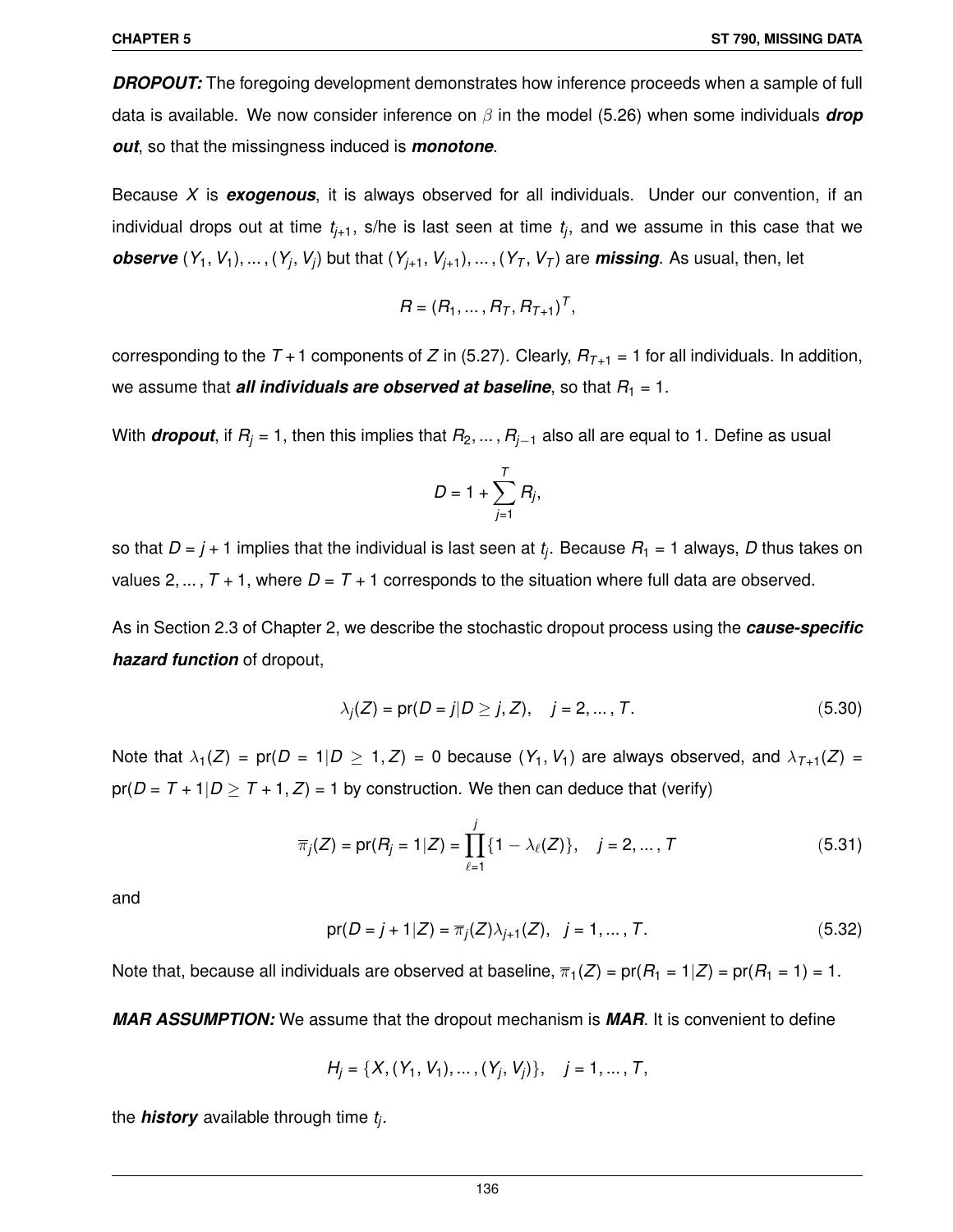MAR implies that the cause-specific hazard of dropout (5.30) can be written as

$$
\lambda_j(Z) = \text{pr}(D = j | D \ge j, Z) = \text{pr}(D = j | D \ge j, H_{j-1}) = \lambda_j(H_{j-1}), \quad j = 2, ..., T; \tag{5.33}
$$

that is, the hazard of dropping out at time *t<sup>j</sup>* (i.e., last being seen at time *tj*−1) depends only on the *observed history* through time *tj*−1. Likewise, (5.31) and (5.32) become

$$
\overline{\pi}_j(Z) = \overline{\pi}_j(H_{j-1}) = \text{pr}(R_j = 1 | H_{j-1}) = \prod_{\ell=1}^j \{1 - \lambda_\ell(H_{\ell-1})\}, \quad j = 2, ..., T,
$$
\n(5.34)

and

$$
\text{pr}(D = j + 1 | Z) = \text{pr}(D = j + 1 | H_j) = \overline{\pi}_j(H_{j-1}) \lambda_{j+1}(H_j), \quad j = 1, ..., T,
$$
 (5.35)

By convention in formulæ to follow, when  $j$  = 1,  $\overline{\pi}_j(H_{j-1})$  =  $\overline{\pi}_1$  = 1. We will use this and (5.33), (5.34), and (5.35) in the sequel.

*AUXILIARY VARIABLES:* As in Sections 5.1 and 5.2, although the auxiliary variables *V<sup>j</sup>* , *j* = 1, ... , *T*, are not relevant to the longitudinal regression model  $\mu(x;\beta)$  of interest, as the foregoing development shows, they may be implicated in the dropout mechanism and thus are necessary to render the assumption of MAR *plausible*.

*WEIGHTED GENERALIZED ESTIMATING EQUATIONS (WGEEs) UNDER MAR DROPOUT:* We now discuss how the usual full data GEE (5.28) can be *modified* in the case of dropout to lead to estimators for  $\beta$  based on a sample of observed data subject to dropout. Approaches include

- (i) *Inverse probability weighting at the occasion level.* This approach was first proposed by Robins, Rotnitzky, and Zhao (1995) and involves using weights specific to each time point. These methods are applicable only in the situation we discuss here, where there are only *exogenous covariates*, as in (5.26).
- (ii) *Inverse probability weighting at the subject level.* This approach was proposed by Fitzmaurice, Molenberghs, and Lipsitz (1995) and is applicable more generally to models of the form (5.25) that depend on  $\overline{x}_T$  only through  $x_1, ..., x_j$ .
- (iii) *Doubly robust methods*.

We discuss (ii) first, followed by (i), and defer (iii) to the next section.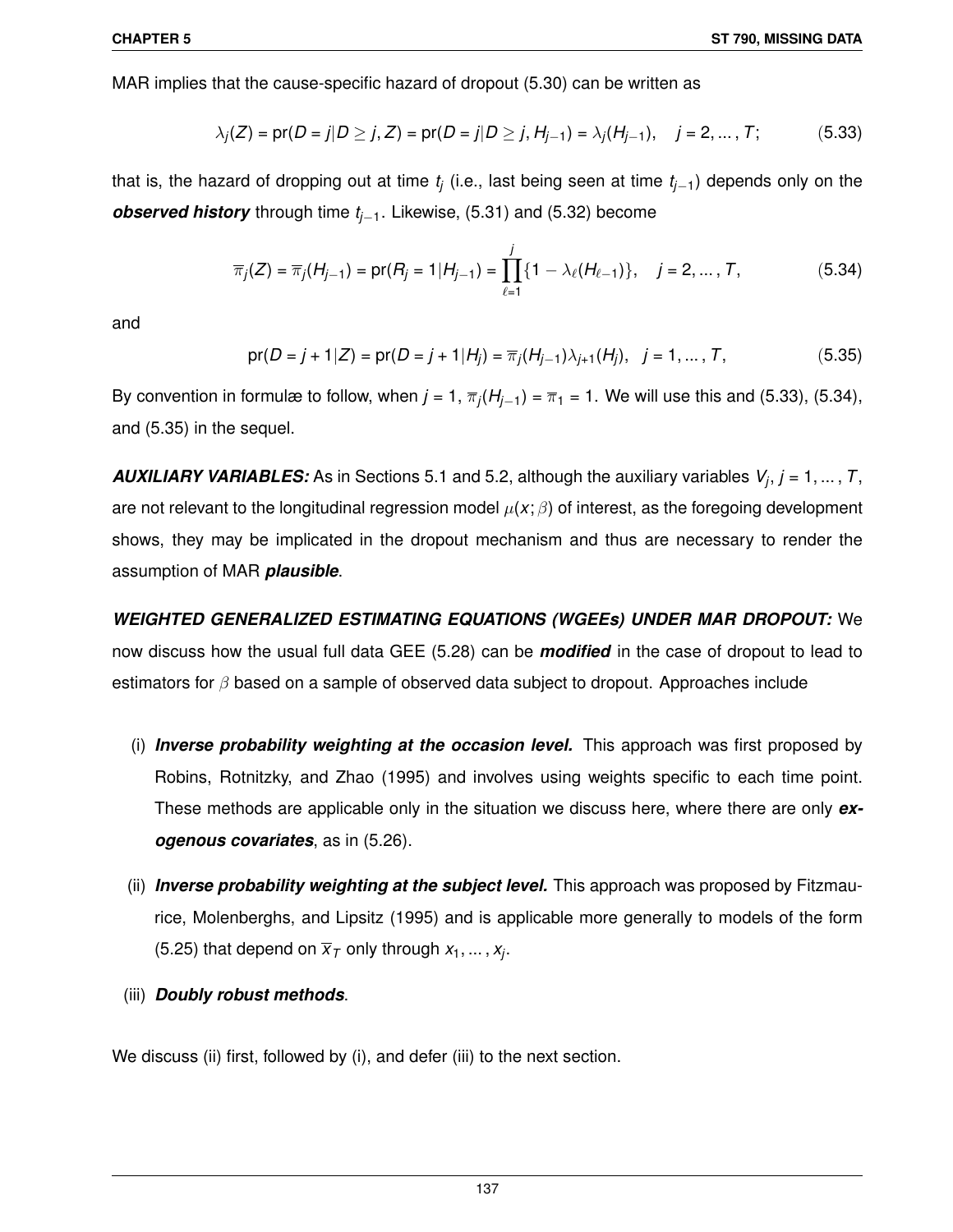In each case, we discuss the associated WGEEs by presenting their corresponding *estimating functions*, which depend on the observed data. Note that the observed data on an individual, (*R*, *Z*(*R*) ), can be expressed as *R* (equivalently, *D*), and if *D* = *j* + 1, *H<sup>j</sup>* . The estimating functions are expressed in terms of (5.33), (5.34), and (5.35) as if these functions were known. We discuss modeling and fitting of the dropout hazards at the end of this section.

*INVERSE PROBABILITY WEIGHTING AT THE SUBJECT LEVEL:* The general form of the estimating function involving *subject level* weighting is given by

$$
\sum_{j=1}^{T} \left\{ \frac{l(D=j+1)}{\overline{\pi}_j(H_{j-1})\lambda_{j+1}(H_j)} \right\} \left[ G_{j1}(X) \{ Y_1 - \mu_1(X;\beta) \} + \cdots + G_{jj}(X) \{ Y_j - \mu_j(X;\beta) \} \right],
$$
\n(5.36)

where  $G_{j\ell}(x),\,\ell=1,\dots,j,\,j=1,\dots,\,T,$  are arbitrary  $(p\!\times\!1)$  functions of  $x.$  Thus, note that the estimating function at the *j*th level, say, has coefficients in *x* that vary by *j*. Assuming that the dropout model is correctly specified, it is straightforward to show that (5.36) is an *unbiased estimating function* by first conditioning on the full data and then on *X* (try it).

For individual *i* for whom  $D_i = j + 1$  for fixed  $j = 1, ..., T$ , his/her contribution to the WGEE is

$$
\left\{\frac{I(D_i=j+1)}{\overline{\pi}_j(H_{i,j-1})\lambda_{j+1}(i,H_j)}\right\}\Big[G_{j1}(X_i)\{Y_{i1}-\mu_1(X_i;\beta)\}+\cdots+G_{jj}(X_i)\{Y_{ij}-\mu_j(X_i;\beta)\}\Big]
$$

corresponding to this *j*. Thus, for each individual, there is a single, *subject level* weight,

$$
\left\{\frac{l(D=j+1)}{\overline{\pi}_j(H_{j-1})\lambda_{j+1}(H_j)}\right\}
$$

applied to the linear combination of his/her  $\{Y_\ell - \mu_\ell(X;\beta)\}, \ell = 1, \ldots, j$ .

Fitzmaurice et al. (1995) suggest taking the  $(p \times i)$  matrix

$$
\{G_{j1}(X),...,G_{jj}(X)\} = \mathcal{D}_j^T(X;\beta)\mathcal{V}_j^{-1}(X;\beta),
$$
\n(5.37)

where, as in Section 1.4,  $\mathcal{D}_j^{\mathcal{T}}(x;\beta)$   $(p\times j)$  and  $\mathcal{V}_j(x;\beta)$   $(j\times j)$  are the corresponding submatrices of  $\mathcal{D}^{\mathcal{T}}(x;\beta)$  ( $p\times\mathcal{T})$  and  $\mathcal{V}(x;\beta)$  ( $\mathcal{T}\times\mathcal{T}$ ). Recall from  $\bm{EXAMPLE}$  3 in Section 1.4 that (5.37) corresponds to what would be used in a naive analysis based on the *available data*.

Thus, the WGEE based on the estimating function (5.37) using this specification can be interpreted as a *weighted* (with a *single, scalar weight* for each individual) version of the estimating equations that would be used for the naive, *available data* analysis, namely (compare to (1.33))

$$
\sum_{i=1}^N \left\{\sum_{j=1}^T w_{ij} \mathcal{D}_j^T(X_i;\beta) \mathcal{V}_j^{-1}(X_i;\beta) \left(\begin{array}{c} Y_{i1}-\mu_1(X_i;\beta) \\ \vdots \\ Y_{ij}-\mu_j(X_i;\beta) \end{array}\right) \right\} = 0, \quad w_{ij} = \frac{I(D_i=j+1)}{\overline{\pi}_j(H_{i,j-1})\lambda_{j+1}(i,H_j)}.
$$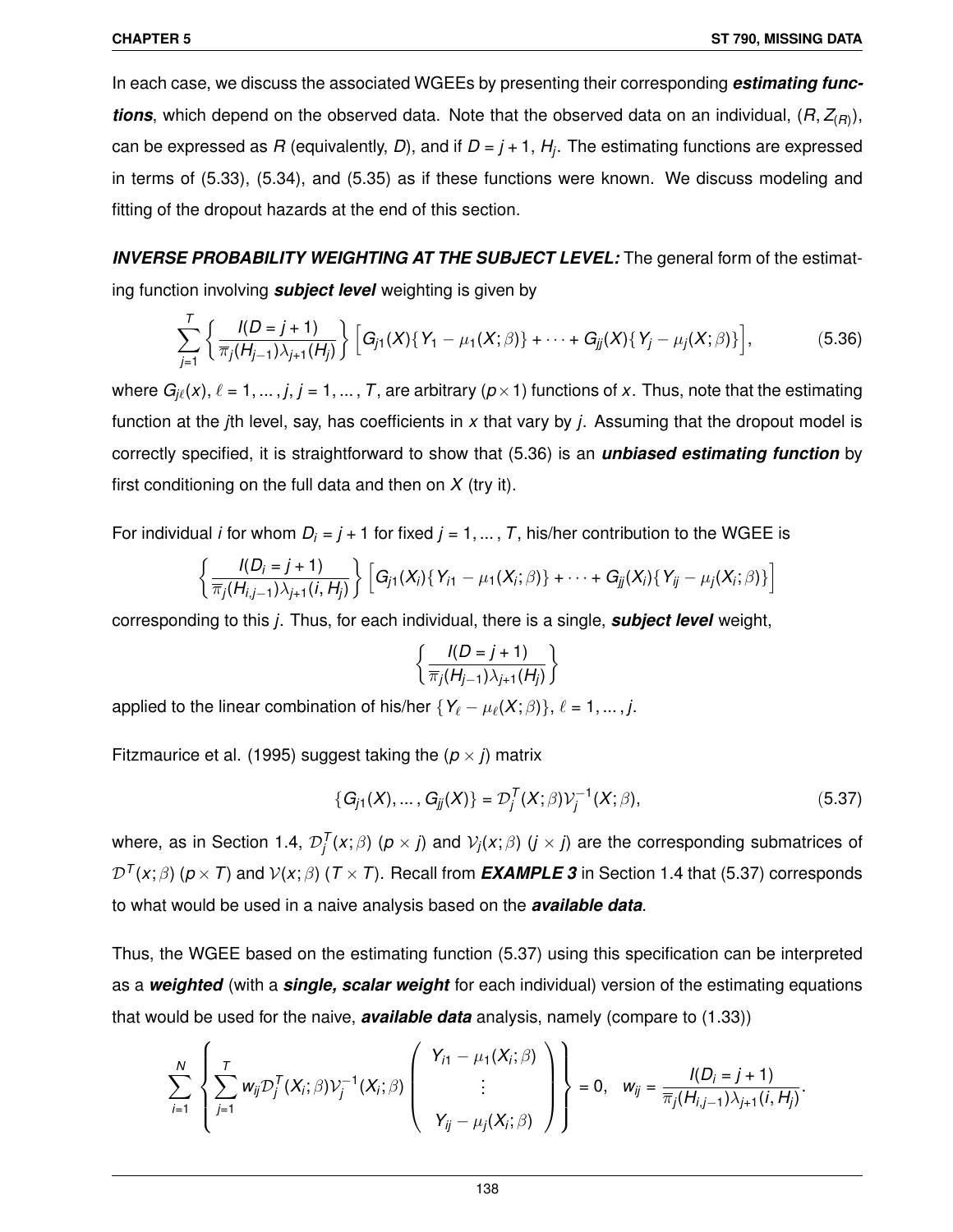*INVERSE PROBABILITY WEIGHTING AT THE OCCASION LEVEL:* The general form of the estimating function involving *occasion-specific* weighting is

$$
\sum_{j=1}^{T} \frac{R_j}{\pi_j(H_{j-1})} B_j(X) \{ Y_j - \mu_j(X; \beta) \},\tag{5.38}
$$

where  $B_1(x), \ldots, B_T(x)$  are arbitrary ( $p \times 1$ ) functions of x. That (5.38) is an *unbiased estimating function* can also be shown by first conditioning on the full data and then on *X* (try it).

For an individual *i* for whom  $D_i = j + 1$  for fixed  $j = 1, ..., T$ , note that  $R_{i1} = \cdots = R_{ij} = 1$ , with  $R_{i,j+1} = 0$ henceforth. Thus, in contrast to (5.36), for such an individual, his/her contribution to the WGEE is, from (5.38),

$$
\frac{R_{i1}}{\overline{\pi}_1}B_1(X_i)\{Y_{i1}-\mu_1(X_i;\beta)\}+\frac{R_{i2}}{\overline{\pi}_2(H_{i1})}B_2(X_i)\{Y_{i2}-\mu_2(X_i;\beta)\}+\cdots+\frac{R_{ij}}{\overline{\pi}_j(H_{i,j-1})}B_j(X_i)\{Y_{ij}-\mu_j(X_i;\beta)\}.
$$

This demonstrates that (5.38) involves *separate*, *occasion-level* weighting of *each* component of individual *i*'s contribution to the estimating equation, where each component and its corresponding weight is *specific* to time (occasion) *t<sup>j</sup>* for all *t<sup>j</sup>* at which *i* has not yet dropped out.

Robins et al. (1995) suggest taking the  $(p \times T)$  matrix

$$
\{B_1(X),...,B_T(X)\} = \mathcal{D}^T(X;\beta)\mathcal{V}^{-1}(X;\beta).
$$
 (5.39)

This is, of course, the choice corresponding to the *optimal*, *full data* GEE. Thus, the WGEE corresponding to the estimating function (5.38) with specification (5.39) can be interpreted as a *weighted version* of (5.28), namely

$$
\sum_{i=1}^N \mathcal{D}^T(X_i;\beta) \mathcal{V}^{-1}(X_i;\beta) \mathcal{W}_i \left( \begin{array}{c} Y_{i1} - \mu_1(X_i;\beta) \\ \vdots \\ Y_{iT} - \mu_T(X_i;\beta) \end{array} \right) = 0,
$$

where  $\mathcal{W}_i$  is the ( $\mathcal{T}\times\mathcal{T})$  diagonal  $\boldsymbol{weight}$  matrix with diagonal elements

$$
\frac{R_{i1}}{\overline{\pi}_1}, \frac{R_{i2}}{\overline{\pi}_2(H_{i1})}, \ldots, \frac{R_{iT}}{\overline{\pi}_T(H_{i,T-1})}.
$$

**SOFTWARE:** The SAS procedure proc gee in SAS/STAT 13.2 implements both the subject level and occasion level weighted methods using (5.37) for the former and (5.39) for the latter. The weighting method is chosen and the hazard model is specified through the missmodel statement. There is an R package, CRTgeeDR, that implements an augmented version of occasion-level weighting.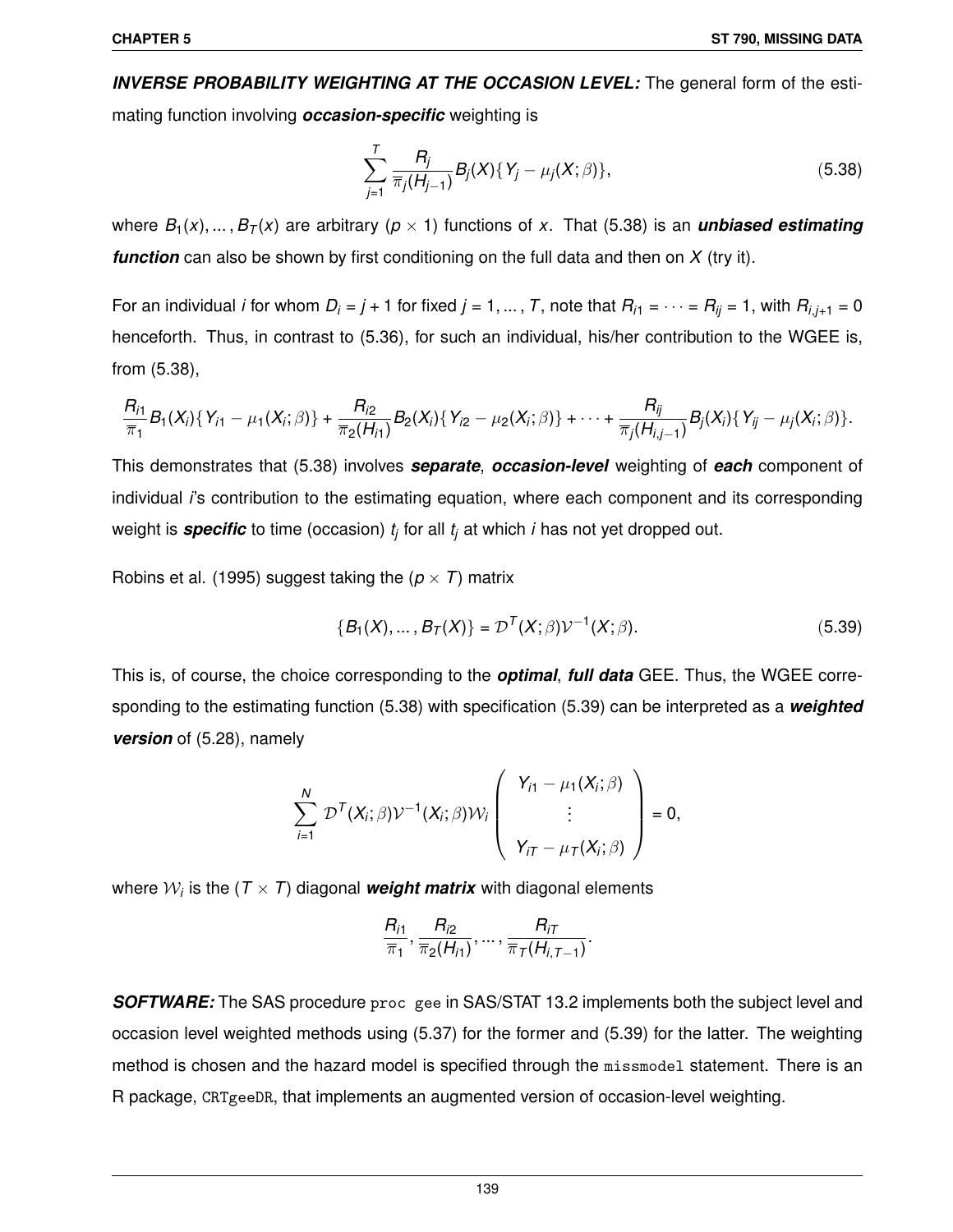*SEMIPARAMETRIC THEORY PERSPECTIVE:* We can place the above approaches in the context of the implications of *semiparametric theory*.

With *full data*, semiparametric theory shows that the *class of all estimating functions* leading to *consistent and asymptotically normal estimators* for β in the (semiparametric) model (5.26) is

$$
\sum_{j=1}^T \mathcal{A}_j(X) \{ Y_j - \mu_j(X; \beta) \}
$$

for arbitrary  $(p \times 1)$   $\mathcal{A}_j(x)$ ,  $j = 1, ...$  ,  $T$ . As noted in (5.29), the  $\bm{optimal}$  choice of the  $\mathcal{A}_j(x)$ , that leading to the estimator for β with *smallest asymptotic variance* among all in this class, is such that the  $(p \times T)$  matrix  $\{A_1(x),..., A_T(x)\} = \mathcal{D}^T(x;\beta)\mathcal{V}^{-1}(x;\beta).$ 

When we have observed data that involve MAR *monotone dropout*, semiparametric theory can likewise be used to derive the *class of all estimating functions* leading to consistent and asymptotically normal estimators for β based on the *observed data*. These estimating functions turn out to have the *augmented inverse probability weighted complete case* form

$$
\frac{R_T}{\overline{\pi}_T(H_{T-1})}\sum_{j=1}^T \mathcal{A}_j(X)\{Y_j-\mu_j(X;\beta)\}+\sum_{j=1}^{T-1}\left\{\frac{R_j}{\overline{\pi}_j(H_{j-1})}-\frac{R_{j+1}}{\overline{\pi}_{j+1}(H_j)}\right\}f_j(H_j),\tag{5.40}
$$

where  $f_j(H_j), j = 1, \ldots, T-1,$  are arbitrary ( $p \times 1$ ) functions of the histories  $H_j$ ; and  $\mathcal{A}_j(X), j = 1, \ldots, T,$ are arbitrary ( $p \times 1$ ) functions of *X*. Showing that (5.40) is an **unbiased estimating function** is straightforward using conditioning arguments (try it).

We now demonstrate that the estimating functions for the subject level and occasion level inverse weighting approaches in (5.36) and (5.38) are *special cases* of (5.40) .

**SUBJECT LEVEL:** Consider the subject level estimating function (5.36). It is straightforward to deduce that

$$
I(D = j + 1) = R_j - R_{j+1};
$$

thus, (5.36) can be written as

$$
\frac{R_T}{\pi_T(H_{T-1})} \Big[ G_{T1}(X) \{ Y_1 - \mu_1(X;\beta) \} + \cdots + G_{TT}(X) \{ Y_T - \mu_T(X;\beta) \} \Big] + \sum_{j=1}^{T-1} \frac{R_j - R_{j+1}}{\pi_j(H_{j-1}) \lambda_{j+1}(H_j)} \Big[ G_{j1}(X) \{ Y_1 - \mu_1(X;\beta) \} + \cdots + G_{jj}(X) \{ Y_j - \mu_j(X;\beta) \} \Big], \qquad (5.41)
$$

We now recursively relate (5.40) to (5.41).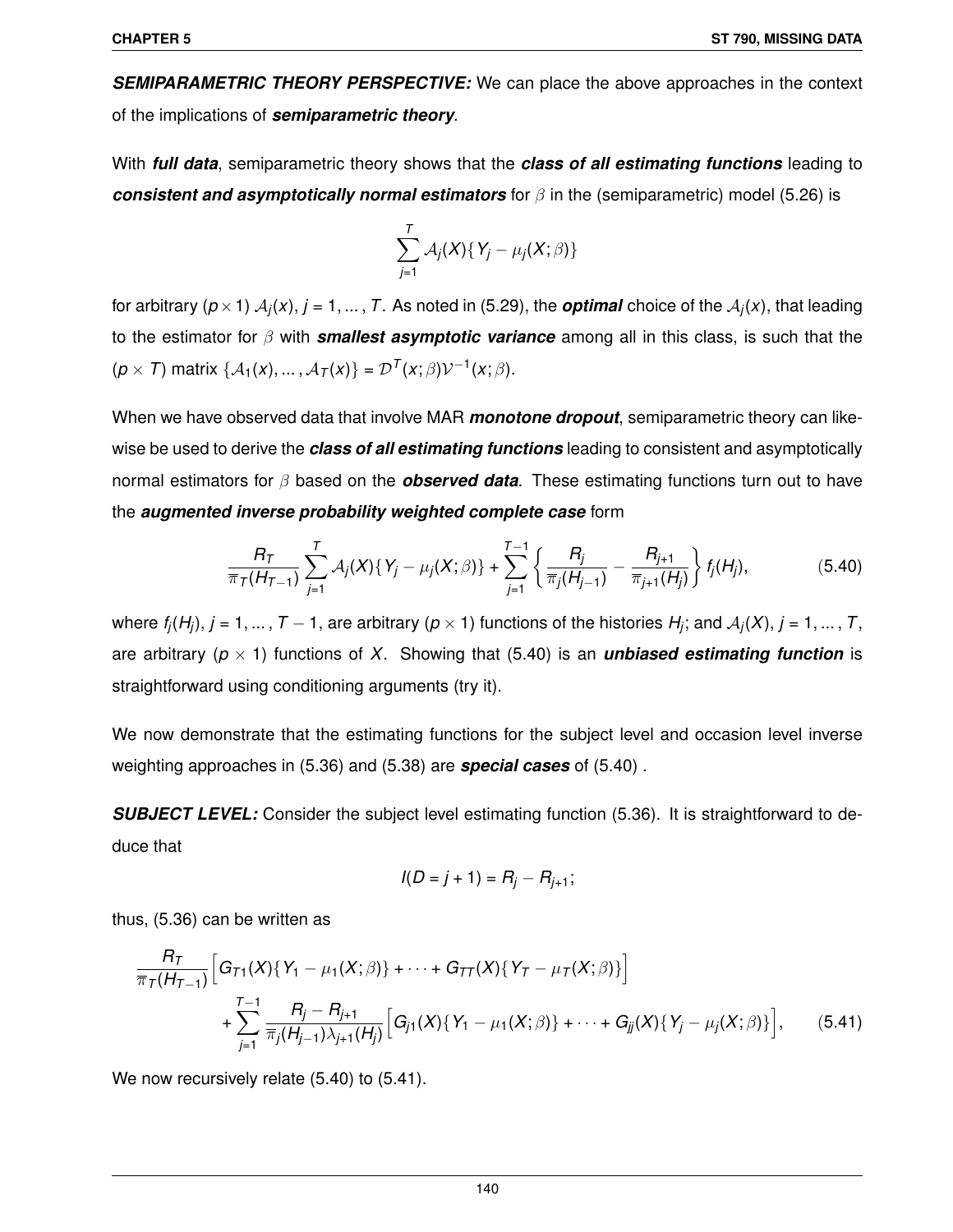Note first that

$$
\frac{R_1}{\overline{\pi}_1}f_1(H_1)=\frac{R_1}{\overline{\pi}_1\lambda_2(H_1)}G_{11}(X)\{Y_1-\mu_1(X;\beta)\},
$$

which implies that

$$
f_1(H_1)=\frac{G_{11}(X)\{Y_1-\mu_1(X;\beta)\}}{\lambda_2(H_1)}.
$$

Adopting the shorthand notation

$$
\mathcal{G}_{j\ell}=G_{j\ell}(X)\{Y_{\ell}-\mu_{\ell}(X;\beta)\},\,
$$

 $\overline{\pi}_j$  =  $\overline{\pi}_j(H_{j-1}),$  and  $\lambda_j$  =  $\lambda_j(H_{j-1}),$  we then have

$$
\frac{R_2}{\overline{\pi}_2}\left\{f_2(H_2)-f_1(H_1)\right\}=\frac{R_2}{\overline{\pi}_2}\left\{\frac{\mathcal{G}_{21}+\mathcal{G}_{22}}{\lambda_3}-\left(\frac{1-\lambda_2}{\lambda_2}\right)\mathcal{G}_{11}\right\},\,
$$

and thus

$$
f_2(H_2) = \frac{G_{21} + G_{22}}{\lambda_3} + G_{11} - \frac{G_{11}}{\lambda_2} + \frac{G_{11}}{\lambda_2} = \frac{G_{21} + G_{22}}{\lambda_3} + G_{11}.
$$

Next,

$$
\frac{R_3}{\overline{\pi}_3}\left\{f_3(H_3)-f_2(H_2)\right\}=\frac{R_3}{\overline{\pi}_3}\left\{\frac{\mathcal{G}_{31}+\mathcal{G}_{32}+\mathcal{G}_{33}}{\lambda_4}-\left(\frac{1-\lambda_3}{\lambda_3}\right)(\mathcal{G}_{21}+\mathcal{G}_{22})\right\},\,
$$

so that, solving for  $f_3(H_3)$ ,

$$
f_3(H_3) = \frac{G_{31} + G_{32} + G_{33}}{\lambda_4} + (G_{11} + G_{21}) + G_{22}.
$$

Continuing with this recursion, we have for  $j = 1, ..., T - 1$ ,

$$
f_j(H_j) = \frac{G_{j1}(X)\{Y_1 - \mu_1(X;\beta)\} + \cdots + G_{jj}(X)\{Y_j - \mu_j(X;\beta)\}}{\lambda_{j+1}(H_j)} + \{G_{11}(X) + \cdots + G_{j-1,1}(X)\}\{Y_1 - \mu_1(X;\beta)\} + \{G_{22}(X) + \cdots + G_{j-1,2}(X)\}\{Y_2 - \mu_2(X;\beta)\} \n\vdots + G_{j-1,j-1}(X)\{Y_j - \mu_j(X;\beta)\},
$$

and

$$
A_1(X) = G_{11}(X) + \cdots + G_{T1}(X)
$$
  
\n
$$
A_2(X) = G_{22}(X) + \cdots + G_{T2}(X)
$$
  
\n
$$
\vdots
$$
  
\n
$$
A_T(X) = G_{TT}(X).
$$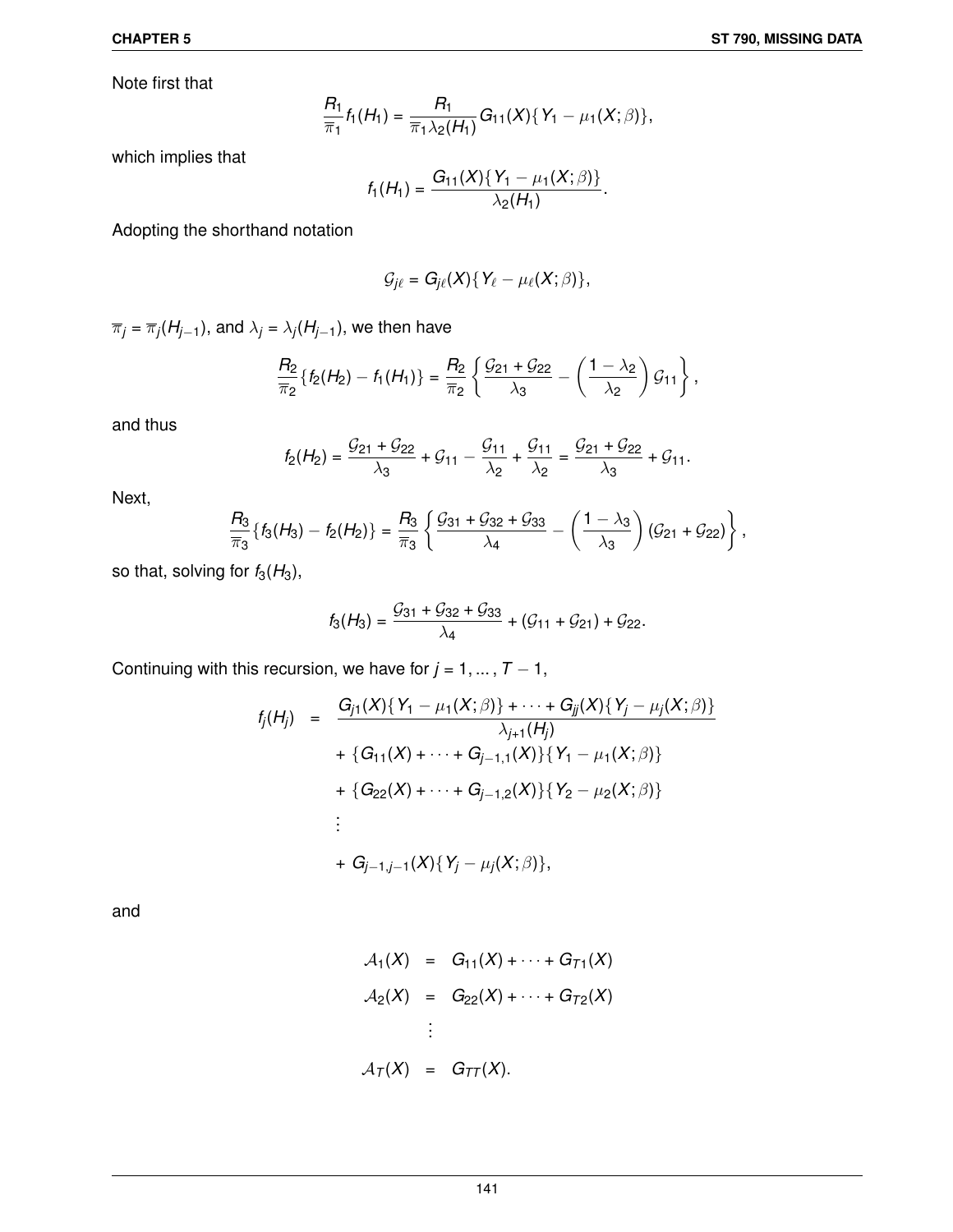*OCCASION LEVEL:* Consider the occasion level estimating function (5.38). Here, it is straightforward to deduce that (try it) this is a special case of (5.40), with

$$
f_1(H_1) = B_1(X) \{ Y_1 - \mu_1(X; \beta) \}
$$
  
 
$$
\vdots
$$
  
\n
$$
f_j(H_j) = B_1(X) \{ Y_1 - \mu_1(X; \beta) \} + \cdots + B_j(X) \{ Y_j - \mu_j(X; \beta) \},
$$

 $j = 2, ..., T - 1$ , and  $A_j(X) = B_j(X)$ ,  $j = 1, ..., T$ .

*ESTIMATING THE DROPOUT HAZARDS:* In practice, of course, the dropout hazards

$$
\lambda_j(H_{j-1}) = pr(D = j | D \ge j, H_{j-1}), \quad j = 2, ..., T,
$$

(5.33), which determine

$$
\overline{\pi}_j(H_{j-1}) = \prod_{\ell=1}^j \{1 - \lambda_\ell(H_{\ell-1})\}, \quad j = 2, \dots, T,
$$

in (5.34), are not known. We now discuss how these hazards can be modeled and fitted based on the observed data. The resulting fitted models can then be substituted in (5.36), (5.38), or, indeed, any estimating function in the class (5.40).

Suppose we posit models

λ*j* (*Hj*−1; ψ)

for the λ*<sup>j</sup>* (*Hj*−1), *j* = 2, ... , *T*, in terms of a vector of parameters ψ. From (5.35) and above, this implies models for  $pr(D = j|Z) = pr(D = j|H_{j-1})$  of the form

$$
\overline{\pi}_{j-1}(H_{j-2};\psi)\lambda_j(H_{j-1};\psi)=\prod_{\ell=1}^{j-1}\{1-\lambda_\ell(H_{\ell-1};\psi)\}\lambda_j(H_{j-1};\psi),
$$

 $j = 2, ..., T - 1$ . Then the *likelihood* for  $\psi$  based on a sample of observed data can be written as

$$
\prod_{i=1}^{N} \prod_{j=2}^{T+1} \left[ \prod_{\ell=1}^{j-1} \{1 - \lambda_{\ell}(H_{i,\ell-1}; \psi)\} \lambda_j(H_{i,j-1}; \psi) \right]^{I(D_i=j)}.
$$
\n(5.42)

Rearranging terms, it can be shown (verify) that the likelihood (5.42) can be written as

$$
\prod_{j=2}^{T} \prod_{i: R_{i,j-1}=1} \{\lambda_j(H_{i,j-1};\psi)\}^{I(D_i=j)} \{1-\lambda_j(H_{i,j-1};\psi)\}^{I(D_i>j)},
$$

where in fact  $I((D > j) = I(R_j = 1)$ .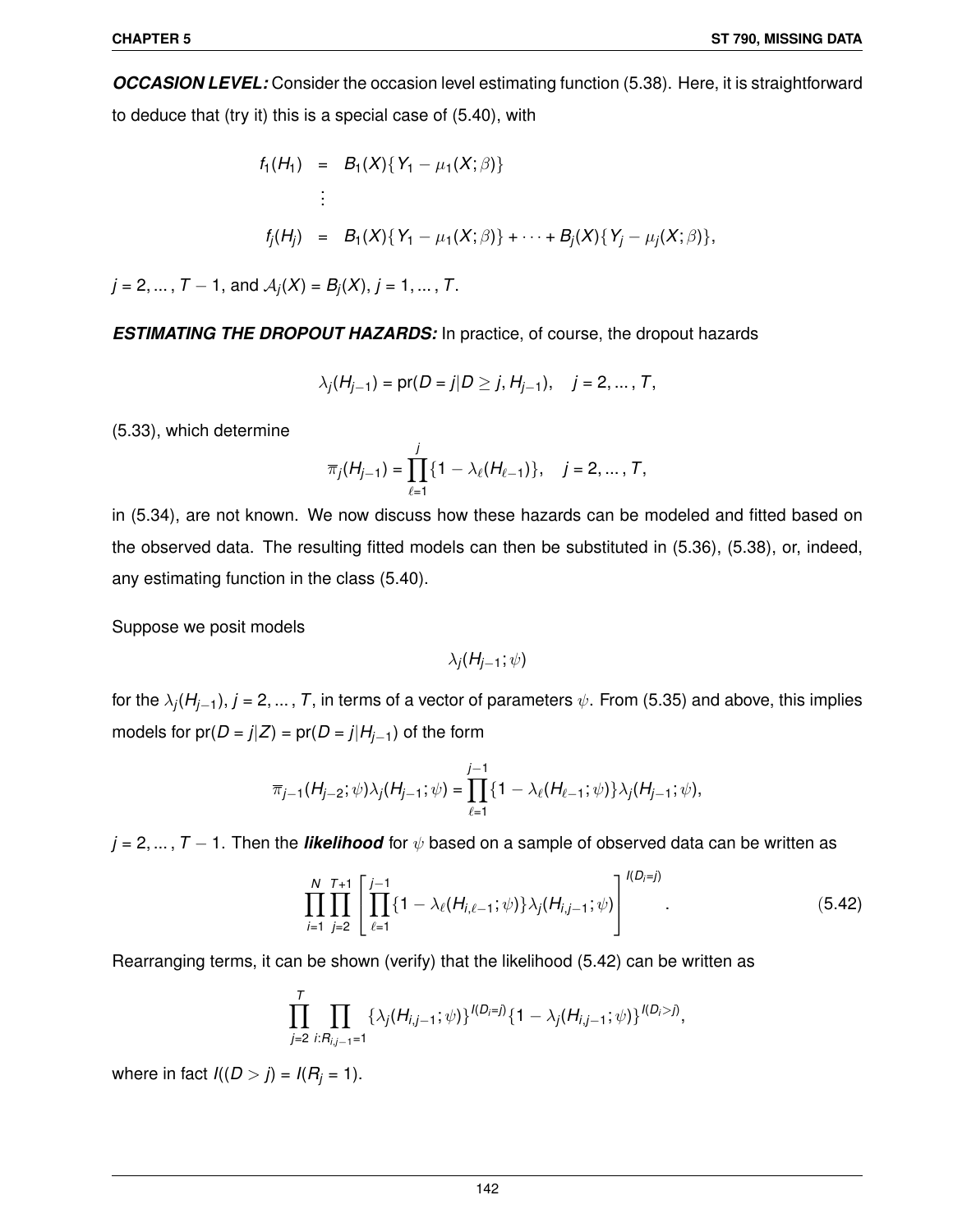Suppose we adopt a *logistic* model for each λ*<sup>j</sup>* (*Hj*−1; ψ); i.e.,

$$
\lambda_j(H_{j-1}; \psi) = \frac{\exp{\{\alpha_j(H_{j-1}; \psi)\}}}{1 + \exp{\{\alpha_j(H_{j-1}; \psi)\}}},
$$

or, equivalently, logit $\{\lambda_j(H_{j-1};\psi)\}=\alpha_j(H_{j-1};\psi)$ , for some functions  $\alpha_j(H_{j-1};\psi),$   $j=1,...,$   $T.$  Then it is straightforward to demonstrate that the MLE  $\widehat{\psi}$  for  $\psi$  maximizing the above likelihood is the solution to the *estimating equation*

$$
\sum_{i=1}^{N} \sum_{j=2}^{T} R_{i,j-1} \frac{\partial}{\partial \psi} \{ \alpha_j (H_{i,j-1}; \psi) \} \{ I(D_i = j) - \lambda_j (H_{i,j-1}; \psi) \} = 0.
$$
 (5.43)

In practice, it would be unusual for an analyst to posit models λ*<sup>j</sup>* (*Hj*−1; ψ) that share a *common parameter* ψ across different *j*. Rather, a standard approach is to take the model for each occasion *j* to have a separate parameter  $\psi_j$ , say, so that  $\psi=(\psi_2^{\mathcal{T}},\ldots,\psi_T^{\mathcal{T}})^{\mathcal{T}}$ , and the  $\psi_j$  are *variation independent*. Thus, one would take  $\lambda_j(H_{j-1}; \psi) = \lambda_j(H_{j-1}; \psi_j)$  for each  $j.$  In this case, solving (5.43) for  $\psi$  boils down to solving

$$
\sum_{i=1}^N R_{i,j-1} \frac{\partial}{\partial \psi_j} \{ \alpha_j(H_{i,j-1}; \psi_j) \} \{ I(D_i = j) - \lambda_j(H_{i,j-1}; \psi_j) \} = 0
$$

*separately* for  $j = 2, ..., T$ . That is, to estimate  $\psi_j$ , compute the MLE among individuals who have still not dropped out at time *j* −1, using as the response the indicator of whether or not such an individual drops out at time *j* (or continues beyond *j*).

Standard software can be used to fit these models; e.g., if the α*<sup>j</sup>* (*Hj*−1; ψ*<sup>j</sup>* ) are *linear* in ψ*<sup>j</sup>* , software such as SAS proc logistic or any generalized linear model software can be used.

#### *COMPARISON OF SUBJECT AND OCCASION LEVEL WEIGHTING:*

- The subject level approach has greater *practical appeal* because it is easier to implement using *standard software* for solving GEEs. Many such programs, such as SAS proc genmod, allow the user to specify a fixed *weight* for each individual. Thus, the user can model and fit the dropout hazards, form weights, and incorporate them straightforwardly in a call to such software to solve the subject level WGEE. The advent of software implementing the occasion level approach, as discussed previously, lessens this appeal.
- Theoretically, it is not straightforward to deduce if the subject level or occasion level approach is *preferred in general* on the basis of efficiency.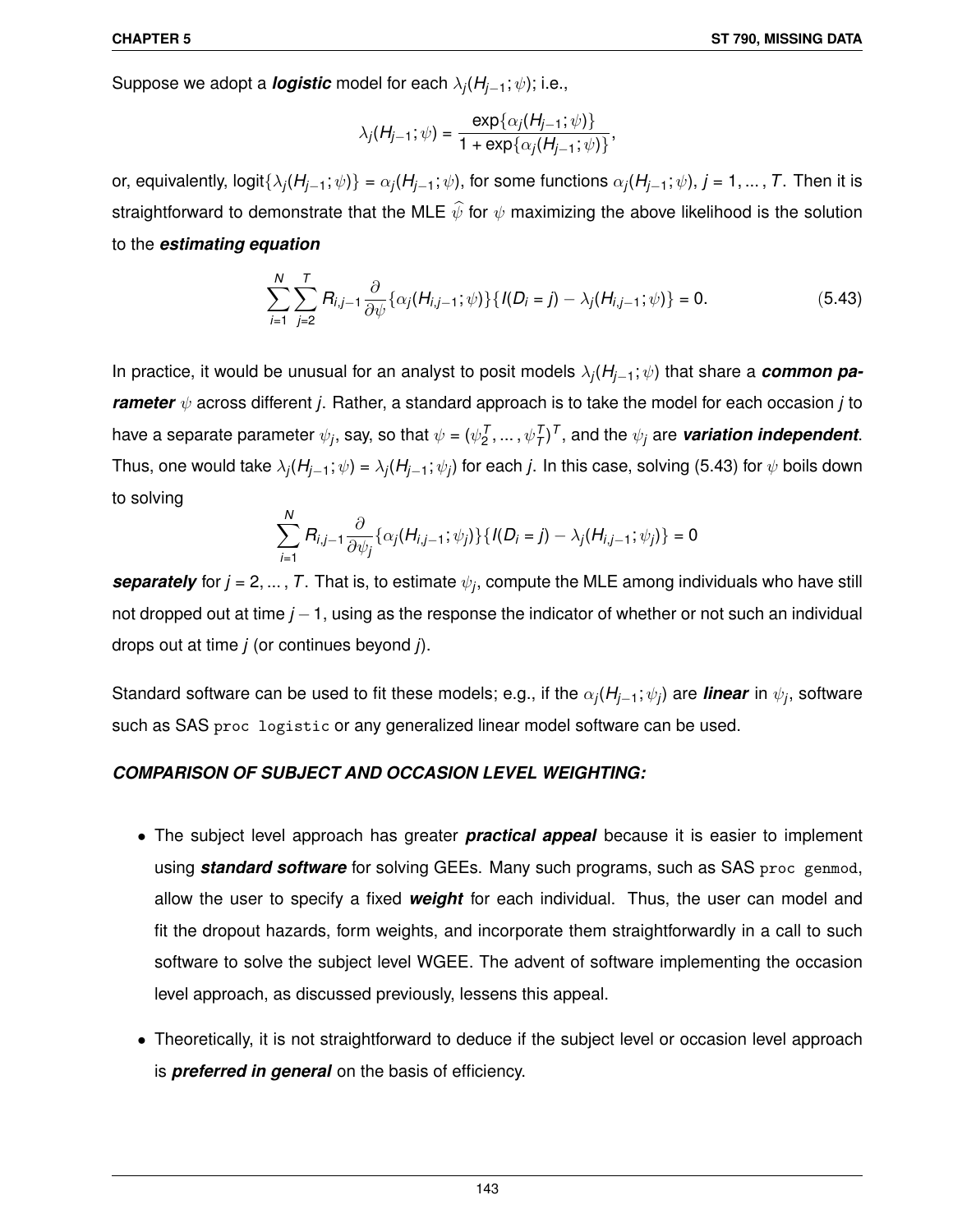• Preisser, Lohman, and Rathouz (2002) carried out extensive *simulation studies* comparing the two approaches under various MCAR, MAR, and MNAR missingness mechanisms and under correct and misspecified dropout models. They concluded that, overall, under MAR, the occasion level WGEE is to be preferred on efficiency grounds, but noted that both methods can be sensitive to misspecification of the associated weights.

# **5.4 Doubly robust estimation**

We now examine more closely the class of *augmented inverse probability weighted complete case* estimating functions (5.40), namely,

$$
\frac{R_T}{\overline{\pi}_T(H_{T-1})}\sum_{j=1}^T \mathcal{A}_j(X)\{Y_j-\mu_j(X;\beta)\}+\sum_{j=1}^{T-1}\left\{\frac{R_j}{\overline{\pi}_j(H_{j-1})}-\frac{R_{j+1}}{\overline{\pi}_{j+1}(H_j)}\right\}f_j(H_j). \hspace{1cm} (5.44)
$$

From the theory of semiparametrics for missing data problems, it can be shown (Tsiatis, 2006) that, for  $\textit{fixed} \,\, \{\mathcal{A}_1(\mathsf{x}), \ldots, \mathcal{A}_T(\mathsf{x})\},$  the  $\textit{optimal}$  choice of  $f_j(H_j)$  in (5.44) is

$$
f_j(H_j) = E\left[\sum_{\ell=1}^T \mathcal{A}_{\ell}(X)\{Y_{\ell} - \mu_{\ell}(X;\beta)\}\middle|H_j\right],
$$
  
= 
$$
\sum_{\ell=1}^j \mathcal{A}_{\ell}(X)\{Y_{\ell} - \mu_{\ell}(X;\beta)\} + \sum_{\ell=j+1}^T \mathcal{A}_{\ell}(X)E[\{Y_{\ell} - \mu_{\ell}(X;\beta)\}|H_j],
$$
(5.45)

for  $j = 1, ..., T-1$ . That is, for *fixed*  $\mathcal{A}_j(x)$ *,*  $j = 1, ..., T$ *,* using this choice of  $f_j(H_j)$ , which depends on the particular fixed  $A_j(x)$ , will yield the estimating function of form (5.44) with this fixed  $A_j(x)$  leading to the estimator for  $\beta$  with smallest asymptotic variance.

# *REMARKS:*

• To compute  $f_j(H_j)$ ,  $j = 1, ..., T - 1$ , in (5.45), we must be able to estimate

$$
E[{Y_{\ell} - \mu_{\ell}(X;\beta)}|H_j], \ell > j
$$

based on the observed data. We discuss this shortly.

• In the *special case* where  $(Y_1, V_1), \ldots, (Y_T, V_T)$  are *conditionally independent* given X,

$$
E[\{Y_{\ell}-\mu_{\ell}(X;\beta)\}|H_j]=0 \text{ for } \ell>j,
$$

so that the *optimal* choice is

$$
f_j(H_j) = \sum_{\ell=1}^j \mathcal{A}_\ell(X) \{ Y_\ell - \mu_\ell(X;\beta) \}.
$$

This leads to the *occasion level* WGEE in (5.38) with  $A_j(x) = B_j(x)$ ,  $j = 1, ..., T$ .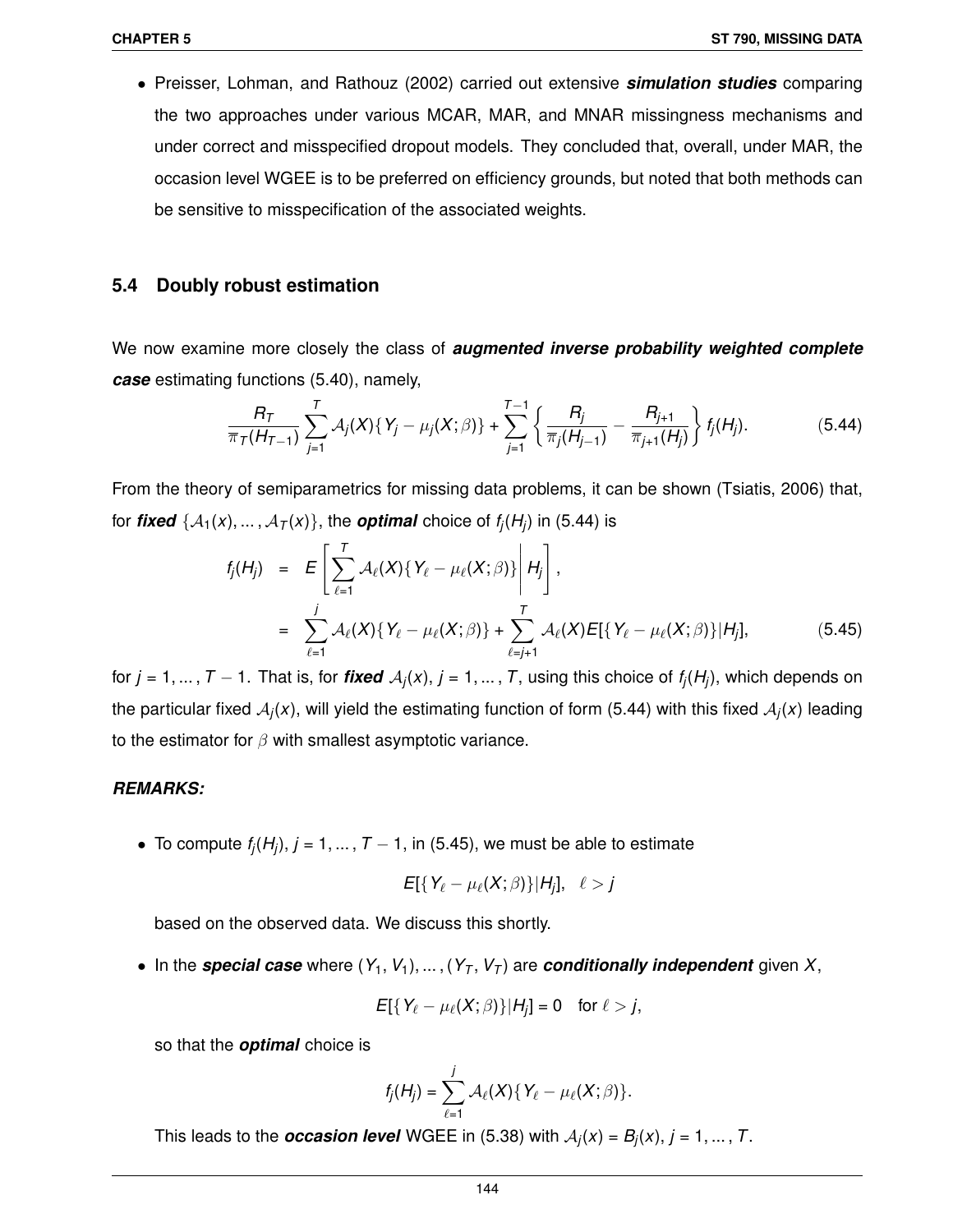However, if  $(Y_1, V_1), ..., (Y_T, V_T)$  are **correlated** conditional on X, then it is possible to take advantage of this correlation by choosing the *f<sup>j</sup>* (*H<sup>j</sup>* ) judiciously to *gain efficiency*. Essentially, this correlation allows us to gain back some *information* regarding the missing data from the observed data.

• Moreover, the resulting estimator will be *doubly robust* in the sense that it will lead to a consistent estimator for β if *EITHER* π*<sup>j</sup>* (*Hj*−1) (equivalently, the λ*<sup>j</sup>* (*Hj*−1)), *j* = 2, ... , *T*, are *consistently estimated* (i.e., we have a *correct model* for the dropout process), *OR* if

$$
E[\{Y-\mu(X;\beta)|H_j]\}
$$

is *consistently estimated* for all  $j = 1, ..., T$ .

This doubly robust method is advocated by Seaman and Copas (2009) using the *fixed* choice

$$
\{\mathcal{A}_1(x),\ldots,\mathcal{A}_T(x)\}=\mathcal{D}^T(x;\beta)\mathcal{V}^{-1}(x;\beta).
$$

As we demonstrated in the last section, for the *occasion level* WGEE,  $A_j(x) = B_j(x)$ ,  $j =$ 1, ... , *T*, and this is the choice suggested by Robins et al. (1995) in (5.39).

- For both the subject and occasion level WGEEs in (5.36) and (5.38), with the implied choices for the A*<sup>j</sup>* (*x*) given in the previous section, the corresponding *f<sup>j</sup>* (*H<sup>j</sup>* ) are *not the same* as the optimal choice in (5.45). This suggests that it is possible to improve on both of these estimators.
- In this discussion, we have restricted attention to *fixed*  $\{A_1(x),...,A_T(x)\}$ ; as noted above, in many cases, these are taken to be the choice leading to the optimal GEE for *full data*. However, it turns out that, from semiparametric theory, that this is *not* the optimal choice with observed data subject to *dropout*. Shortly, we discuss the globally optimal choice and whether or not it is even *feasible* to implement this choice in practice.

*ESTIMATING THE AUGMENTATION TERM FOR DOUBLY ROBUST ESTIMATORS:* As we have just seen, for  $\bm{fixed}$   $\{A_1(x), \dots, A_T(x)\}$ , from (5.45), the optimal choice for  $f_j(H_j)$  for construction of a doubly robust, augmented inverse probability weighted estimating function for  $\beta$  requires determining

$$
E[{Y - \mu(X;\beta)|H_j]}, \quad j = 1, ..., T - 1.
$$

Because these conditional expectations are not known, they must be estimated from the observed data. We now examine how this might be carried out in practice.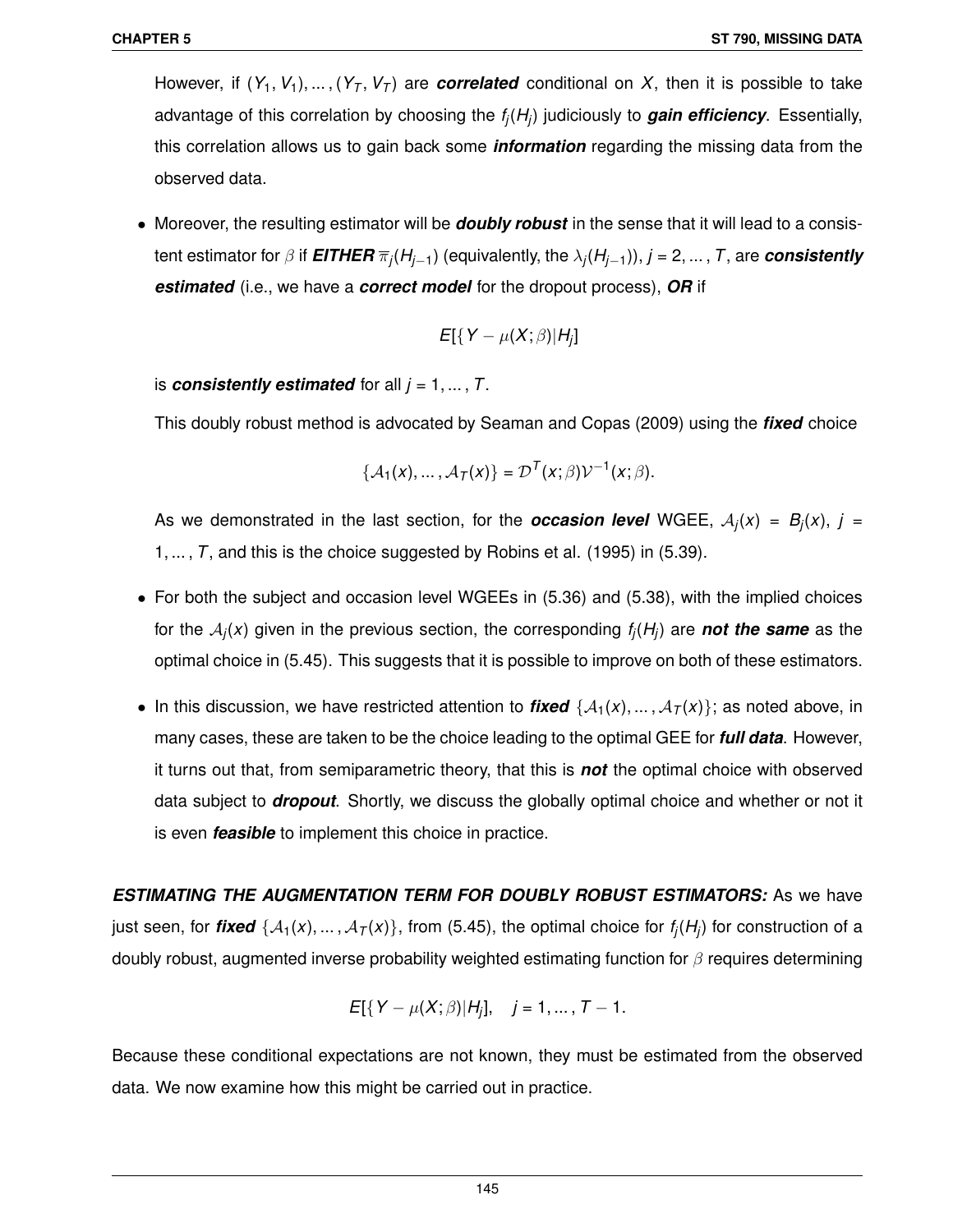For convenience, denote the *centered* data as

$$
\epsilon = Y - \mu(X; \beta),
$$

with elements  $\epsilon_j$  =  $\mathsf{Y}_j - \mu_j(\mathsf{X};\beta).$  By MAR, it can be shown that, in obvious notation,

$$
\rho_{\epsilon_{j+1}, V_{j+1} | H_j}(\epsilon_{j+1}, V_{j+1} | h_j) = \rho_{\epsilon_{j+1}, V_{j+1} | H_j, R_{j+1}}(\epsilon_{j+1}, V_{j+1} | h_j, 1); \tag{5.46}
$$

that is, the conditional density of ( $\epsilon_{j+1}, V_{j+1}$ ) given  $H_j$  is the same as this conditional density among those individuals who still have not dropped out at time  $t_{j+1},$  at which time we observe  $(\epsilon_{j+1}, V_{j+1}, H_j)$  . To see this, write the right hand side of (5.46) as

$$
\frac{\text{pr}(R_{j+1} = 1 | \epsilon_{j+1}, V_{j+1} = V_{j+1}, H_j = h_j) p_{\epsilon_{j+1}, V_{j+1}, H_j}(\epsilon_{j+1}, V_{j+1}, h_j)}{\text{pr}(R_{j+1} = 1 | H_j = h_j) p_{H_j}(h_j)}.
$$
\n(5.47)

Because of MAR,  $pr(R_{j+1} = 1 | \epsilon_{j+1}, V_{j+1} = v_{j+1}, H_j = h_j) = pr(R_{j+1} = 1 | H_j = h_j)$ , so that (5.47) becomes

$$
\frac{p_{\epsilon_{j+1},V_{j+1},H_j}(\epsilon_{j+1},V_{j+1},h_j)}{p_{H_j}(h_j)}=p_{\epsilon_{j+1},V_{j+1}|H_j}(\epsilon_{j+1},V_{j+1}|h_j).
$$

It is convenient to write *H<sup>j</sup>* equivalently as the ordered column vector

$$
H_j = (1, X^T, \epsilon_1, V_1^T, \dots, \epsilon_j, V_j^T)^T, \quad j = 1, \dots, T - 1.
$$

We wish to estimate  $E(\epsilon|H_{j})$  for each *j*.

In general, this is a *numerical challenge*. One possible approach is based on making the approximation that  $(\epsilon_1, ..., \epsilon_T, V_1^{\mathcal{T}}, ..., V_{\mathcal{T}}^{\mathcal{T}}, X^{\mathcal{T}})^{\mathcal{T}}$  is *multivariate normal*.

To see how this works, let *q<sup>j</sup>* be the dimension of *H<sup>j</sup>* and *r<sup>j</sup>* be the dimension of *V<sup>j</sup>* , *j* = 1, ... , *T*. Note that  $q_{i+1} = q_i + r_i + 1$ . Under the normality assumption,

$$
E\left(\begin{array}{c} \epsilon_{j+1} \\ V_{j+1} \end{array} \middle| H_j\right) = \left(\begin{array}{c} \Lambda_j \\ \Gamma_j \end{array} \right) H_j,
$$

where  $\Lambda_j$  (1  $\times$   $q_j$ ) and  $\Gamma_j$  ( $r_j\times q_j$ ) are constants. That is, the conditional expectation of ( $\epsilon_{j+1},$   $V_{j+1}^{\mathcal{T}})^\mathcal{T}$ given *H<sup>j</sup>* is a *linear combination* of elements of *H<sup>j</sup>* for each *j*.

Note that we can also write

$$
E(H_{j+1}|H_j) = \left(\begin{array}{c} I_{q_j} \\ \Lambda_j \\ \Gamma_j \end{array}\right) H_j = \Delta_j H_j,
$$

say. Here  $\Delta_j$  is  $(q_{j+1} \times q_j)$ .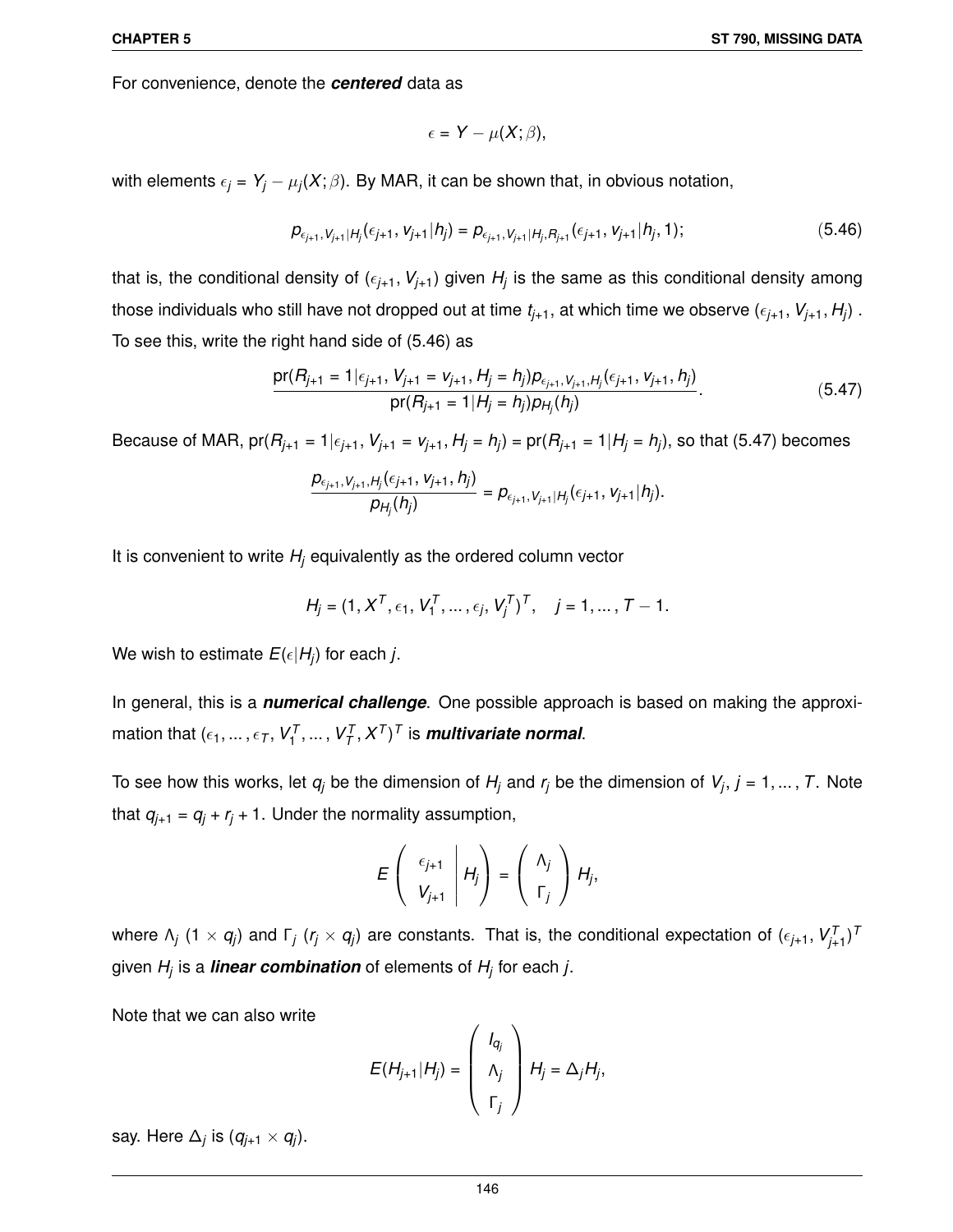As noted earlier, because of MAR, in fact

$$
E(H_{j+1}|H_j) = E(H_{j+1}|H_j, R_{j+1} = 1);
$$

consequently, the elements of ∆*<sup>j</sup>* can be estimated using the individuals *at risk* at time *tj*+1; i.e, those individuals who have still not dropped out at *tj*+1.

This can be accomplished using *least squares* for each *j* by regressing  $\epsilon_{j+1}$  and each element of  $V_{j+1}$ on those of *H<sup>j</sup>* . Note that

$$
H_T=(1,X^T,\epsilon_1,V_1^T,\ldots,\epsilon_T,V_T^T)^T;
$$

thus, by the laws of iterated conditional expectations,

$$
E(H_T|H_j) = \Delta_{T-1}\Delta_{T-2}\cdots\Delta_jH_j.
$$

Consequently,  $f_j(H_j) = E(\epsilon|H_j)$  can be obtained by "picking off" the elements  $E(\epsilon|H_j)$  from  $E(H_T|H_j)$ .

In fact, if we are willing to assume multivariate normality of  $C = (\epsilon_1, ..., \epsilon_T, V_1^T, ..., V_T^T)^T$  given X, then it is possible to use the EM algorithm with monotone missingness to estimate the parameters in the covariance matrix of *C* given *X* and thereby obtain an estimate of the working covariance matrix corresponding to the submatrix  $var(\epsilon_1, ..., \epsilon_T | X)$ .

*REMARK:* We do not elaborate on this scheme further, as, admittedly it is quite involved.

*LOCALLY EFFICIENT DOUBLY ROBUST ESTIMATOR:* We now examine how semiparametric theory can be used in principle to obtain the *globally optimal* WGEE.

Consider again the class of *augmented inverse probability weighted complete case* estimating functions (5.40),

$$
\frac{R_T}{\overline{\pi}_T(H_{T-1})}\sum_{j=1}^T \mathcal{A}_j(X)\{Y_j-\mu_j(X;\beta)\}+\sum_{j=1}^{T-1}\left\{\frac{R_j}{\overline{\pi}_j(H_{j-1})}-\frac{R_{j+1}}{\overline{\pi}_{j+1}(H_j)}\right\}f_j(H_j). \hspace{1cm} (5.48)
$$

We have discussed the *optimal* choice of the  $f_j(H_j)$  when the  $\mathcal{A}_j(x)$  are *fixed*. However, as we remarked previously, this will not lead to the globally optimal estimating function of form (5.48) unless the optimal choice of the  $A_j(x)$  is used.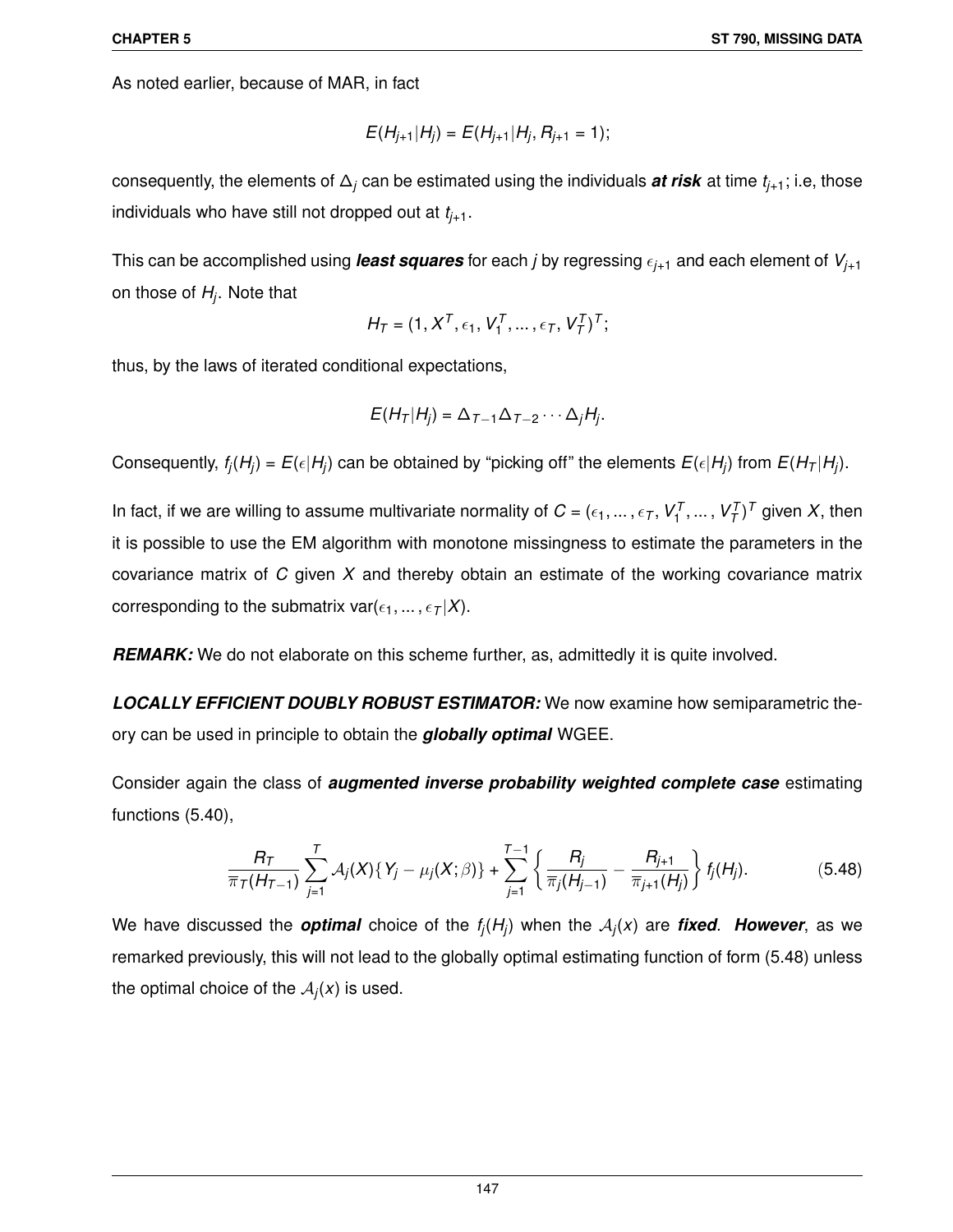In Tsiatis (2006), it is shown that the *optimal*  $\{A_1(x),...,A_T(x)\}$  is given by

$$
\left\{\mathcal{A}_1(x),\ldots,\mathcal{A}_T(x)\right\}=\mathcal{D}^T(x;\beta)\left\{\mathcal{V}^*(x)\right\}^{-1},
$$

where

$$
\mathcal{V}^*(X) = E\left\{\left.\frac{\epsilon\epsilon^T}{\overline{\pi}_T(H_{T-1})}\right|X\right\} - \sum_{j=1}^{T-1} E\left\{\left.\frac{\lambda_{j+1}(H_j)}{\overline{\pi}_{j+1}(H_j)}E(\epsilon|H_j)\epsilon^T\right|X\right\},\tag{5.49}
$$

which can be written equivalently as

$$
\mathcal{V}^*(X) = E\left\{\left.\frac{\epsilon\epsilon^{\mathsf{T}}}{\overline{\pi}_{\mathsf{T}}(H_{\mathsf{T}-1})}\right|X\right\} - \sum_{j=1}^{\mathsf{T}-1}\left[E\left\{\left.\frac{E(\epsilon|H_j)}{\overline{\pi}_{j}(H_{j-1})}\epsilon^{\mathsf{T}}\right|X\right\} - E\left\{\left.\frac{E(\epsilon|H_j)}{\overline{\pi}_{j+1}(H_j)}\epsilon^{\mathsf{T}}\right|X\right\}\right].
$$

Of course, (5.49) is obviously very difficult to evaluate. However, under the approximation of multivariate normality already discussed, this should be feasible in principle.

In fact, this could be carried out by simulation. If we were to simulate realizations ( $\epsilon^{(\textbf{s}) \; T}$ ,  $V^{(\textbf{s}) \; T}_1$ 1 , ... , *V* (*s*) *T T* ) *T* ,  $s = 1, ..., S$ , for large *S*, from a multivariate normal model for  $(\epsilon^T, V_1^T, ..., V_T^T)^T$  given *X*, we can estimate  $V^*(x)$  as

$$
S^{-1}\sum_{s=1}^S\left\{\frac{\epsilon^{(s)}\epsilon^{(s)\,T}}{\pi_{{\mathcal{T}}}(H_{{\mathcal{T}}-1}^{(s)})}-\sum_{j=1}^{T-1}\frac{\lambda_{j+1}(H_j^{(s)})}{\pi_{j+1}(H_j^{(s)})}E(\epsilon|H_j^{(s)})\epsilon^{(s)\,T}\right\}.
$$

Whether or not this is a feasible strategy, and whether or not going to all of this trouble will yield an estimator for β that offers a *nonnegligible gain in relative efficiency* over the methods discussed previously is an *open research problem*.

# **5.5 Discussion**

Inverse probability weighted methods are a natural approach to analysis under MAR dropout in problems where a *semiparametric full data model* is of interest. As long as the dropout mechanism is *correctly modeled* (so that the dropout hazards are correct for each time point), methods based on inverse weighted (non-augmented) estimating functions will lead to consistent estimators for parameters in the semiparametric model of interest. These can be implemented straightforwardly in practice, and there is emerging software to do so.

Where doubly robust, augmented inverse probability weighted estimators are *feasible* in practice, these offer protection against misspecification of these models. However, as we have seen, in all but the simplest settings, these can be rather challenging to implement. See Seaman and Copas (2009) and Vansteelandt, Carpenter, and Kenward (2010) for discussion and simulation studies of the extent of improvement possible.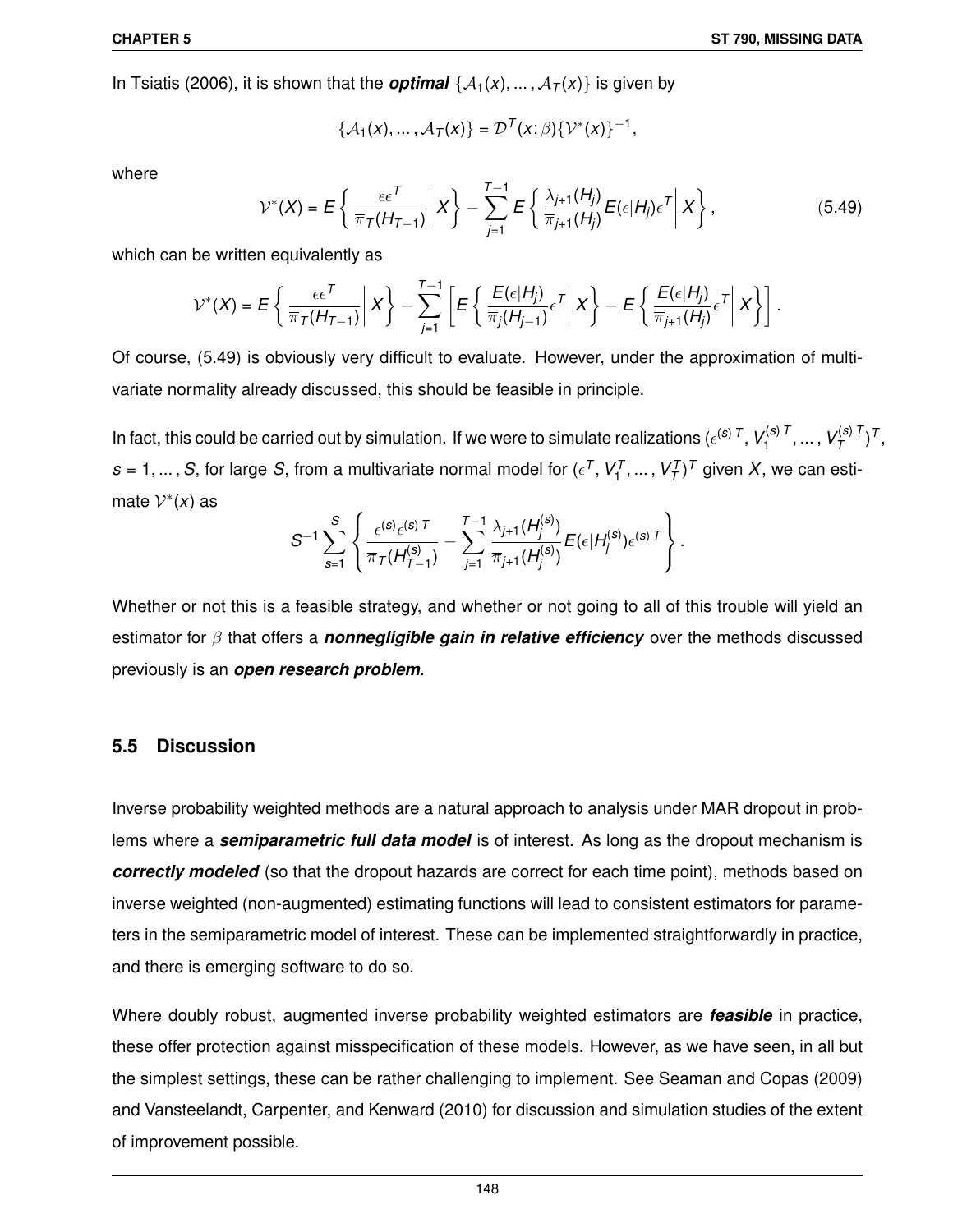*STANDARD ERRORS:* We have not discussed how to obtain *standard errors* for any of the estimators. *In principle*, because all of these estimators are *M-estimators*, as reviewed in Section 1.5 of Chapter 1, it is possible to derive the form of the asymptotic covariance matrix for the estimator for the parameter of interest using the sandwich technique as in (1.42) and (1.43).

• Here, one must take account of the fact that the parameter of interest is estimated *jointly* with the parameters in the dropout models and working covariance model by solving accompanying estimating equations for these parameters.

Thus, application of the sandwich technique should be to *all* of these equations, "*stacked*;" see, for example, Theorem 1 of Robins et al. (1995) and Section 2 of Preisser et al. (2002).

- According to the documentation for SAS proc gee, this is implemented in this procedure when the missmodel statement is invoked.
- It is well known from semiparametric theory that *ignoring* the fact that the *weights* are *estimated* and treating them as fixed (as would be the default for usual GEE software such as SAS proc genmod) leads to standard errors that are *conservative* and thus *understate* the precision with which parameters of interest are estimated.
- As always, an alternative to all of this is to employ a *nonparametric bootstrap*.

# **5.6 Semiparametric theory**

As we have discussed, the foundation for the methods discussed in this chapter is the *theory of semiparametrics*. A comprehensive account of how application of this theory leads to the classes of estimators involving inverse probability weighting we have reviewed is the subject of an entire course. The book by Tsiatis (2006) is a seminal reference on this topic and provides a detailed account of semiparametric theory and its application to deriving such estimators.

In this section, we present a basic introduction to the geometric principles underlying this powerful theory. We draw upon brief accounts given by Davidian, Tsiatis, and Leon (2005) and Kennedy (2016), which can be consulted for more details.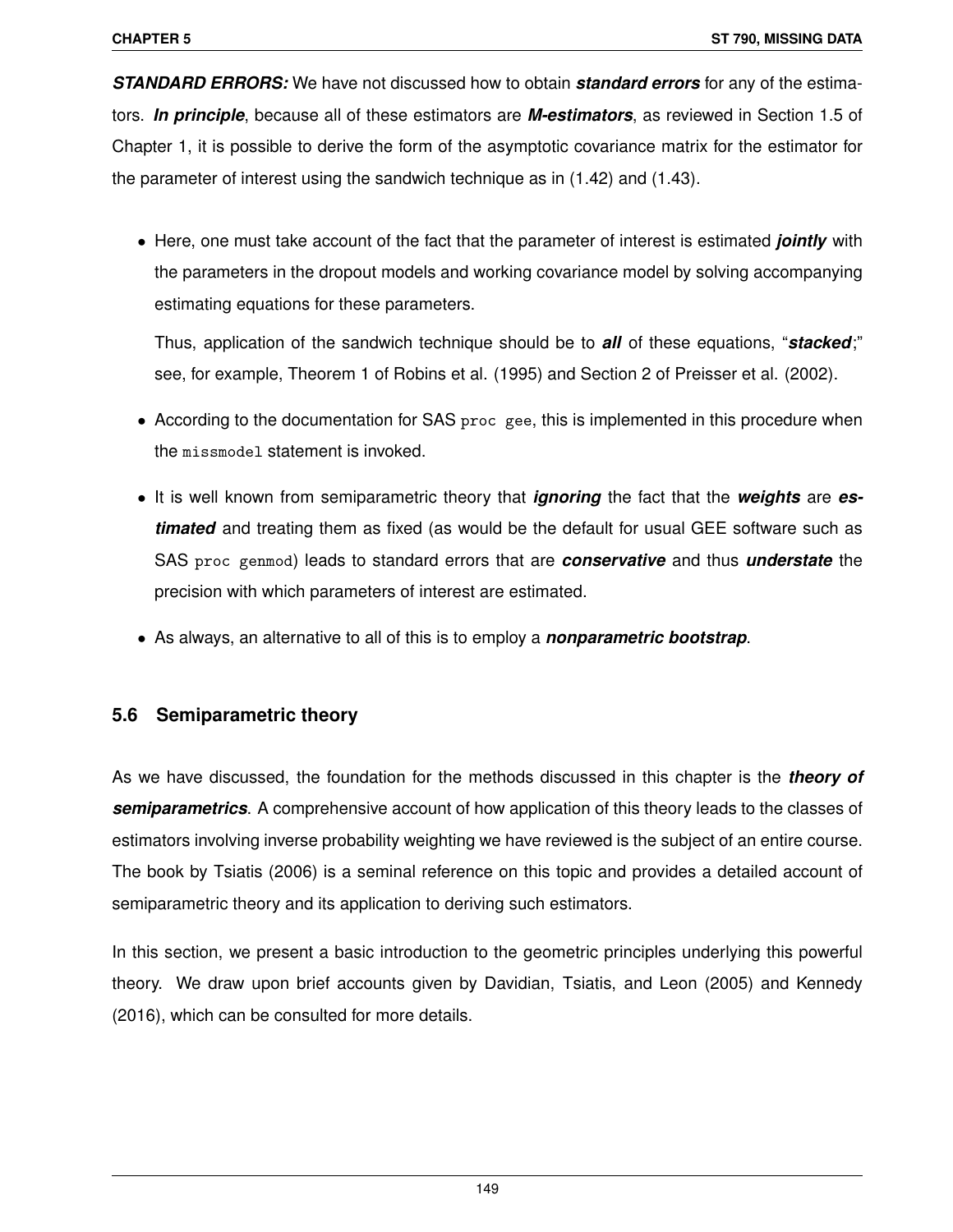*PARAMETRIC AND SEMIPARAMETRIC MODELS:* We first review the notion of a *statistical model* introduced in Section 1.3. A statistical model is a class of probability distributions that is assumed to have generated the data (and thus is assumed to contain the true distribution).

In the context of generic data *Z*, with density  $p_7(z)$ , a **parametric model** is one in which the class of probability distributions is indexed by a finite-dimensional parameter  $\theta$  ( $q \times 1$ ), so involving densities of the form  $p_Z(z;\theta),$  and the goal is to make inference on  $\theta$  or, partitioning  $\theta$  as  $\theta=(\beta^T,\eta^T)^T,$  on a subset  $\beta$  of interest. In a **semiparametric model** for  $p_z(z)$ , the class of probability distributions is indexed by finite-dimensional and infinite-dimensional components, so involves densities of the form  $p_Z{z;\beta,\eta(\cdot)}$ , where  $\beta$  is a finite-dimensional parameter of interest and  $\eta(\cdot)$  is an infinite-dimensional component.

Semiparametric theory leads to a class of estimators for  $\beta$  based on iid data, from which the (asymptotically) efficient estimator in the class can be deduced. In both parametric and semiparametric models as defined here, we view the finite-dimensional parameter  $\eta$  in a parametric model or the infinite-dimensional η(·) as a *nuisance parameter*, which is not of central interest but must be dealt with in making inference on  $\beta$ .

*INFLUENCE FUNCTIONS:* In this theory, attention is restricted to estimators that are *regular and asymptotically linear* (RAL), as introduced briefly in Section 4.9. *Regularity* is a technical condition that rules out "pathological" estimators, such as "superefficient" estimators (see Tsiatis, 2006, Section 3.1). Generically, if we have a parametric or semiparametric model for *Z* that contains the true distribution generating the data, and if  $\beta_0$  is the associated true value of  $\beta$ , an **asymptotically linear** *estimator* for β based on iid data *Z<sup>i</sup>* , *i* = 1, ... , *N*, satisfies

$$
N^{1/2}(\widehat{\beta} - \beta_0) = N^{-1/2} \sum_{i=1}^{N} \varphi(Z_i) + o_p(1), \qquad (5.50)
$$

where  $o_p(1)$  represents terms that converge in probability to zero as  $N \to \infty$ , and the function  $\varphi(Z)$ is referred to as the *influence function* of  $\widehat{\beta}$ . The influence function satisfies

 $E\{\varphi(Z)\} = 0, \quad E\{\varphi(Z)^T\varphi(Z)\} < \infty,$ 

where expectation is with respect to the true distribution of *Z*.

It is immediate from (5.50) by the central limit theorem that an asymptotically linear estimator with influence function  $\varphi(Z)$  is consistent and asymptotically normal with mean zero and covariance matrix

$$
E\{\varphi(Z)\varphi(Z)^T\}.
$$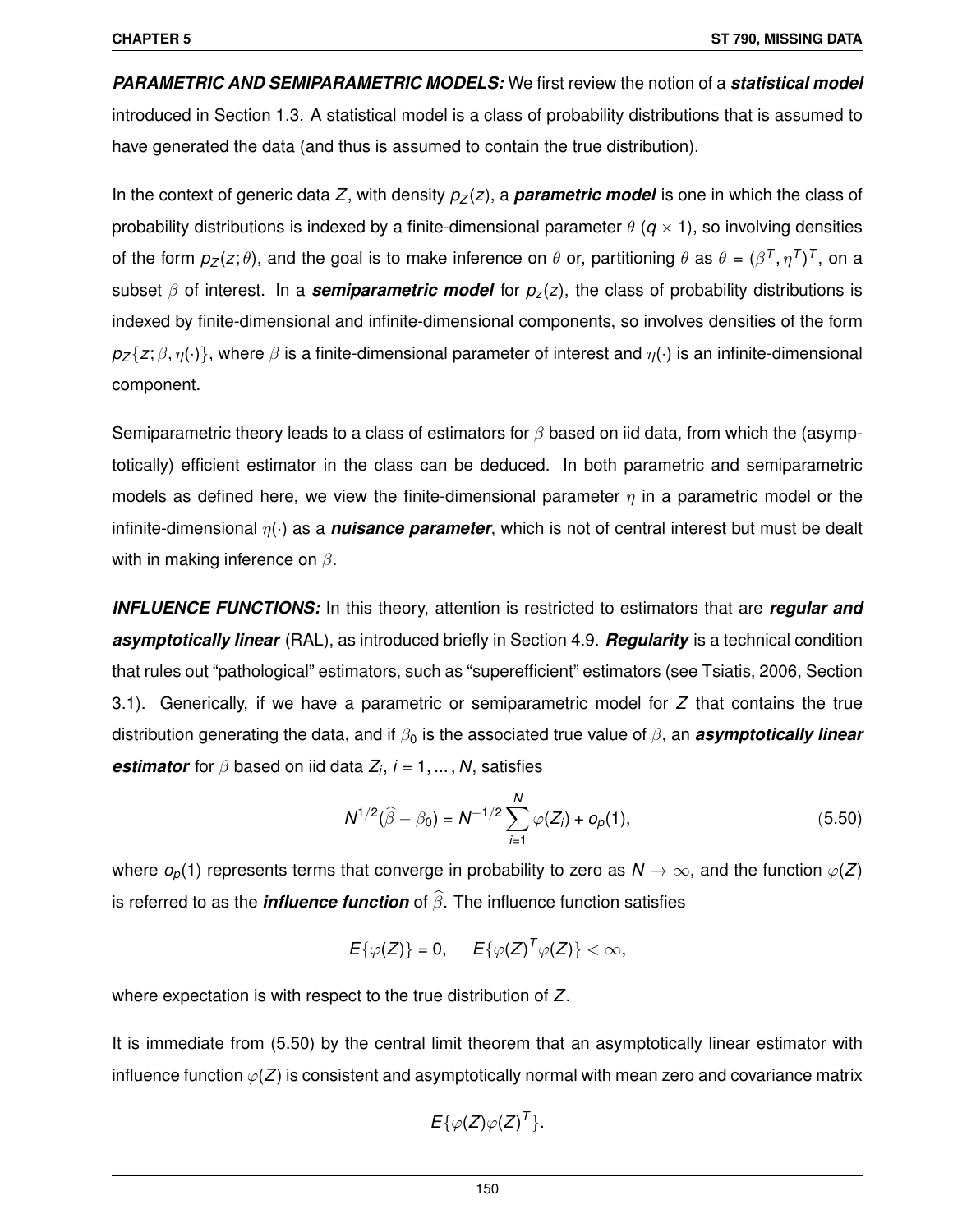There exists an influence function  $\varphi^\textit{eff}(Z)$ , say, such that

$$
E\{\varphi(Z)\varphi(Z)^{T}\}-E\{\varphi^{\text{eff}}(Z)\varphi^{\text{eff}}(Z)^{T}\}
$$

is nonnegative definite for any other influence function  $\varphi(Z)$ , and  $\varphi^\textit{eff}(Z)$  is referred to as the *efficient influence function*.

# *RELATIONSHIP BETWEEN ASYMPTOTICALLY LINEAR ESTIMATORS AND INFLUENCE FUNC-*

*TIONS:* It is straightforward to show by *contradiction* that a RAL estimator satisfying (5.50) has a *unique* (almost surely) influence function. If this were not the case, then there would exist another influence function  $\varphi^*(Z)$ , say, with  $E\{\varphi^*(Z)\} = 0$  that also satisfies (5.50). If (5.50) holds for both  $\varphi(Z)$ and  $\varphi^*(Z)$ , then it must be that

$$
A_N = N^{-1/2} \sum_{i=1}^N \{ \varphi(Z_i) - \varphi^*(Z_i) \} = o_p(1);
$$

that is,  $A_N \stackrel{p}{\longrightarrow} 0$ . However, by the central limit theorem, it is also the case that

$$
A_N \stackrel{\mathcal{L}}{\longrightarrow} \mathcal{N}\Big(0, E\Big[\{\varphi(Z) - \varphi^*(Z)\}\{\varphi(Z) - \varphi^*(Z)\}^{\mathsf{T}}\Big]\Big).
$$

For  $A_N$  to converge to probability to zero and in distribution, it must be that

$$
E\left[\{\varphi(Z)-\varphi^*(Z)\}\{\varphi(Z)-\varphi^*(Z)\}^T\right]=0,
$$

which implies that  $\varphi(Z) = \varphi^*(Z)$  almost surely.

This result demonstrates that there is a *one-to-one correspondence* between asymptotically linear estimators and influence functions. This suggests that, by identifying influence functions, we can deduce estimators. Thus, characterizing the *space of all influence functions* is the fundamental premise underlying semiparametric theory. Once this space is deduced, we can then construct estimators and contrast them on the basis of efficiency.

*GEOMETRIC PERSPECTIVE ON THE PARAMETRIC MODEL:* We introduce the ideas first in the context of a *parametric model*  $p_Z(z;\theta),\ \theta=(\beta^T,\eta^T)^T$  as above, with  $\beta$  ( $p\times$  1) and  $\eta$  ( $r\times$  1), which we assume to be *correctly specified* in the usual sense that there exists  $\theta_0 = (\beta_0^{\mathcal{T}}, \eta_0^{\mathcal{T}})^{\mathcal{T}}$  such that  $p_Z(z; \theta_0)$  is the true density of Z. To simplify the notation, we take the parameter  $\beta$  to be **one***dimensional*. Although ultimately we are concerned with our missing data problem, the following demonstration treats *Z* and the iid data *Z<sup>i</sup>* , *i* = 1, ... , *N*, as generic, so we do not, for example, use notation distinguishing full versus observed data.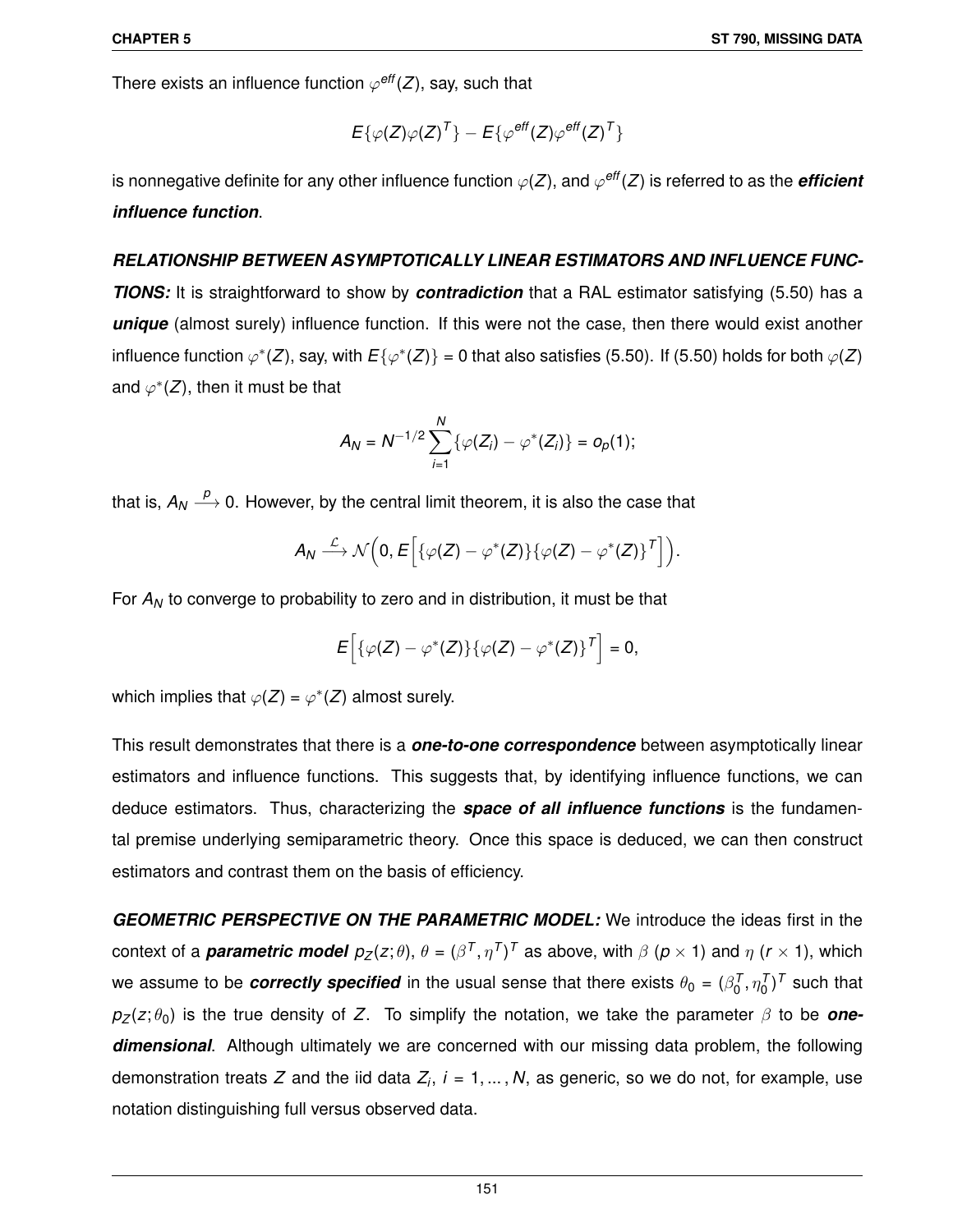*MAXIMUM LIKELIHOOD IN A PARAMETRIC MODEL:* We demonstrate the basic ideas of this geometric perspective in the context of the familiar setting of maximum likelihood. We take  $\theta = (\beta, \eta^{\sf \scriptscriptstyle T})^{\sf \scriptscriptstyle T}$ , so that  $q = 1 + r$ , and define the score vector

$$
S_{\theta}(Z;\theta) = \{S_{\beta}(Z;\theta), S_{\eta}(Z;\theta)^T\}^T = \left[\frac{\partial \log\{p_Z(Z;\theta)\}}{\partial \beta}, \frac{\partial \log\{p_Z(Z;\theta)\}}{\partial \eta^T}\right]^T.
$$

As is well known, the *expected information matrix* is of the form

$$
\mathcal{I}(\theta_0) = E\{S_{\theta}(Z;\theta_0)S_{\theta}(Z;\theta_0)^T\} = \begin{pmatrix} \mathcal{I}_{\beta\beta} & \mathcal{I}_{\beta\eta} \\ \mathcal{I}_{\beta\eta}^T & \mathcal{I}_{\eta\eta} \end{pmatrix}, \quad \mathcal{I}_{\eta\eta} \ (r \times r), \ \mathcal{I}_{\beta\eta} \ (1 \times r). \tag{5.51}
$$

Letting  $\widehat{\theta} = (\widehat{\beta}, \widehat{\eta}^T)^T$  denote the *maximum likelihood estimator* for  $\theta$  maximizing  $\sum_{i=1}^N \log\{p_Z(Z_i;\theta)\},$ it is well known that, under the usual regularity conditions,

$$
N^{1/2}(\widehat{\beta} - \beta_0) = N^{-1/2} \sum_{i=1}^{N} \varphi^{eff}(Z_i) + o_p(1),
$$
 (5.52)

$$
\varphi^{\text{eff}}(Z) = \mathcal{I}_{\beta\beta\bullet\eta}^{-1} \{ S_{\beta}(Z;\theta_0) - \mathcal{I}_{\beta\eta}\mathcal{I}_{\eta\eta}^{-1} S_{\eta}(Z;\theta_0) \}, \quad \mathcal{I}_{\beta\beta\bullet\eta} = \mathcal{I}_{\beta\beta} - \mathcal{I}_{\beta\eta}\mathcal{I}_{\eta\eta}^{-1}\mathcal{I}_{\beta\eta}^T. \tag{5.53}
$$

Clearly,  $E\{\varphi^\mathsf{eff}(Z)\}=0$ , and thus the maximum likelihood estimator  $\widehat{\beta}$  for  $\beta$  has *influence function*  $\varphi^\textit{eff}(Z)$ . The quantity in braces in (5.53),

$$
S^{\text{eff}}(Z) = S_{\beta}(Z; \theta_0) - \mathcal{I}_{\beta\eta}\mathcal{I}_{\eta\eta}^{-1} S_{\eta}(Z; \theta_0),
$$

is often called the *efficient score*. It is straightforward to show that (try it) *S eff*(*Z*) has mean zero and variance  $\mathcal{I}_{\beta\beta\bullet\eta}$ . It then follows from (5.52) that  $\widehat{\beta}$  is asymptotically normal with asymptotic variance

$$
E\{\varphi^{\text{eff}}(Z)^2\}=\mathcal{I}_{\beta\beta\bullet\eta}^{-1},
$$

which is the well known *Cramer-Rao lower bound*, the smallest possible variance. Thus, as is also well known,  $\widehat{\beta}$  is the *efficient estimator* for  $\beta$ , and we have accordingly referred to its influence function as  $\varphi^\textit{eff}(Z)$ .

Having stated these fundamental results, we now derive them from the *geometric perspective* that underlies semiparametric theory.

**HILBERT SPACE:** A **Hilbert space**  $H$  is a linear vector space, so has the property that

$$
ah_1 + bh_2 \in \mathcal{H} \quad \text{for} \quad h_1, h_2 \in \mathcal{H}
$$

and any real *a*, *b*, equipped with an *inner product*.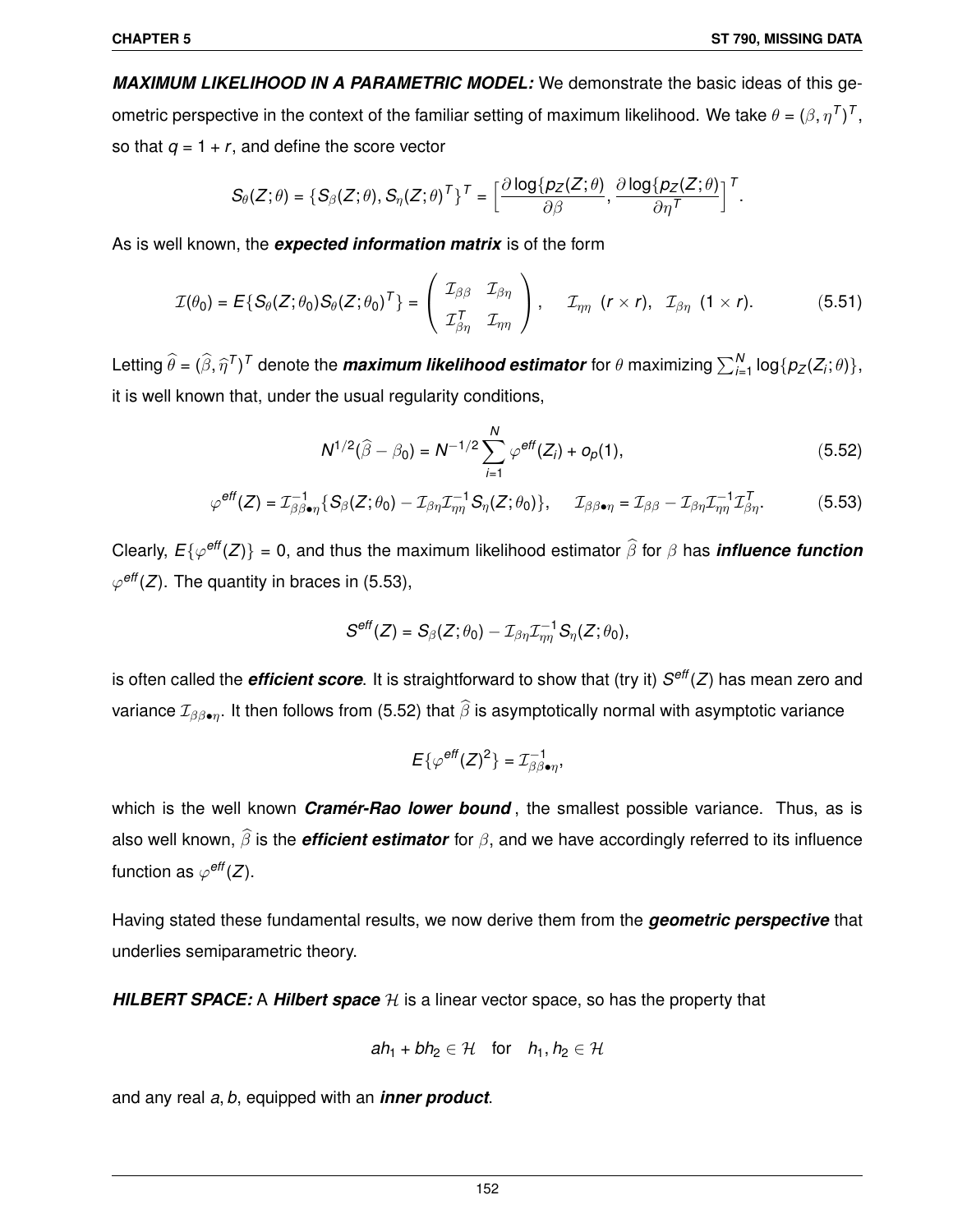The key feature underlying the geometric perspective is that *influence functions* based on data *Z* for estimators for a *p*-dimensional parameter β in a (parametric or semiparametric) statistical model can be viewed as elements in the particular Hilbert space H of all *p-dimensional, mean zero (measurable) functions h*(*Z*), so with  $E\{h(Z)\} = 0$ , such that  $E\{h(Z)^T h(Z)\} < \infty$ , with *covariance inner product*

$$
E\{h_1(Z)^{T}h_2(Z)\} \quad \text{for} \quad h_1, h_2 \in \mathcal{H},
$$

and corresponding *norm*, measuring "distance" from  $h \equiv 0$ , given by

$$
||h|| = [E\{h(Z)^T h(Z)\}]^{1/2}.
$$

A Hilbert space can thus be viewed as a *generalization* of usual Euclidean space and provides notions of *distance* and *direction* for spaces whose elements are potentially *infinite-dimensional functions*. The geometry of Hilbert spaces provides a unified framework for deducing results regarding influence functions in both parametric and semiparametric models.

We state some important general results concerning Hilbert spaces;

- A space  $M \subset \mathcal{H}$  is a *linear subspace* if  $m_1, m_2 \in M$  implies that  $am_1 + bm_2 \in M$  for all scalar  $a, b$ . The origin is included by default ( $a = b = 0$ ). For example, if  $h_1, \ldots, h_k$  are arbitrary elements of  $H$ , then the space comprising elements of the form  $a_1h_1+\cdots+a_kh_k$  for all  $(a_1,...\,,a_k)\in\mathbb{R}^k$  is a linear subspace spanned by  $\{h_1, ..., h_k\}$ .
- For any *linear subspace* M of  $H$ , the set of all elements of  $H$  *orthogonal* to those in M, denoted  $M^{\perp}$  (i.e., such that if  $h_1 \in M$  and  $h_2 \in M^{\perp}$ , the inner product of  $h_1, h_2$  is zero), is **also** a linear subspace of  $H$ .
- For two linear subspaces *M* and *N*, *M* ⊕ *N* is the *direct sum* of *M* and *N* if every element in *M* ⊕ *N* has a unique representation of the form  $m + n$  for  $m \in M$ ,  $n \in N$ . Intuitively, it is the case that the entire Hilbert space  $\mathcal{H} = M \oplus M^{\perp}$ .
- An essential concept is the notion of a *projection*. The projection of  $h \in \mathcal{H}$  onto a closed linear subspace *M* of  $H$  is the element in *M*, denoted by  $\Pi(h|M)$ , such that

$$
||h - \Pi(h|M)|| < ||h - m|| \quad \text{for all} \quad m \in M.
$$

The *residual*  $h - \Pi(h|M)$  is orthogonal to all  $m \in M$ .

• The *Projection Theorem for Hilbert Spaces* states that such a projection is *unique*; this is shown in Luenberger (1969, Section 3.3). The book by Luenberger (1969) is a seminal reference on Hilbert spaces.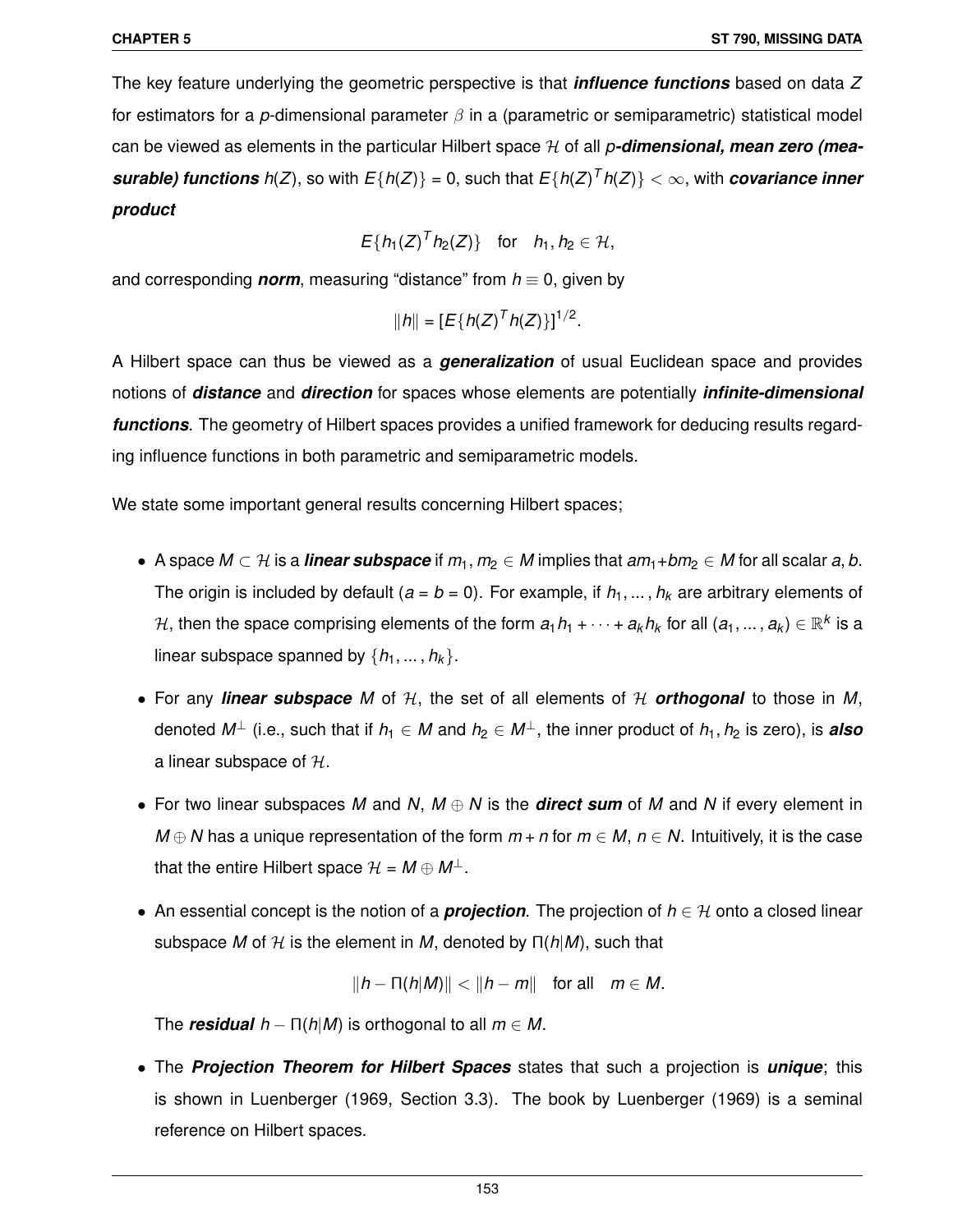An important subspace of H is the *tangent space*. For our parametric model, the tangent space Γ is defined as the linear subspace of H spanned by the entire score vector  $S_{\theta}(Z; \theta_0)$ ; i.e.,

$$
\Gamma = \{BS_{\theta}(Z; \theta_0) \text{ for all } (1 \times q) B\},\
$$

the space of all linear combinations of  $S_{\theta}(Z; \theta_0)$ . The tangent space can be decomposed as

$$
\Gamma = \Gamma_{\beta} \oplus \Lambda, \qquad \Gamma_{\beta} = \{BS_{\beta}(Z; \theta_0) \text{ for all real-valued } B\}
$$
 (5.54)

and

$$
\Lambda = \{BS_{\eta}(Z; \theta_0) \text{ for all } (1 \times r) B\},\tag{5.55}
$$

the linear subspace spanned by the score vector of the *nuisance parameter* η. Accordingly, the space Λ in (5.55) is referred to as the *nuisance tangent space*.

**FUNDAMENTAL RESULT:** All influence functions for RAL estimators for  $\beta$  lie in the subspace  $\Lambda^{\perp}$ *orthogonal to the nuisance tangent space*.

Although the proof of this result is beyond our scope here, it is straightforward to provide an *example* by demonstrating that the efficient influence function  $\varphi^\textit{eff}$  in (5.52) lies in  $\Lambda^\perp.$  We must show that

$$
E\{\varphi^\text{eff}(Z)^TBS_\eta(Z;\theta_0)\}=E[\{S_\beta(Z;\theta_0)-\mathcal{I}_{\beta\eta}\mathcal{I}_{\eta\eta}^{-1}S_\eta(Z;\theta_0)\}^TBS_\eta(Z;\theta_0)]/\mathcal{I}_{\beta\beta\bullet\eta}=0
$$

for all *B* (1  $\times$  *r*). By taking *B* to successively be a (1  $\times$  *r*) vector with a "1" in one component and "0"s elsewhere, this may be seen to be equivalent to showing that

$$
E[\{S_{\beta}(Z;\theta_0)-\mathcal{I}_{\beta\eta}\mathcal{I}_{\eta\eta}^{-1}S_{\eta}(Z;\theta_0)\}S_{\eta}(Z;\theta_0)^T]=0,
$$

which follows immediately (try it).

Thus, one approach to identifying influence functions for a particular model with  $\theta = (\beta, \eta^T)^T$  is to characterize the form of elements in  $\Lambda^\perp$  directly. Alternatively, the following result suggests another approach to characterizing influence functions.

*REPRESENTATION OF INFLUENCE FUNCTIONS:* All influence functions for RAL estimators for β can be represented as

$$
\varphi(Z) = \varphi^*(Z) + \psi(Z),\tag{5.56}
$$

where ϕ ∗ (*Z*) is any influence function and ψ(*Z*) ∈ Γ <sup>⊥</sup>, the subspace of H *orthogonal* to Γ.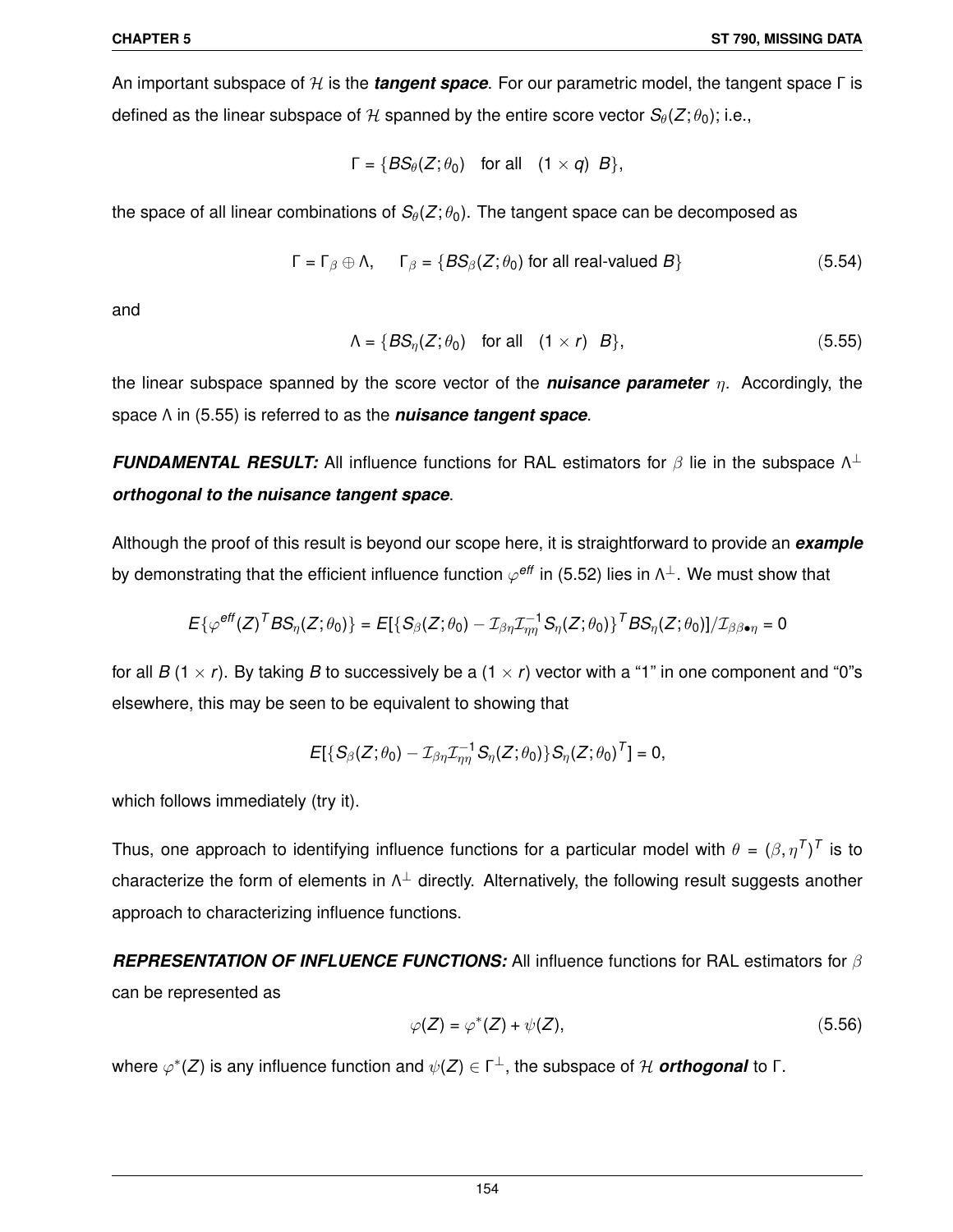*DEFINING PROPERTIES OF INFLUENCE FUNCTIONS:* We can demonstrate this representation by appealing to two **defining properties** of influence functions  $\varphi(Z)$ , which are related to regularity and whose proofs are beyond our scope here (see Tsiatis, 2006, Sections 3.1 and 3.2).

- (i)  $E{\phi(Z)S_{\beta}(Z;\theta_0)} = 1$
- (ii)  $E\{\varphi(Z)S_{\eta}(Z;\theta_0)^T\} = 0$ ,  $(1 \times r)$ .

We used the general version of property (i) in the derivation of the large sample distribution of the improper imputation estimator in Section 4.9. If  $\varphi(Z)$  is an influence function, (i) and (ii) must hold; conversely, if (i) and (ii) hold,  $\varphi(Z)$  must be an influence function.

To show (5.56), we first demonstrate that if  $\varphi(Z)$  can be written as  $\varphi^*(Z)$  +  $\psi(Z)$  as in (5.56), where  $\varphi^*(Z)$  is any influence function and  $\psi(Z) \in \Gamma^{\perp}$ , then  $\varphi(Z)$  is an influence function. From the definition of Γ<sub>β</sub> in (5.54), if  $\psi\,\in\,\mathsf{\Gamma}^\perp$ , then  $\psi(Z)$  is orthogonal to functions in both Λ and Γ<sub>β</sub>, so that  $E\{\psi(Z)S_\beta(Z;\theta_0)\}=0$  and  $E\{\psi(Z)S_\eta(Z;\theta_0)^T\}=0$  (1 × *r*). Moreover, because  $\varphi^*(Z)$  is an influence function, it satisfies (i) and (ii), from whence it follows that  $\varphi(Z)$  also satisfies (i) and (ii) and thus is itself an influence function.

Conversely, we can demonstrate that if  $\varphi(Z)$  is an influence function, it can be represented as in (5.56). If  $\varphi(Z)$  is an influence function, it must satisfy (i) and (ii), and, writing  $\varphi(Z) = \varphi^*(Z) + {\varphi(Z) - \varphi(Z)}$  $\varphi^*(Z)$ } for some other influence function  $\varphi^*(Z)$ , it is straightforward to use (i) and (ii) to show that (try it)  $\psi(Z) = {\varphi(Z) - \varphi^*(Z)} \in \Gamma^{\perp}$ .

The representation (5.56) also implies a useful characterization of the *efficient influence function*  $\varphi^{\mathsf{eff}}(Z)$ , which here satisfies  $E\{\varphi(Z)^2\}-E\{\varphi^{\mathsf{eff}}(Z)^2\}\geq 0$  for all influence functions  $\varphi(Z).$ 

# *REPRESENTATION OF THE EFFICIENT INFLUENCE FUNCTION:*  $\varphi$ *<sup>eff</sup>(Z) can be represented as*

$$
\varphi^\textit{eff}(Z) = \varphi(Z) - \Pi(\varphi|\Gamma^\perp)(Z)
$$

for any influence function  $\varphi(Z)$ .

This follows because, for arbitrary  $\varphi(Z)$ ,  $\varphi^\textit{eff}(Z) = \varphi(Z) - \psi(Z)$  for  $\psi \in \Gamma^\perp$ , and  $E\{\varphi^\textit{eff}(Z)^2\} = \|\varphi - \psi\|$ must be as small as possible, it must be that  $\psi = \Pi(\varphi | \Gamma^{\perp}).$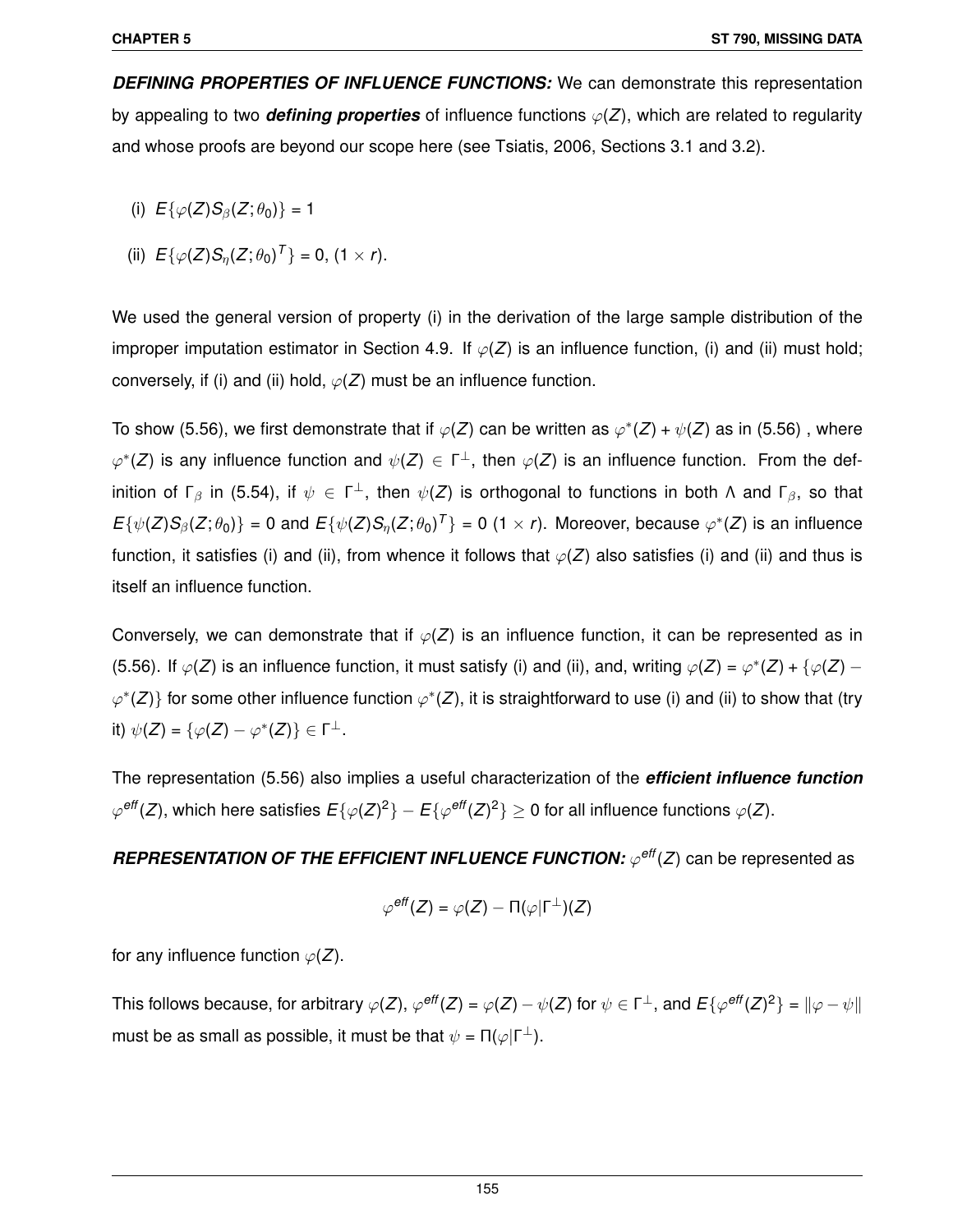In our simple parametric model with  $\theta = (\beta, \eta^T)^T$ , it is possible to identify *explicitly* the form of the efficient influence function  $\varphi^\textit{eff}(Z)$ . Here, the *efficient score* is defined as the residual of the score vector for β after *projecting* it onto the nuisance tangent space,

$$
S^{\text{eff}}(Z;\theta_0) = S_\beta(Z;\theta_0) - \Pi(S_\beta|\Lambda),
$$

and the *efficient influence function* is an appropriately-scaled version of *S eff*(*Z*) given by

$$
\varphi^{\text{eff}}(Z) = \left[ E \{ S^{\text{eff}}(Z; \theta_0)^2 \} \right]^{-1} S^{\text{eff}}(Z; \theta_0).
$$

 $\bullet\;$  It is straightforward to observe that  $\varphi^\textit{eff}(Z)$  is an influence function by showing it satisfies properties (i) and (ii) above. Specifically, by construction, *S eff*(*Z*) ∈ Λ <sup>⊥</sup>, so that (ii) holds. This implies *E*{ $\varphi$ <sup>eff</sup>(*Z*)Π(*S*<sub>β</sub>|Λ)(*Z*)} = 0, so that

$$
E\{\varphi^{\text{eff}}(Z)S_{\beta}(Z;\theta_0)\} = E\{\varphi^{\text{eff}}(Z)S^{\text{eff}}(Z;\theta_0)\} + E\{\varphi^{\text{eff}}(Z)\Pi(S_{\beta}|\Lambda)(Z)\}
$$
  
= 
$$
\left[E\{S^{\text{eff 2}}(Z;\theta_0)\}\right]^{-1} E\{S^{\text{eff 2}}(Z;\theta_0)\} = 1,
$$

demonstrating property (i).

 $\bullet$  That  $\varphi^\textit{eff}(Z)$  has *smallest variance* among all influence functions can be seen by using the fact that all influence functions can be written as  $\varphi(Z)$  =  $\varphi^\textit{eff}(Z)$  +  $\psi(Z)$  for some  $\psi(Z)\in \Gamma^\perp.$  Because *S*<sub>β</sub> ∈ Γ<sub>β</sub>, Π(*S*<sub>β</sub>|Λ) ∈ Λ are both in Γ, it follows that  $E\{\psi(Z) \varphi^{eff}(Z)\} = 0$ . Thus,  $E\{\varphi(Z)^2\} =$  $E[\{\varphi^{\text{eff}}(Z) + \psi(Z)\}^2] = E\{\varphi^{\text{eff}}(Z)^2\} + E\{\psi(Z)^2\}$ , so that any other influence function  $\varphi(Z)$  has variance at least as large as that of  $\varphi^\textit{eff}(Z)$ , and this smallest variance is immediately seen to be  $1/S^\textit{eff}(Z;\theta_0)^2$ .

*MAXIMUM LIKELIHOOD IN A PARAMETRIC MODEL, REVISITED:* We can place the familiar maximum likelihood results when  $\theta=(\beta,\eta^{\sf \, T})^{\sf \, T}$  above in this framework. By definition, Π( $\cal S_\beta$ |Λ)  $\in$  Λ is the *unique* element  $B_0S_n \in \Lambda$  such that

$$
E[{S}_{\beta}(Z;\theta_0)-B_0S_{\eta}(Z;\theta_0)]BS_{\eta}(Z;\theta_0)]=0 \text{ for all } B \text{ } (1 \times r).
$$

As above, this is equivalent to requiring

$$
E[{S_{\beta}(Z;\theta_0)-B_0S_{\eta}(Z;\theta_0)}S_{\eta}(Z;\theta_0)^T]=0 \ (1 \times r),
$$

implying that  $B_0 = \mathcal{I}_{\beta\eta}\mathcal{I}_{\eta\eta}^{-1}$ . Thus, as expected,

$$
\Pi(S_{\beta}|\Lambda)=\mathcal{I}_{\beta\eta}\mathcal{I}_{\eta\eta}^{-1}S_{\eta}(Z;\theta_0)\quad\text{and}\quad S^{\text{eff}}(Z;\theta_0)=S_{\beta}(Z;\theta_0)-\mathcal{I}_{\beta\eta}\mathcal{I}_{\eta\eta}^{-1}S_{\eta}(Z;\theta_0).
$$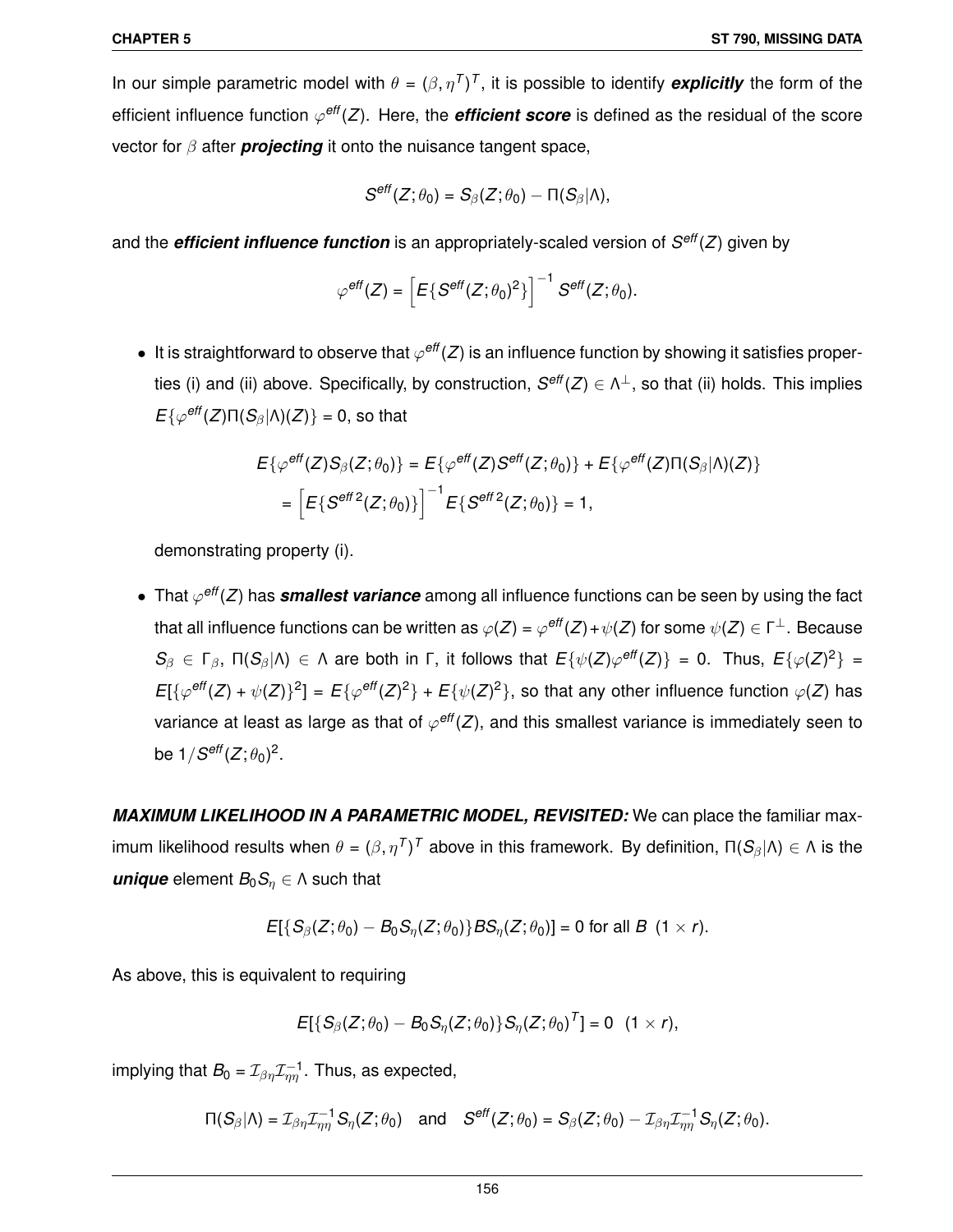For a parametric model, it is usually *unnecessary* to appeal to the foregoing geometric construction to identify the efficient estimator and influence functions. In contrast, in the more complex case of a semiparametric model, such results often can not be derived readily. However, as we now discuss, the geometric perspective may be generalized to semiparametric models, providing a systematic framework for identifying influence functions.

*GEOMETRIC PERSPECTIVE ON THE SEMIPARAMETRIC MODEL:* We now consider the generalization of the above results for parametric models to the *semiparametric model* characterized by the class of distributions P, say, comprising densities of the form  $p\{z;\beta,\eta(\cdot)\}$  depending on an infinite-dimensional parameter  $\eta(\cdot)$ . An even more general formulation is discussed by Davidian et al. (2005). We only present a sketch of the main ideas; a precise and detailed account is given in Tsiatis (2006, Chapter 4).

*PARAMETRIC SUBMODEL:* The key to the generalization is the notion of a *parametric submodel*. In words, a *parametric submodel* is a parametric model contained in the semiparametric model that contains the truth, where the truth is the density  $p\{z; \beta_0, \eta_0(\cdot)\}\in \mathcal{P}$  generating the data.

*More formally*, a parametric submodel is the class  $\mathcal{P}_{\beta,\xi}$  of all densities  $p(z;\beta,\xi)$  characterized by the finite-dimensional parameter  $(\beta^{\textit{T}},\xi^{\textit{T}})^{\textit{T}}$  such that

- (i)  $\mathcal{P}_{\beta,\xi} \subset \mathcal{P}$ , so that every density in  $\mathcal{P}_{\beta,\xi}$  belongs to the semiparametric model  $\mathcal{P}$ .
- (ii) The parametric submodel contains the truth in the sense that there exists a density in  $\mathcal{P}_{\beta,\xi}$ identified by  $(\beta_0^{\mathcal{T}},\xi_0^{\mathcal{T}})^{\mathcal{T}}$  such that the true density is

$$
p\{z;\beta_0,\eta_0(\,\cdot\,)\}=p(z;\beta_0,\xi_0)\in\mathcal{P}_{\beta,\xi}.
$$

The dimension *r* of  $\xi$  varies according to the choice of submodel. We again take  $\beta$  to be onedimensional for simplicity.

A parametric submodel is *not* a model one would use for data analysis; given that we *do not know* the truth, it is not possible to specify a parametric submodel for use in practice. Rather, it is a *conceptual device* that is used to develop theory for semiparametric models.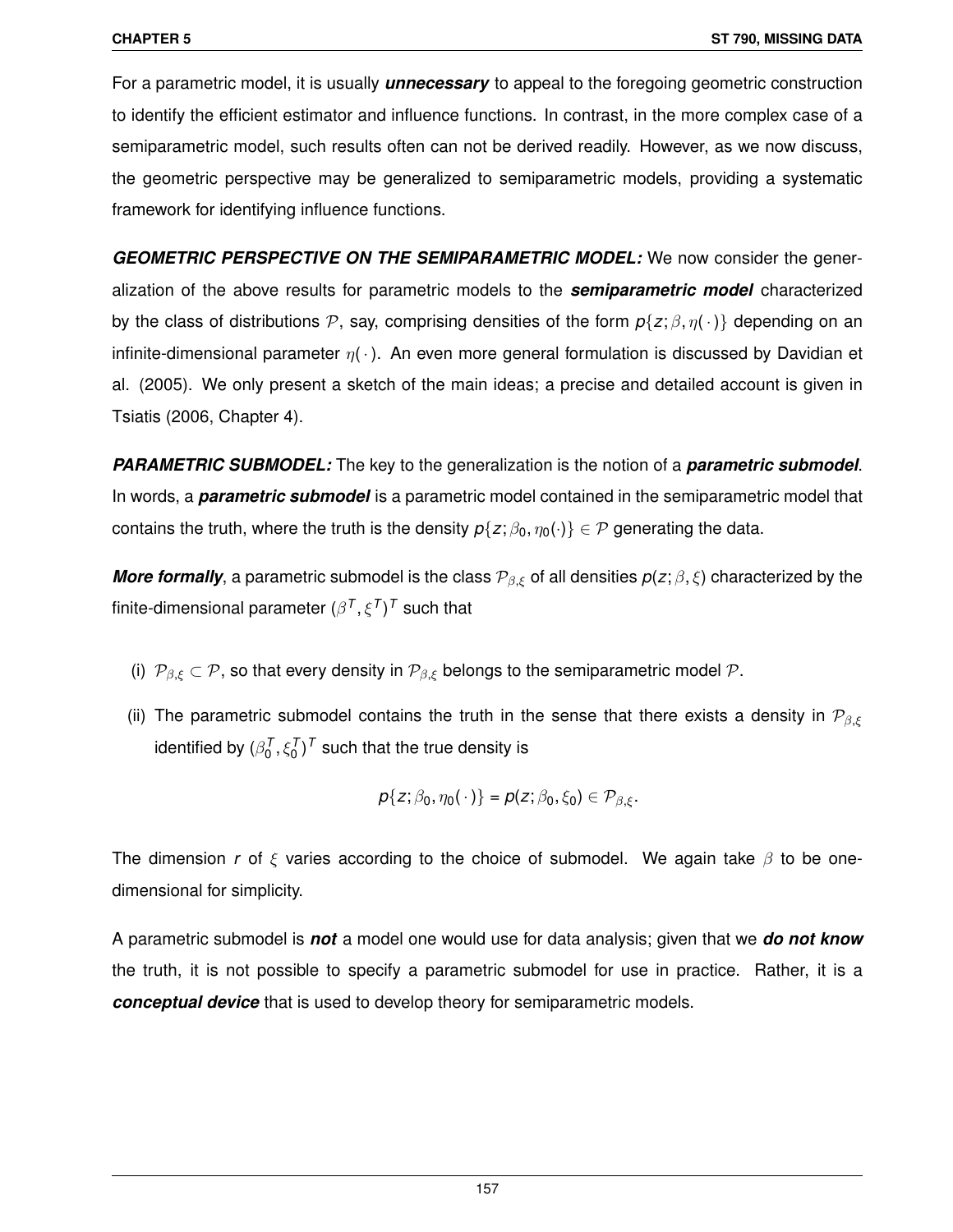Because a parametric submodel is a *parametric model*, albeit one not useful in practice, we know from the development above for parametric models that

(i) Influence functions for RAL estimators for  $\beta$  in a parametric submodel belong to the subspace of the Hilbert space H whose elements are orthogonal to the *parametric submodel nuisance tangent space*

$$
\Lambda_{\xi} = \{ BS_{\xi}(Z; \beta_0, \xi_0) \text{ for all } (1 \times r) B \}, \quad S_{\xi}(Z; \beta, \xi) = \frac{\partial \log \{ p_Z(Z; \beta, \xi) \}}{\partial \xi^T}.
$$

(ii) The *efficient influence function for the parametric submodel* is given by

$$
\varphi_{\beta,\xi}^{\text{eff}}(Z) = \left[ E\{S_{\beta,\xi}^{\text{eff}}(Z;\beta_0,\xi_0)^2\} \right]^{-1} S_{\beta,\xi}^{\text{eff}}(Z;\beta_0,\xi_0),
$$

where the parametric model efficient score is

$$
S_{\beta,\xi}^{\text{eff}}(Z)=S_{\beta,\xi}^{\text{eff}}(Z;\beta_0,\xi_0)=S_{\beta}(Z;\beta_0,\xi_0)-\Pi\{S_{\beta}(Z;\beta_0,\xi_0)|\Lambda_{\xi}\}.
$$

(iii) The *smallest asymptotic variance* for RAL estimators for β in the parametric submodel is

$$
\left[E\{S_{\beta,\xi}^{\text{eff}}(Z)^2\}\right]^{-1}.\tag{5.57}
$$

*INFLUENCE FUNCTIONS FOR RAL ESTIMATORS THE SEMIPARAMETRIC MODEL:* An estimator is an (RAL) estimator for β under the *semiparametric model* if it is a RAL estimator under *every parametric submodel*. Thus, the class of estimators for β for the semiparametric model *must be contained in* the class of estimators for a parametric submodel and thus any influence function for the semiparametric model must be an influence function for a parametric submodel. It follows that

- Any influence function of a RAL estimator for β for the semiparametric model must be *orthogonal* to all parametric submodel nuisance tangent spaces.
- Accordingly, the **semiparametric model nuisance tangent space**  $\Lambda \subset \mathcal{H}$  is defined as the *mean square closure* of all parametric submodel nuisance tangent spaces  $\Lambda_{\xi}$ ; that is,  $\Lambda = \{h \in$  $H$  such that there exists a sequence  $B_jS_{\xi_j}(Z)$  for which  $\|h(Z)-B_jS_{\xi_j}(Z)\|^2\to 0$  as  $j\to\infty\}.$  See Tsiatis (2006, Section 4.4) for details. It can then be shown that *all influence functions* for the semiparametric model lie in  $\Lambda^{\perp}$ , the space orthogonal to the semiparametric model nuisance tangent space.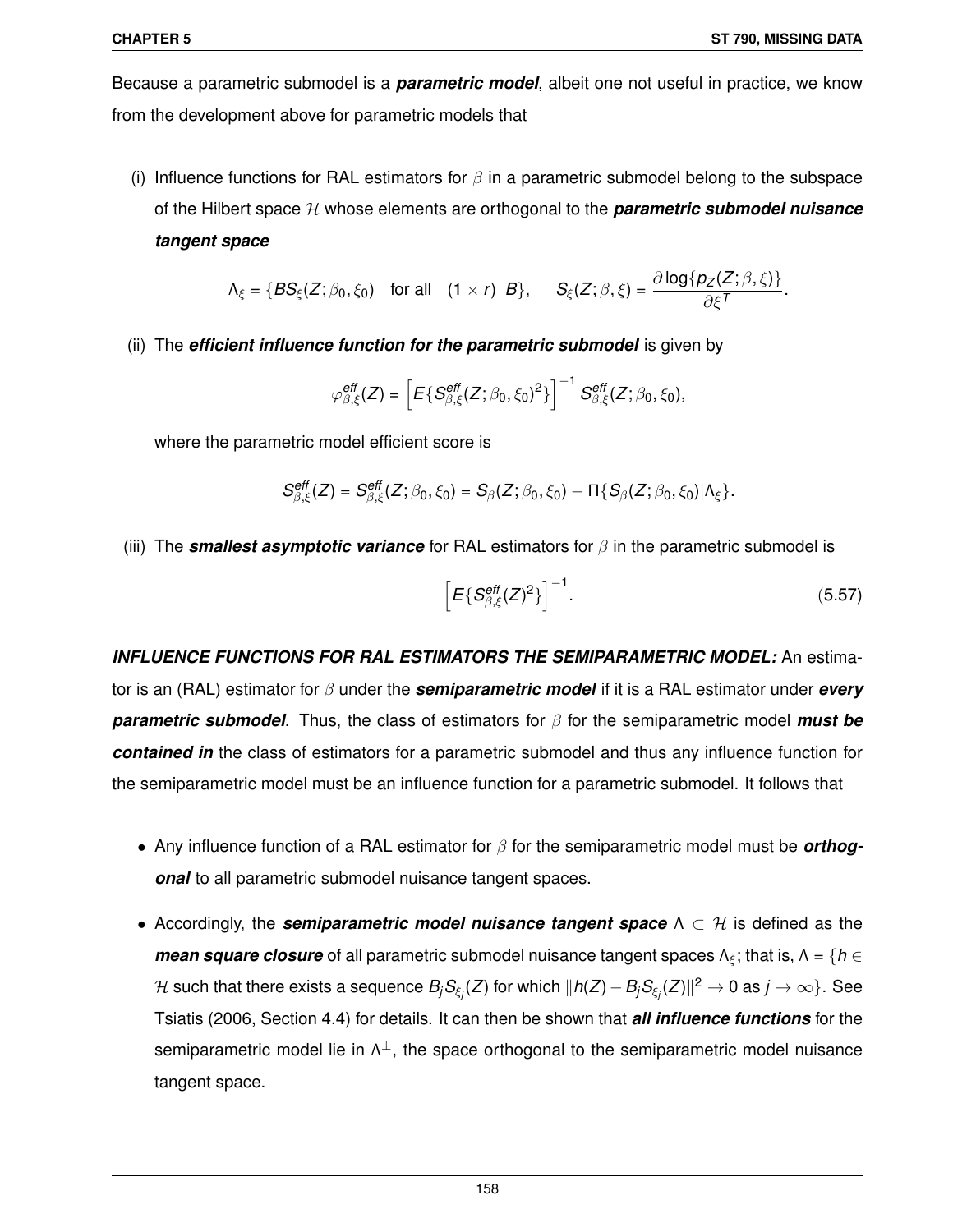• Thus, the *variance* of any *semiparametric model influence function* must be greater than or equal to (5.57) for all parametric submodels  $P_{\beta,\xi}$ . That is, the variance of the influence function of any semiparametric estimator for β must be greater than or equal to the *supremum* of (5.57) over all parametric submodels; that is,

$$
\sup_{\mathcal{P}_{\beta,\xi}} \left[ E\{S_{\beta,\xi}^{\text{eff}}(Z)^2\} \right]^{-1}.
$$
 (5.58)

The supremum (5.58) is defined to be the *semiparametric efficiency bound*; i.e., the supremum over all parametric submodels of the Cramér-Rao lower bounds. Any semiparametric RAL estimator for β with asymptotic variance achieving this bound is said to be *locally efficient* .

*Geometrically*, the parametric submodel efficient score is the *residual* of  $S_\beta(Z;\beta_0,\xi_0)$  after projecting it onto the parametric submodel nuisance tangent space  $\Lambda_{\epsilon}$ . With  $\beta$  one-dimensional as we are taking it to be here, the inverse of the norm squared of this residual is the smallest variance for all influence functions for RAL estimators for  $\beta$  in the parametric submodel. As we consider the linear space spanned by the nuisance tangent spaces of all parametric submodels, the space becomes larger and the norm of the residual becomes smaller, so that the variance (inverse of norm squared) becomes larger. As a result, the efficient semiparametric estimator has variance larger than the efficient estimator for any parametric submodel.

The foregoing developments can be made precise; this is way beyond our scope here. The result is that the key to deriving influence functions for the semiparametric model is to *identify the semiparametric model nuisance tangent space* Λ and the form of elements of *H* that are orthogonal to it. Tsiatis (2006, Section 4.5) presents a detailed demonstration for the semiparametric model we have discussed previously, namely

$$
E(Y|X = x) = \mu(x; \beta). \tag{5.59}
$$

*FULL DATA INFLUENCE FUNCTIONS:* Our development to now has been generic. We now take *Z* to be the full data in a missing data problem involving a semiparametric full data model  $p\{z;\beta,\eta(\cdot)\}$ . Denote the Hilbert space of all mean zero functions  $h(Z)$  of the full data as  $\mathcal{H}^F.$  Then we can use the formulation above to identify the class of all *full data influence functions* ϕ *F* (*Z*), say, for estimators for β, which reside in the space Λ *<sup>F</sup>*⊥, say, orthogonal to the *full data nuisance tangent space* Λ *F* .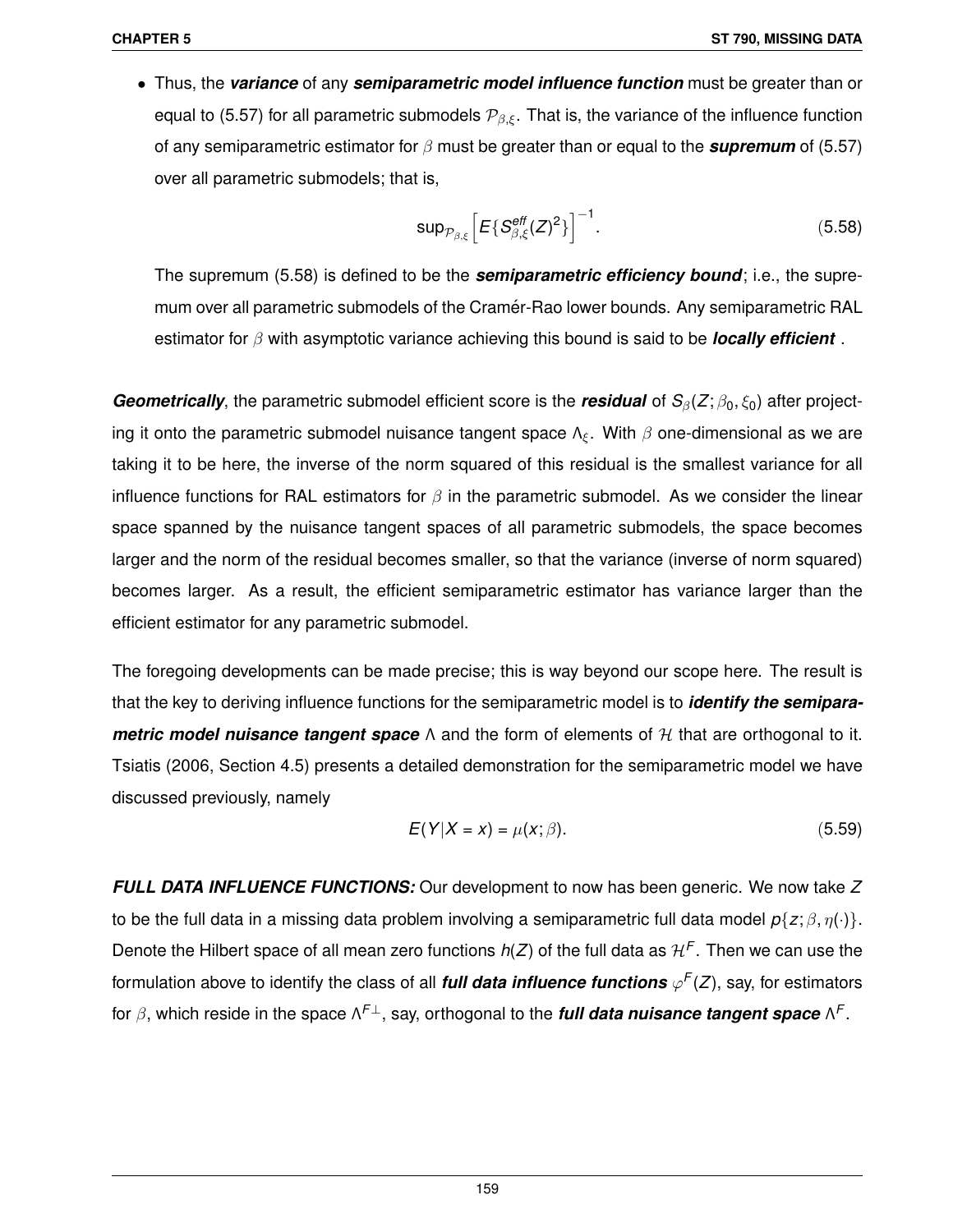*OBSERVED DATA INFLUENCE FUNCTIONS:* Letting as usual (*R*, *Z*(*R*) ) denote the *observed data* under a MAR missingness mechanism, the key advance of Robins, Rotnitzky, and Zhao (1994) was to derive, for a general semiparametric model, the class of all *observed data influence functions* and to characterize the *efficient observed data influence function* in this class.

Here, the relevant **Hilbert space** in which observed data influence functions reside, H, say, is now the space of all *p-dimensional, mean zero (measurable) functions h*(*R*, *Z*(*R*) ), so with

 $E\{h(R, Z_{(R)})\} = 0, \quad E\{h(R, Z_{(R)})^T h(R, Z_{(R)})\} < \infty,$ 

with *covariance inner product*.

$$
E\{h_1(R, Z_{(R)})^T h_2(R, Z_{(R)})\}
$$
 for  $h_1, h_2 \in \mathcal{H}$ ,

and corresponding *norm*, measuring "distance" from  $h \equiv 0$ , given by

$$
||h|| = [E\{h(R, Z_{(R)})^T h(R, Z_{(R)})\}]^{1/2}.
$$

By the generic formulation, the class of all observed data influence functions  $\varphi(R,Z_{(R)}),$  say, must lie in the linear subspace Λ <sup>⊥</sup> of H orthogonal to the *observed data nuisance tangent space* Λ.

*OBSERVED DATA NUISANCE TANGENT SPACE:* The semiparametric model involves the *nui***sance parameter**  $η(·)$ . As we know, the likelihood corresponding to the observed data involves the *missingness mechanism*, for which in practice we might posit a *model* involving an additional finite-dimensional parameter  $\psi$ . From the current perspective, we can view  $\psi$  as an **additional nui***sance parameter*. Because under the *separability condition* η(·) and ψ are distinct, we expect the observed nuisance tangent space Λ to be the *direct sum* of two *orthogonal spaces*, one involving the space generated by the score vector for  $\psi \wedge_{\psi}$ , say; and one for  $\eta(\cdot)$  (being the mean square closure of all parametric submodel nuisance tangent spaces spanned by score vector for the submodel parameter  $\xi$ ),  $\Lambda_n$ , say, so that

$$
\Lambda = \Lambda_{\eta} \oplus \Lambda_{\psi}.
$$

The general derivation of Λ and the space Λ <sup>⊥</sup> orthogonal to it is *complicated* and is discussed in detail in Tsiatis (2006, Chapter 6-11).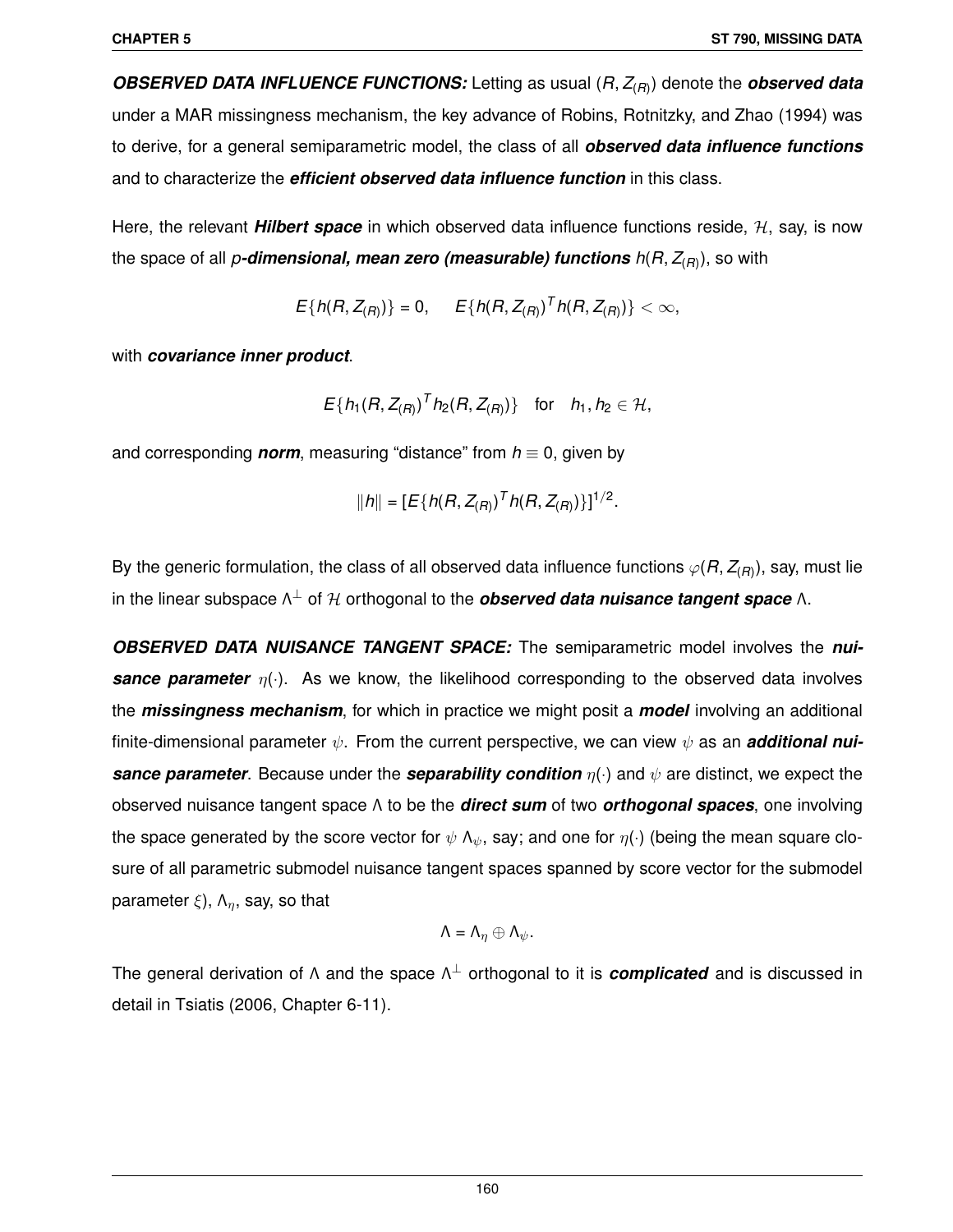*FORM OF OBSERVED DATA INFLUENCE FUNCTIONS:* The resulting theory shows that there is a *relationship* between full and observed data influence functions. The form of observed data influence functions involves an *inverse probability weighted* full data influence function plus an **augmentation**. Here, it must be that the probability of observing full data given  $Z$  is  $> 0$  for all  $Z$ almost surely.

When the missingness mechanism is *known*, which is the case if MAR missingness is *by design*, there is no parameter  $\psi,$  in which case  $\Lambda^\perp$  =  $\Lambda^\perp_\eta$  is the space where observed data influence functions reside. *Theorem 7.2* of Tsiatis (2006) presents the generic form of these influence functions in this case. In our notation, with  $Z = (Z_1, \ldots, Z_K)$ ,  $R = (R_1, \ldots, R_K)$ , and

$$
pr(R = r | Z) = pr(R = r | Z(r)) = \pi(r, Z(r))
$$

under MAR, and letting 1 be a *K*-vector of all ones, under the assumption that

 $\pi(1, Z) > 0$  for all Z almost surely,

the space  $\Lambda^{\perp}$  =  $\Lambda^{\perp}_\eta$  consists of all elements of  ${\cal H}$  that can be written as

$$
\frac{\mathcal{I}(R=1)\varphi^F(Z)}{\pi(1,Z)} + \frac{\mathcal{I}(R=1)}{\pi(1,Z)} \left\{ \sum_{r \neq 1} \pi(r,Z_{(r)}) L_{2r}(Z_{(r)}) \right\} - \sum_{r \neq 1} \mathcal{I}(R=r) L_{2r}(Z_{(r)}), \tag{5.60}
$$

e e where  $\varphi^F(Z)$  is an arbitrary element of  $\Lambda^{F\perp}$  (full data influence function) and, for  $r\neq\!\!\!\!\!\perp$ ,  $L_{2r}(Z_{(r)})$  is an arbitrary function of *Z*(*r*) .

*EXAMPLE: SEMIPARAMETRIC REGRESSION MODEL:* We demonstrate (5.60) in the special case of regression in Section 5.2, where we now write the **full data** as  $Z = \{Y, (X, V)\}\)$ , where Y is a scalar outcome, *X* is a vector of covariates of interest, and *V* is a set of additional, auxiliary covariates; and we are interested in the semiparametric model characterized by (5.59),

$$
E(Y|X = x) = \mu(x; \beta)
$$

for β (*p* × 1). Assuming as in Section 5.2 that *Y* can be missing via a MAR mechanism and (*X*,*V*) is always observed,  $K$  = 2, and  $R$  = ( $R_1, R_2$ ). In Section 5.2, we defined  $C$  = 1 when  $R$  = 1 and  $C$  = 0 if *R* = (0, 1), which are the only two possible values *r* that *R* can take on.